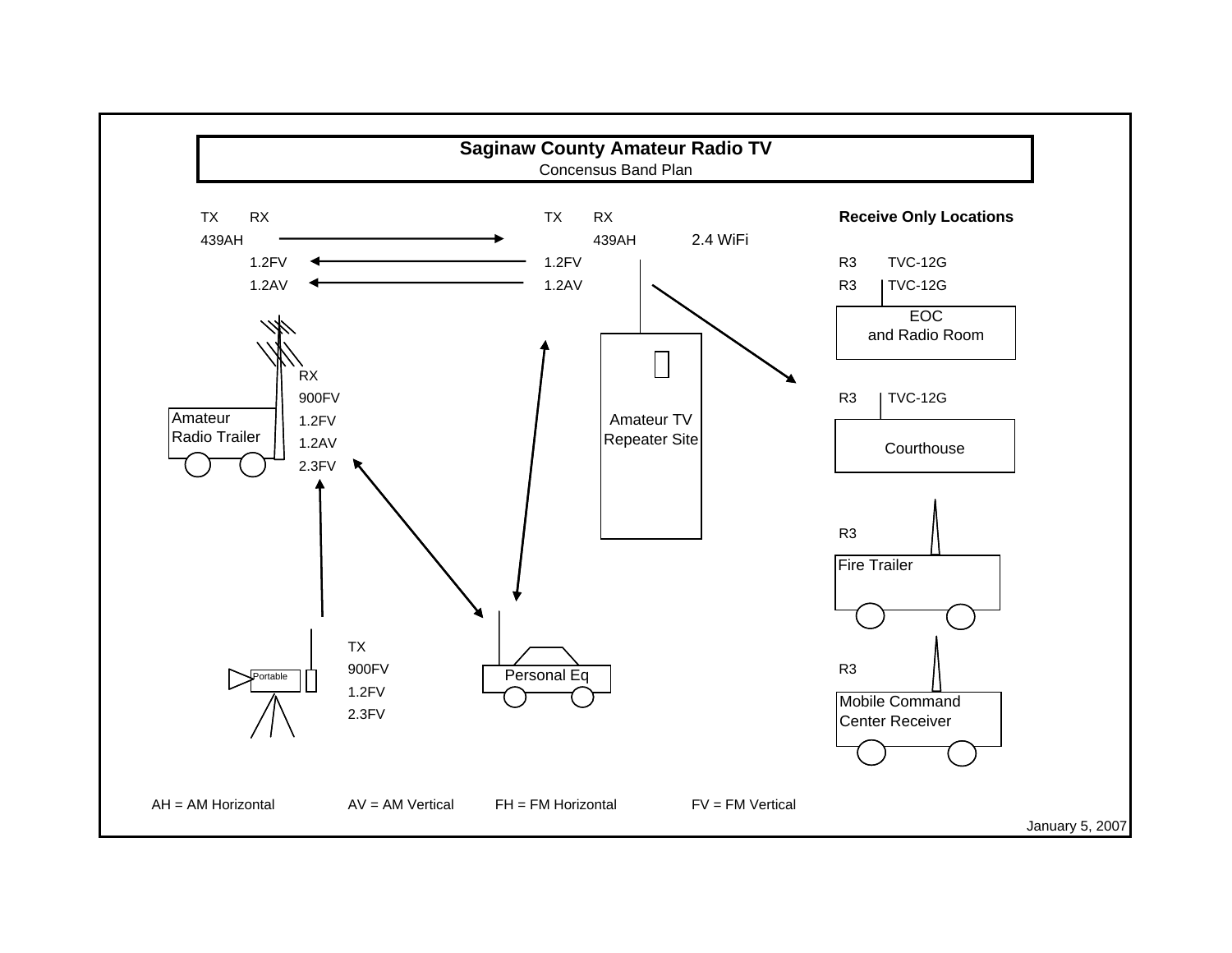**Saginaw County ATV Repeater System Consensus List** 1/5/2007

### Main Site: 439 AM RX, 1.2 AM/FM TX, WiFi, Roof Cam -- Trailer TX 439 AM, RX 1.2 AM, RX 900, 1.2, 2.3 FM -- Portable TX 900, 1.2, 2.3 FM -- County Buildings/Trailers RX All

| Site Grp Qty<br><b>Component Description</b>               | Use                                                                   |                    | <b>Bid</b> Suggested Vendor | Cost                                    | Ext              | Totals |
|------------------------------------------------------------|-----------------------------------------------------------------------|--------------------|-----------------------------|-----------------------------------------|------------------|--------|
|                                                            |                                                                       |                    |                             | All Costs are Estimates and List Prices |                  |        |
| AAAAAAAAA                                                  |                                                                       |                    |                             |                                         |                  |        |
| <b>Main Site</b>                                           |                                                                       |                    |                             |                                         |                  |        |
| <b>Repeater Controller</b>                                 |                                                                       |                    |                             |                                         |                  | 1289   |
| 1 ATVC-4 Plus                                              | Repeater Controller for Main Repeater and Tower Cam                   |                    | icircuits or HamTV          | 350                                     | 350              |        |
| 1 OSD-ID (SA)                                              | Video Overlay for ID                                                  |                    | icircuits or HamTV          | 120                                     | 120              |        |
| 1 DTMF-8 PLUS                                              | DTMF decoder board, 8 momentary & latching 1A Relays                  |                    | icircuits or HamTV          | 249                                     | 249              |        |
| 1 OSD-SSM                                                  | Video Signal Strength                                                 |                    | icircuits or HamTV          | 140                                     | 140              |        |
| 1 ENC-16                                                   | Packaged DTMF Encoder & keypad                                        |                    | icircuits or HamTV          | 109                                     | 109              |        |
| 1 Hammond 1590D Dicast Aluminum Box                        | For repeater controller                                               | a                  | Mouser                      | 21                                      | 21               |        |
| 1 19" EIA Rack Cabinet 10u - 14u                           | Cabinet for the repeater controllers                                  | $\mathsf{x}$       |                             | 300                                     | 300              |        |
| Radio Controlled Access to Repeater Controller             |                                                                       |                    |                             |                                         |                  | 260    |
| 1 Yaesu FT-7800R                                           | 2m / 440 to receive Repeater Control Commands                         | $\pmb{\mathsf{x}}$ |                             | 250                                     | 250              |        |
| 1 LMR-240 with 2xPL-259 Male Connectors                    | Plug in to FM Repeater Multicoupler for Receive (disable tx on radio) | $\overline{a}$     |                             | 10                                      | 10               |        |
| 439.25 AM Receiver                                         |                                                                       |                    |                             |                                         |                  | 1470   |
| 1 439 MHz Receiver                                         | ATVR-4 439.25 Lower VSB Special Order                                 |                    | HamTV                       | 300                                     | 300              |        |
| 1 439 MHz Antenna                                          | <b>Horizontally Polarized Vertical</b>                                |                    | * Handmade?                 | $\Omega$                                | $\mathbf 0$      |        |
| 1 Vertical Antenna Standoff                                | Stand-off Bracket 36" w 24" mounting pipe                             | x                  |                             | 120                                     | 120              |        |
| 1 439 MHz Directional Antenna DSFO-25                      | Directive Systems, 25 el beam, 16+ dBd, 17' boom, N jack.             |                    | HamTV                       | 175                                     | 175              |        |
| 1 439 MHz Preamp                                           | Down East Microwave 70LNAWP                                           |                    | Down East                   | 120                                     | 120              |        |
| 1 439 MHz Bias Tee for Preamp                              | Down East Microwave BTLM (Less than 1 GHz)                            |                    | Down East                   | 45                                      | 45               |        |
| 1 439 MHz Filter                                           | VSB Filter 8 Pole 439.25 LSB DCI-439.25-6-8pole-n                     |                    | DCI                         | 450                                     | 450              |        |
| 1 Lightning Protector 440 MHz                              | DC Pass Receive                                                       |                    |                             | 80                                      | 80               |        |
| 1 RCA 3-Coax Video/L/R Cable                               | Video Connections to Repeater Controller                              | X<br>e             |                             | 15                                      | 15               |        |
|                                                            | <b>Filter Insertion Cable</b>                                         | $\mathsf{a}$       |                             | 10                                      | 10               |        |
| 1 LMR-240 with 2-N Male Connectors                         |                                                                       |                    |                             |                                         |                  |        |
| 1 LMR-240 with SMA-Male N-Male Connectors                  | Receiver to Bias Tee                                                  | a                  |                             | 10                                      | 10               |        |
| 1 LMR-240 with 2-N Male Connectors                         | Bias Tee to Lightning Protector                                       | $\mathsf{a}$       |                             | 10                                      | 10               |        |
| 1 50' Tower Run Coax 7/8 Heliax                            | Lightning Protector to Preamp                                         | $\mathtt{C}$       |                             | 125                                     | 125              |        |
| 1 LMR-240 with 2-N Male Connectors                         | Preamp to Antenna                                                     | $\mathsf{a}$       |                             | 10 <sup>1</sup>                         | 10               |        |
| 1.2 GHZ Transmitter AM                                     |                                                                       |                    |                             |                                         |                  | 400    |
| 1 1.2 GHz AM Transmitter Frequency Fixed<br>am             | Transmit 1.2 GHZ AM 3w RTX-23-3 - Frequency 1277.25                   |                    | HamTV                       | 400                                     | 400              |        |
| 1.2 GHZ Transmitter FM                                     |                                                                       |                    |                             |                                         |                  | 148    |
| 1 1.2 GHz Transmitter Frequency Agile Digital Tuning<br>fm | Transmit 1.2 GHz FM Video 1w drive                                    |                    | MobiCom                     | 129                                     | 129              |        |
| 1 Box for Transmitter<br>fm                                | Bud CU-4476 Dicast aluminum box 6x3.25x1.84 inches w/bracket          | g                  |                             | 19                                      | 19               |        |
| 1.2 GHZ Transmitter Common Items                           |                                                                       |                    |                             |                                         |                  | 1960   |
| 1 1.2 GHz Amplifier                                        | Down East 23120PA Linear with TRANS-OPT                               |                    | Down East                   | 950                                     | 950              |        |
| 1 Lightning Protector 1200 MHz                             | DC Stop Transmit Max 150 watts                                        | X                  |                             | 80                                      | 80               |        |
| 1 60 Amp 13.8v Astron Power RM-60A                         | Dedicated to Amplifier                                                | $\mathsf{x}$       |                             | 300                                     | $\overline{300}$ |        |
| 2 LMR-240 with SMA-Male N-Male Connectors                  | <b>Transmitter to Amplifier</b>                                       | $\mathsf{a}$       |                             | 10                                      | 20               |        |
| 1 RCA 3-Coax Video/L/R Cable                               | Video Connections to Repeater Controller                              | e                  |                             | 15                                      | 15               |        |
| 1 8' Red/Black 8 Gage                                      | Battery Cables (From Power Supply to Amplifier)                       | $\pmb{\mathsf{x}}$ |                             | 30                                      | 30               |        |
| 1 1.2 GHz Antenna                                          | Comet GP-21 Mono Band 1240-1300MHz (100watts 8' long)                 | $\pmb{\mathsf{x}}$ |                             | 170                                     | 170              |        |
| 1 Vertical Antenna Standoff                                | Stand-off Bracket 36" w 24" mounting pipe                             | $\mathsf X$        |                             | 120                                     | 120              |        |
| 1 1.2 GHz Directional Antenna                              | Comet CYA-1216E 16ele 16.6dbi (100watts 5' long)                      | $\pmb{\mathsf{x}}$ |                             | 150                                     | 150              |        |
| 1 50' Tower Run Coax 7/8 Heliax                            | Lightning Protector to Antenna                                        | ${\bf c}$          |                             | 125                                     | 125              |        |
| WiFi Control System                                        |                                                                       |                    |                             |                                         |                  | 1190   |
| 1 2.4 GHz Wireless Router                                  | LinkSys WRT54GL for TX / Receive - video / control logic              | $\mathsf{x}$       |                             | 50                                      | 50               |        |
| 1 DCI Digital DCI-BPF-2-8P-WPF                             | DCI Bandpass Filter channel 2 8 pole weatherproof                     |                    | DCI                         | 370                                     | 370              |        |
| 1 2.4 GHz Vertical                                         | GP-24 Comet Vert 13 dBd gain 2390-2450 (6' long) w/Tower Mount        | $\mathsf X$        |                             | 170                                     | 170              |        |
| 1 Vertical Antenna Standoff                                | Stand-off Bracket 36" w 24" mounting pipe                             | $\pmb{\mathsf{x}}$ |                             | 120                                     | 120              |        |
| 1 2.4 GHz Bi-Directional 1 Watt                            | Outdoor Coaxial Amplifier 24COAXAMP with Bias Tee                     |                    | Fleeman, Anderson           | 235                                     | 235              |        |
| 1 Lightning Protector 2400 MHz                             | TX / RX DC Pass Transmit Max 5 watts                                  | X                  |                             | 80                                      | 80               |        |
| 1 LMR-240 with RP-TNC Male N-Male Connectors               | Router to Channel 2 Filter                                            | $\mathsf{a}$       |                             | 10                                      | 10               |        |
|                                                            |                                                                       |                    |                             |                                         |                  |        |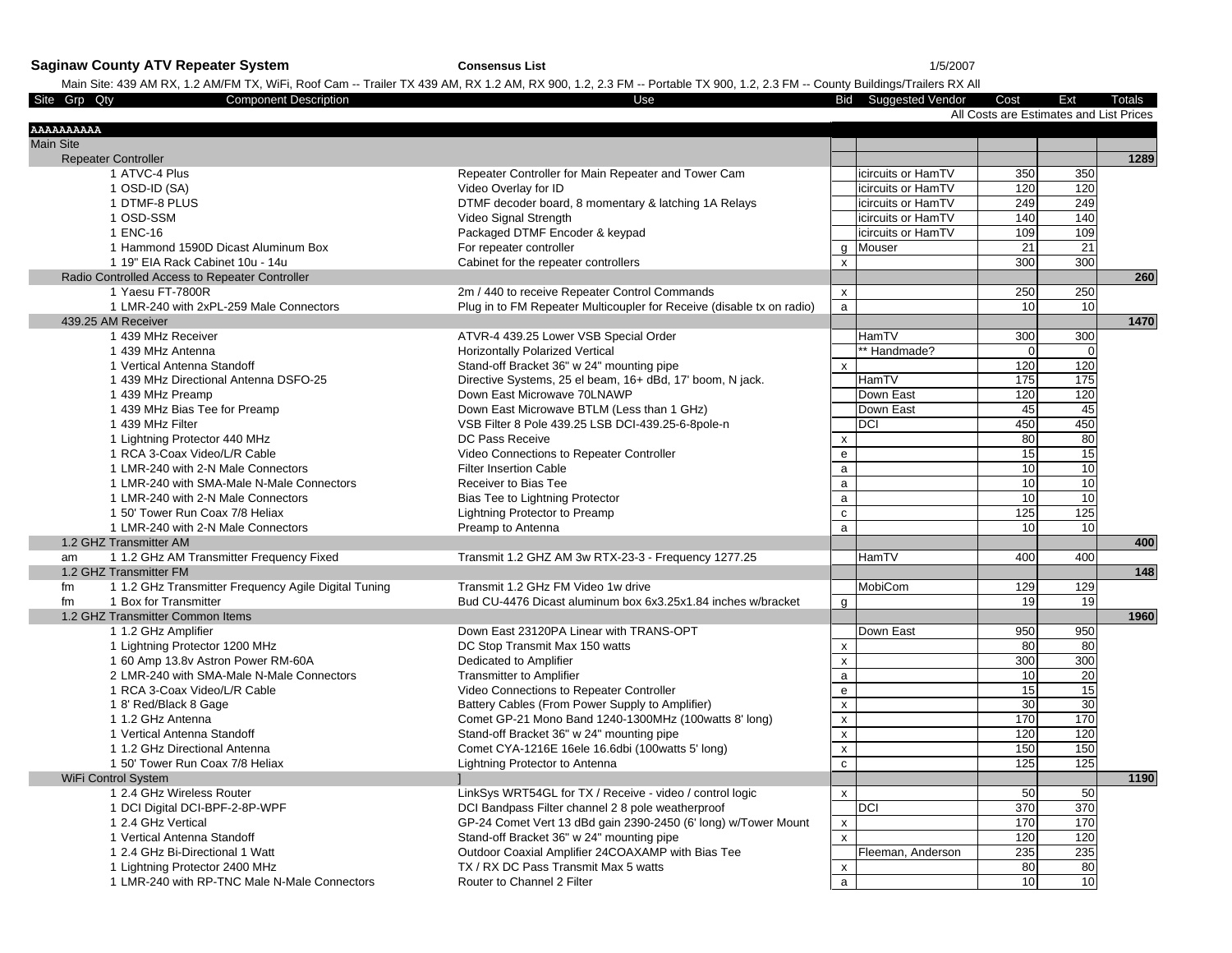|                        | 1 LMR-240 with 2-N Male Connectors                                       | Channel 2 Filter to Bias Tee                                     | a                         |                            | 10               | 10                      |      |
|------------------------|--------------------------------------------------------------------------|------------------------------------------------------------------|---------------------------|----------------------------|------------------|-------------------------|------|
|                        | 1 LMR-240 with 2-N Male Connectors                                       | Bias Tee to Lightning Protector                                  | a                         |                            | 10               | 10                      |      |
|                        | 1 50' tower Run Coax 7/8 Heliax                                          | Lightning Protector to Bi-Directional Amplifier                  | $\mathtt{C}$              |                            | 125              | 125                     |      |
|                        | 1 LMR-240 with 2-N Male Connectors                                       | Bi-Directional Amplifier to Antenna                              | $\mathsf{a}$              |                            | 10               | 10                      |      |
|                        | 2-meter Transmitter, 433 Link Receiver, ARPS and 220 Repeater Protection |                                                                  |                           |                            |                  |                         | 920  |
|                        | 2 Two Meter Bandpass Filter DCI-146-4H                                   | Protect 147.240 Transmitter & APRS                               |                           | <b>DCI</b>                 | 120              | 240                     |      |
|                        | 2 500 MHz Low Pass Filters DCI-500-LP                                    | Filter out 900 / 1.2 Signals from hitting the 433 Link & APRS    |                           | <b>DCI</b>                 | 200              | 400                     |      |
|                        | 1 500 MHz Low Pass Filters DCI-500-LP                                    | Filter out 900 / 1.2 Signals from hitting the 220 Repeater       |                           | <b>DCI</b>                 | $\overline{200}$ | 200                     |      |
|                        | 3 LMR-240 with Female-UHF N-Male                                         | Connect Antennas to First Filter on 2m, 1.25m, 70cm              | $\mathsf{a}$              |                            | 10               | 30                      |      |
|                        | 2 LMR-240 with 2-N Male                                                  | Connect First Filter to Second Filter on 2m, 70cm                | $\mathsf{a}$              |                            | 10               | 20                      |      |
|                        | 3 LMR-240 with Male-UHF N-Male                                           | <b>Connect Filters to Receivers and Transmitters</b>             | $\mathsf{a}$              |                            | 10               | 30                      |      |
|                        | Microwave Amp Safety System                                              |                                                                  |                           |                            |                  |                         | 106  |
|                        | 2 SPDT NO/NC Magnet Door/Window Switch                                   | Disconnect Amplifier Enable on 900 & 1.2 (all elect part# MS-7)  |                           | x All Electronics          | 5                | 10                      |      |
|                        | 1 12 VDC 2.6 Amp Switching Power Supply                                  | Power for Safety System (all elect part # PS-1226)               |                           | x All Electronics          | 14               | 14                      |      |
|                        | 2 12 VDC DPDT DIP Relay                                                  | (all elect part # RLY-622)                                       |                           | x All Electronics          | $\overline{c}$   | $\overline{4}$          |      |
|                        | 2 Red Jumbo Round Pushbutton Switch Momentary 1"                         | Push Button for Reactivation of lockout (all elect part# PB-211) | $\pmb{\mathsf{x}}$        | <b>All Electronics</b>     | $\overline{4}$   | $\infty$                |      |
|                        | 2 Standared Electrical Outlet box, 1 space, metal                        | Wall box for switch                                              | $\pmb{\mathsf{x}}$        |                            | $\mathbf{3}$     | 6                       |      |
|                        |                                                                          | Will be drilled for pushbutton switch                            | $\pmb{\mathsf{x}}$        |                            | $\overline{2}$   | $\overline{\mathbf{A}}$ |      |
|                        | 2 Blank metal plate for Electrical box                                   |                                                                  |                           |                            |                  | 60                      |      |
|                        | 1 500 feet 14 Gauge Copper Wire Outdoor UV Safe jacket                   | Outdoor UV Safe jacket for Safety Switches                       | $\pmb{\mathsf{x}}$        |                            | 60               |                         |      |
|                        | Roof City Cams and Security Cams                                         |                                                                  |                           |                            |                  |                         | 1485 |
|                        | 1 VSS-54N - Outdoor Video Camera Sys                                     | 4 Cameras, Power, Networkable DVR, brackets, video cables        |                           | <b>Super Circuits</b>      | 1100             | 1100                    |      |
|                        | 1 17" LCD Upgrade                                                        | Video Display w/Composite, Svideo, and VGA inputs                |                           | <b>Super Circuits</b>      | $\overline{200}$ | 200                     |      |
|                        | 1 Camera Power Supply                                                    | AC24/9 24v 4amp Power System                                     |                           | <b>Super Circuits</b>      | 70               | 70                      |      |
|                        | 1 RCA 3-Coax Video/L/R Cable                                             | Video Connections to Repeater Controller                         | ${\bf e}$                 |                            | 15               | 15                      |      |
|                        | 1 9" LCD Composit/Svideo Monitor                                         | Video Display for ATV Signals                                    | $\boldsymbol{\mathsf{x}}$ |                            | 100              | 100                     |      |
| <b>Power Supply</b>    |                                                                          |                                                                  |                           |                            |                  |                         | 995  |
|                        | 1 60 Amp 13.8v Astron Power RM-60A                                       | Power Supplies for Radio Equipment                               | $\mathsf{x}$              |                            | 300              | 300                     |      |
|                        | 1 45A. Powerpole Connector Bulk Pack 100 Pair                            | PowerPole Power connectors                                       |                           | <b>West Mountain Radio</b> | 79               | 79                      |      |
|                        | 2 PWRcrimp Crimp Tool                                                    | Power Pole Crimp Tool                                            |                           | West Mountain Radio        | 50               | 100                     |      |
|                        | 4 MFJ-1129 - 40 Amp                                                      | 12volt Power Strips                                              |                           | <b>MFJ Enterprises</b>     | 109              | 436                     |      |
|                        | 200 Red/Black 12 Gage                                                    | 12volt Electrical Cable                                          | X                         |                            | 0.4              | 80                      |      |
| <b>Diagnostics</b>     |                                                                          |                                                                  |                           |                            |                  |                         | 400  |
|                        | 1 Icom R3 Receiver w/clone cable, computer cable                         | Remote diagnostics and testing stored with repeater              | $\boldsymbol{\mathsf{x}}$ |                            | 400              | 400                     |      |
| <b>BBBBBBBBBB</b>      |                                                                          |                                                                  |                           |                            |                  |                         |      |
| <b>Trailer Station</b> |                                                                          |                                                                  |                           |                            |                  |                         |      |
|                        | <b>Repeater Controller</b>                                               |                                                                  |                           |                            |                  |                         | 1355 |
|                        | 1 Datavideo SE-500 4 port video switcher                                 | Manual Controller for Scene Selection                            |                           | x B&H Photo                | 1055             | 1055                    |      |
|                        | 1 19" EIA Rack Cabinet 10u - 14u                                         | Cabinet for the repeater controllers                             | $\pmb{\chi}$              |                            | 300              | 300                     |      |
|                        | 439.25 MHz AM Transmitter (unique equipment)                             |                                                                  |                           |                            |                  |                         | 910  |
|                        | 1 439.25 MHz Transmitter RTX70-1                                         | Transmitter 1.5w                                                 |                           | HamTV                      | 350              | 350                     |      |
|                        | 1 439.25 MHz Amplifier Mirage D26N                                       | Amplifier (requires 13.8v 12a) 2w in, 60w out                    |                           | Mirage Amplifiers          | 300              | 300                     |      |
|                        | 1 439 MHz Directional Antenna DSFO-25                                    | Directive Systems, 25 el beam, 16+ dBd, 17' boom, N jack.        |                           | HamTV                      | 175              | 175                     |      |
|                        | 1 LMR-240 with 2-N Male Connectors                                       | Transmitter to VSB Filter                                        | a                         |                            | 10               | 10                      |      |
|                        | 1 LMR-240 with 2-N Male Connectors                                       | VSB Filter to Amplifier                                          | $\mathsf{a}$              |                            | 10               | 10                      |      |
|                        | 1 50' Coax - N-Male LMR 400 Flex                                         | Amplifer to Antenna                                              | $\mathsf b$               |                            | 50               | 50                      |      |
|                        | 1 RCA 3-Coax Video/L/R Cable                                             | Video Connections to Repeater Controller                         | e                         |                            | 15               | 15                      |      |
|                        | 900 MHz FM Receiver                                                      |                                                                  |                           |                            |                  |                         | 599  |
|                        |                                                                          |                                                                  |                           |                            |                  |                         |      |
| fm                     | 1 900 MHz Receiver Frequency Agile Digital Tuning                        | Receive Portable Camera and Mobile signals                       |                           | MobiComm                   | 70               | 70                      |      |
| fm                     | 1 Box for Reciever                                                       | Bud CU-4476 Dicast aluminum box 6x3.25x1.84 inches w/bracket     | $\mathsf{q}$              | Mouser                     | 19               | 19                      |      |
|                        | 1 900 MHz preamp                                                         | Down East Microwave 33LNAWPQ                                     |                           | Down East                  | 120              | 120                     |      |
|                        | 1 900 MHz Bias Tee                                                       | Down East Microwave BTLM (Less than 1 GHz)                       |                           | Down East                  | 45               | 45                      |      |
|                        | 1 900 MHz Omni Antenna                                                   | Comet CFC-771 900 MHz 7.14 dBi 50w N-female                      | x                         |                            | 90               | 90                      |      |
|                        | 1 900 MHz Directional                                                    | PYA-913 900 MHz 13ele 15.8db 5' boom                             |                           |                            | 170              | 170                     |      |
|                        | 1 RCA 3-Coax Video/L/R Cable                                             | Video Connections to Repeater Controller                         | e                         |                            | 15               | 15                      |      |
|                        | 1 LMR-240 with SMA-Male N-Male Connectors                                | Receiver to Bias Tee                                             | $\mathsf{a}$              |                            | 10               | 10                      |      |
|                        | 1 50' Coax - N-Male LMR 400 Flex                                         | <b>Bias Tee to Preamp</b>                                        | $\mathsf b$               |                            | 10               | 10                      |      |
|                        |                                                                          |                                                                  |                           |                            |                  |                         |      |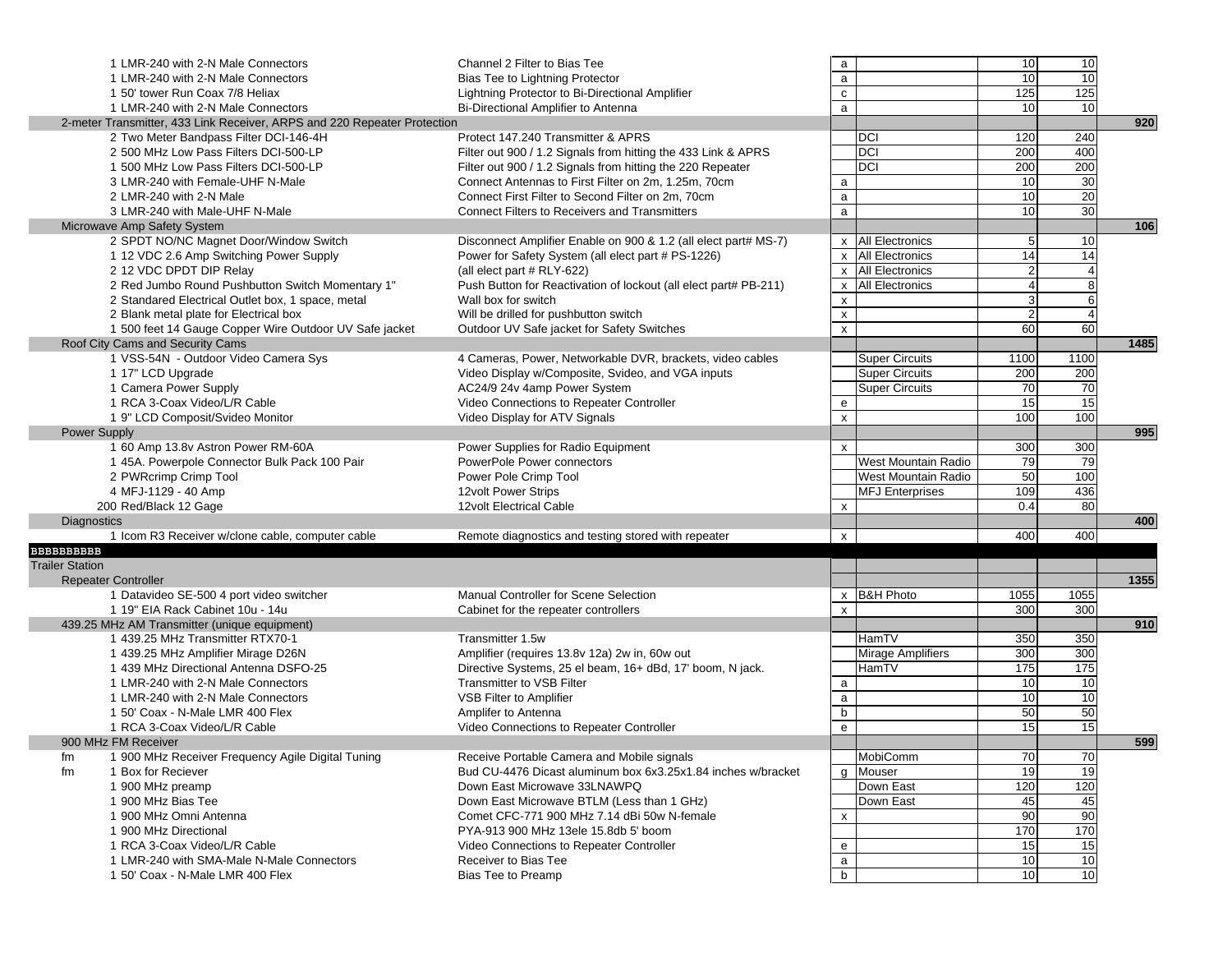| 810<br>1.2 GHz Receiver AM<br>1 1.2 GHz Receiver Frequency Fixed (AM)<br>300<br>ATVR-12 on 1277.25 MHz<br>HamTV<br>300<br>am<br>500<br><b>DCI</b><br>500<br>1 1.2 GHz Filter VSB Filter (AM only)<br>VSB Filter for 1277.25 MHz<br>am<br>10 <sup>1</sup><br>1 LMR-240 with 2-N Male Connectors<br><b>Filter Insert Cable</b><br>10<br>a<br>am<br>89<br>1.2 GHz Receiver FM<br>1 1.2 GHz Receiver Frequency Agile Digital Tuning (FM)<br>Receive Portable Camera and Mobile signals<br>MobiComm<br>70<br>70<br>fm<br>19<br>19<br>1 Box for Reciever<br>Bud CU-4476 Dicast aluminum box 6x3.25x1.84 inches w/bracket<br>q Mouser<br>fm<br>1.2 GHz Receiver Common Items<br>690<br>1 1.2 GHz Preamp<br>Down East Microwave 23LNAWPQ ATV LNA weatherproof N<br>Down East<br>120<br>120<br>45<br>45<br>1 1.2 GHz Bias Tee<br>Down East Microwave BTM (greater than 1 GHz)<br>Down East<br>170<br>170<br>1 1.2 GHz Omni Antenna<br>Commet GP-21 Mono Band 1240-1300MHz (100watts 8' long)<br>$\boldsymbol{\mathsf{x}}$<br>120<br>120<br>1 Vertical Antenna Standoff<br>Stand-off Bracket 36" w 24" mounting pipe<br>$\pmb{\mathsf{x}}$<br>150<br>150<br>Comet CYA-1216E 16ele 16.6dbi (100watts 5' long)<br>$\pmb{\mathsf{x}}$<br>1 1.2 GHz Directional Antenna<br>15<br>15<br>1 RCA 3-Coax Video/L/R Cable<br>Video Connections to Repeater Controller<br>e<br>10<br>$\overline{10}$<br>Receiver to Bias Tee<br>1 LMR-240 with SMA-Male N-Male Connectors<br>$\mathsf{a}$<br>10<br>$\mathsf b$<br>10<br><b>Bias Tee to Preamp</b><br>1 50' Coax - N-Male LMR 400 Flex<br>50<br>50<br>a<br>1 LMR-240 with 2-N Male Connectors<br>Preamp to Antenna<br>589<br>2.3 / 2.4 FM Agile Receiver<br>MobiComm<br>70<br>1 2.4 GHz Receiver Frequency Agile Digital Tuning<br>Local 2.4 GHz camera receiver<br>70<br>19<br>g Mouser<br>19<br>1 Box for Reciever<br>Bud CU-4476 Dicast aluminum box 6x3.25x1.84 inches w/bracket<br>120<br>120<br>Down East<br>1 2.4 GHz preamp<br>Down East Microwave 13ULNA 2.3-2.4 phemt LNA N-connectors<br>45<br>45<br>1 2.4 GHz Bias Tee<br>Down East Microwave BTM (greater than 1 GHz)<br>Down East<br>130<br>130<br>1 2.4 GHz Antenna Omni<br>GP-24S Comet Vertical 8 dBd gain 2390-2450 (4' long)<br>X<br>120<br>120<br>$\pmb{\mathsf{x}}$<br>Stand-off Bracket 36" w 24" mounting pipe<br>1 Vertical Antenna Standoff<br>15<br>15<br>Video Connections to Repeater Controller<br>$\mathsf{e}\,$<br>1 RCA 3-Coax Video/L/R Cable<br>10<br>Receiver to Bias Tee<br>10<br>1 LMR-240 with SMA-Male N-Male Connectors<br>a<br>10<br>b<br>$\overline{10}$<br><b>Bias Tee to Preamp</b><br>1 50' Coax - N-Male LMR 400 Flex<br>50<br>50<br>1 LMR-240 with 2-N Male Connectors<br>Preamp to Antenna<br>a<br>1350<br><b>ATV Signal Monitoring</b><br>2 15" LCD Display w/Composite, Svideo<br>500<br>Video Display for ATV Signals<br>250<br>$\mathsf{x}$<br>60<br>15<br>4 RCA 3-Coax Video/L/R Cable<br>Video Connections to Repeater Controller<br>e<br>90<br>90<br>1 PC161WR Weather Proof Color Camera<br>Camera for Outside Trailer view<br><b>Super Circuits</b><br>700<br>350<br>2 Icom R3 Receivers<br>Portable Video Displays stored in Trailer<br>$\boldsymbol{\mathsf{x}}$<br>1407<br>Equipment Storage, Power, and Protection<br>2 Pelican Case 1610 Pick Pluck Foam<br>500<br>For storage of Transmitter/Receiver/Amps<br>250<br>$\mathsf{x}$<br>300<br>300<br>$\mathsf{x}$<br>Power Supply for equipment<br>1 60 Amp 13.8v Astron Power RM-60A<br>$\overline{327}$<br><b>MFJ Enterprises</b><br>109<br>3 MFJ-1129 - 40 Amp<br>12volt Power Strips<br>80<br>0.4<br>200 Red/Black 12 Gage<br>12volt Electrical Cable<br>x<br>100<br>50<br>2 LMR 240 Coax Stripper<br>$\pmb{\mathsf{x}}$<br>100<br>50<br>2 LMR 240 Crimp Tool<br>X<br>B B B B B B B B B B<br>Portable Camera / Handheld<br>2767<br>x B&H Photo<br>1 Video Camera - Hitachi DZGX3100A<br>400<br>Capture video<br>400<br>x B&H Photo<br>65<br>130<br>2 Impact CGA-DU21 Lilon 2400mAh<br>On Camera Battery<br>50<br><b>B&amp;H Photo</b><br>50<br>1 Impact CP-ADS AC/DC<br><b>Battery Charger</b><br>x<br>20<br>40<br>Inexpensive<br>2 Tripod<br>X<br>1 IR Light - Sony HVL-IRM Nightshot<br>40<br>x B&H Photo<br>Infrared Video Light<br>40<br>40<br>40<br>x B&H Photo<br>1 IR Light - Battery for Sony HVL-IRM Nightshot<br>Infrared Video Light Battery<br>130<br>130<br>1 Bescor PRB-154 14.4Ah<br>Wearable battery Battery Belt w/Charger<br><b>B&amp;H Photo</b><br>x<br>15<br>105<br>7 RCA 3-Coax Video/L/R Cable<br>Video Connections to Repeater Controller<br>e<br>130<br>260<br>2 900 MHz FM Transmitter Frequency Agile Digital Tune 2w<br>Small Portable camera attached transmitter<br>MobiComm<br>40<br>20<br>Flexible whip SMA Connector 1/4 or 5/8 wave<br>2 900 MHz Omni Portable<br>x<br>260<br>130<br>2 1.2 GHz FM Transmitter Frequency Agile Digital Tune 1w<br>Small Portable camera attached transmitter<br>MobiComm<br>20<br>2 1.2 GHz MHz Omni Portable<br>Flexible whip SMA Connector 1/4 or 5/8 wave<br>40<br>x<br>80<br>160<br>2 2.4 GHz FM Transmitter Frequency Agile Digital Tune 13dBm<br>MobiComm<br>Small Portable camera attached transmitter | 1 LMR-240 with 2-N Male Connectors | Preamp to Antenna | a | 50 | 50 |  |
|---------------------------------------------------------------------------------------------------------------------------------------------------------------------------------------------------------------------------------------------------------------------------------------------------------------------------------------------------------------------------------------------------------------------------------------------------------------------------------------------------------------------------------------------------------------------------------------------------------------------------------------------------------------------------------------------------------------------------------------------------------------------------------------------------------------------------------------------------------------------------------------------------------------------------------------------------------------------------------------------------------------------------------------------------------------------------------------------------------------------------------------------------------------------------------------------------------------------------------------------------------------------------------------------------------------------------------------------------------------------------------------------------------------------------------------------------------------------------------------------------------------------------------------------------------------------------------------------------------------------------------------------------------------------------------------------------------------------------------------------------------------------------------------------------------------------------------------------------------------------------------------------------------------------------------------------------------------------------------------------------------------------------------------------------------------------------------------------------------------------------------------------------------------------------------------------------------------------------------------------------------------------------------------------------------------------------------------------------------------------------------------------------------------------------------------------------------------------------------------------------------------------------------------------------------------------------------------------------------------------------------------------------------------------------------------------------------------------------------------------------------------------------------------------------------------------------------------------------------------------------------------------------------------------------------------------------------------------------------------------------------------------------------------------------------------------------------------------------------------------------------------------------------------------------------------------------------------------------------------------------------------------------------------------------------------------------------------------------------------------------------------------------------------------------------------------------------------------------------------------------------------------------------------------------------------------------------------------------------------------------------------------------------------------------------------------------------------------------------------------------------------------------------------------------------------------------------------------------------------------------------------------------------------------------------------------------------------------------------------------------------------------------------------------------------------------------------------------------------------------------------------------------------------------------------------------------------------------------------------------------------------------------------------------------------------------------------------------------------------------------------------------------------------------------------------------------------------------------------------------------------------------------------------------------------------------------------------------------------------------------------------------------------------------------------------------------------------------------------------------------------------------------------------------------------------------------------------------------------------------------------------------------------------------------------------------------------------------------------------------------------------------------------------------------------------------------------------------------------------------------------------------------------------------------|------------------------------------|-------------------|---|----|----|--|
|                                                                                                                                                                                                                                                                                                                                                                                                                                                                                                                                                                                                                                                                                                                                                                                                                                                                                                                                                                                                                                                                                                                                                                                                                                                                                                                                                                                                                                                                                                                                                                                                                                                                                                                                                                                                                                                                                                                                                                                                                                                                                                                                                                                                                                                                                                                                                                                                                                                                                                                                                                                                                                                                                                                                                                                                                                                                                                                                                                                                                                                                                                                                                                                                                                                                                                                                                                                                                                                                                                                                                                                                                                                                                                                                                                                                                                                                                                                                                                                                                                                                                                                                                                                                                                                                                                                                                                                                                                                                                                                                                                                                                                                                                                                                                                                                                                                                                                                                                                                                                                                                                                                                                                           |                                    |                   |   |    |    |  |
|                                                                                                                                                                                                                                                                                                                                                                                                                                                                                                                                                                                                                                                                                                                                                                                                                                                                                                                                                                                                                                                                                                                                                                                                                                                                                                                                                                                                                                                                                                                                                                                                                                                                                                                                                                                                                                                                                                                                                                                                                                                                                                                                                                                                                                                                                                                                                                                                                                                                                                                                                                                                                                                                                                                                                                                                                                                                                                                                                                                                                                                                                                                                                                                                                                                                                                                                                                                                                                                                                                                                                                                                                                                                                                                                                                                                                                                                                                                                                                                                                                                                                                                                                                                                                                                                                                                                                                                                                                                                                                                                                                                                                                                                                                                                                                                                                                                                                                                                                                                                                                                                                                                                                                           |                                    |                   |   |    |    |  |
|                                                                                                                                                                                                                                                                                                                                                                                                                                                                                                                                                                                                                                                                                                                                                                                                                                                                                                                                                                                                                                                                                                                                                                                                                                                                                                                                                                                                                                                                                                                                                                                                                                                                                                                                                                                                                                                                                                                                                                                                                                                                                                                                                                                                                                                                                                                                                                                                                                                                                                                                                                                                                                                                                                                                                                                                                                                                                                                                                                                                                                                                                                                                                                                                                                                                                                                                                                                                                                                                                                                                                                                                                                                                                                                                                                                                                                                                                                                                                                                                                                                                                                                                                                                                                                                                                                                                                                                                                                                                                                                                                                                                                                                                                                                                                                                                                                                                                                                                                                                                                                                                                                                                                                           |                                    |                   |   |    |    |  |
|                                                                                                                                                                                                                                                                                                                                                                                                                                                                                                                                                                                                                                                                                                                                                                                                                                                                                                                                                                                                                                                                                                                                                                                                                                                                                                                                                                                                                                                                                                                                                                                                                                                                                                                                                                                                                                                                                                                                                                                                                                                                                                                                                                                                                                                                                                                                                                                                                                                                                                                                                                                                                                                                                                                                                                                                                                                                                                                                                                                                                                                                                                                                                                                                                                                                                                                                                                                                                                                                                                                                                                                                                                                                                                                                                                                                                                                                                                                                                                                                                                                                                                                                                                                                                                                                                                                                                                                                                                                                                                                                                                                                                                                                                                                                                                                                                                                                                                                                                                                                                                                                                                                                                                           |                                    |                   |   |    |    |  |
|                                                                                                                                                                                                                                                                                                                                                                                                                                                                                                                                                                                                                                                                                                                                                                                                                                                                                                                                                                                                                                                                                                                                                                                                                                                                                                                                                                                                                                                                                                                                                                                                                                                                                                                                                                                                                                                                                                                                                                                                                                                                                                                                                                                                                                                                                                                                                                                                                                                                                                                                                                                                                                                                                                                                                                                                                                                                                                                                                                                                                                                                                                                                                                                                                                                                                                                                                                                                                                                                                                                                                                                                                                                                                                                                                                                                                                                                                                                                                                                                                                                                                                                                                                                                                                                                                                                                                                                                                                                                                                                                                                                                                                                                                                                                                                                                                                                                                                                                                                                                                                                                                                                                                                           |                                    |                   |   |    |    |  |
|                                                                                                                                                                                                                                                                                                                                                                                                                                                                                                                                                                                                                                                                                                                                                                                                                                                                                                                                                                                                                                                                                                                                                                                                                                                                                                                                                                                                                                                                                                                                                                                                                                                                                                                                                                                                                                                                                                                                                                                                                                                                                                                                                                                                                                                                                                                                                                                                                                                                                                                                                                                                                                                                                                                                                                                                                                                                                                                                                                                                                                                                                                                                                                                                                                                                                                                                                                                                                                                                                                                                                                                                                                                                                                                                                                                                                                                                                                                                                                                                                                                                                                                                                                                                                                                                                                                                                                                                                                                                                                                                                                                                                                                                                                                                                                                                                                                                                                                                                                                                                                                                                                                                                                           |                                    |                   |   |    |    |  |
|                                                                                                                                                                                                                                                                                                                                                                                                                                                                                                                                                                                                                                                                                                                                                                                                                                                                                                                                                                                                                                                                                                                                                                                                                                                                                                                                                                                                                                                                                                                                                                                                                                                                                                                                                                                                                                                                                                                                                                                                                                                                                                                                                                                                                                                                                                                                                                                                                                                                                                                                                                                                                                                                                                                                                                                                                                                                                                                                                                                                                                                                                                                                                                                                                                                                                                                                                                                                                                                                                                                                                                                                                                                                                                                                                                                                                                                                                                                                                                                                                                                                                                                                                                                                                                                                                                                                                                                                                                                                                                                                                                                                                                                                                                                                                                                                                                                                                                                                                                                                                                                                                                                                                                           |                                    |                   |   |    |    |  |
|                                                                                                                                                                                                                                                                                                                                                                                                                                                                                                                                                                                                                                                                                                                                                                                                                                                                                                                                                                                                                                                                                                                                                                                                                                                                                                                                                                                                                                                                                                                                                                                                                                                                                                                                                                                                                                                                                                                                                                                                                                                                                                                                                                                                                                                                                                                                                                                                                                                                                                                                                                                                                                                                                                                                                                                                                                                                                                                                                                                                                                                                                                                                                                                                                                                                                                                                                                                                                                                                                                                                                                                                                                                                                                                                                                                                                                                                                                                                                                                                                                                                                                                                                                                                                                                                                                                                                                                                                                                                                                                                                                                                                                                                                                                                                                                                                                                                                                                                                                                                                                                                                                                                                                           |                                    |                   |   |    |    |  |
|                                                                                                                                                                                                                                                                                                                                                                                                                                                                                                                                                                                                                                                                                                                                                                                                                                                                                                                                                                                                                                                                                                                                                                                                                                                                                                                                                                                                                                                                                                                                                                                                                                                                                                                                                                                                                                                                                                                                                                                                                                                                                                                                                                                                                                                                                                                                                                                                                                                                                                                                                                                                                                                                                                                                                                                                                                                                                                                                                                                                                                                                                                                                                                                                                                                                                                                                                                                                                                                                                                                                                                                                                                                                                                                                                                                                                                                                                                                                                                                                                                                                                                                                                                                                                                                                                                                                                                                                                                                                                                                                                                                                                                                                                                                                                                                                                                                                                                                                                                                                                                                                                                                                                                           |                                    |                   |   |    |    |  |
|                                                                                                                                                                                                                                                                                                                                                                                                                                                                                                                                                                                                                                                                                                                                                                                                                                                                                                                                                                                                                                                                                                                                                                                                                                                                                                                                                                                                                                                                                                                                                                                                                                                                                                                                                                                                                                                                                                                                                                                                                                                                                                                                                                                                                                                                                                                                                                                                                                                                                                                                                                                                                                                                                                                                                                                                                                                                                                                                                                                                                                                                                                                                                                                                                                                                                                                                                                                                                                                                                                                                                                                                                                                                                                                                                                                                                                                                                                                                                                                                                                                                                                                                                                                                                                                                                                                                                                                                                                                                                                                                                                                                                                                                                                                                                                                                                                                                                                                                                                                                                                                                                                                                                                           |                                    |                   |   |    |    |  |
|                                                                                                                                                                                                                                                                                                                                                                                                                                                                                                                                                                                                                                                                                                                                                                                                                                                                                                                                                                                                                                                                                                                                                                                                                                                                                                                                                                                                                                                                                                                                                                                                                                                                                                                                                                                                                                                                                                                                                                                                                                                                                                                                                                                                                                                                                                                                                                                                                                                                                                                                                                                                                                                                                                                                                                                                                                                                                                                                                                                                                                                                                                                                                                                                                                                                                                                                                                                                                                                                                                                                                                                                                                                                                                                                                                                                                                                                                                                                                                                                                                                                                                                                                                                                                                                                                                                                                                                                                                                                                                                                                                                                                                                                                                                                                                                                                                                                                                                                                                                                                                                                                                                                                                           |                                    |                   |   |    |    |  |
|                                                                                                                                                                                                                                                                                                                                                                                                                                                                                                                                                                                                                                                                                                                                                                                                                                                                                                                                                                                                                                                                                                                                                                                                                                                                                                                                                                                                                                                                                                                                                                                                                                                                                                                                                                                                                                                                                                                                                                                                                                                                                                                                                                                                                                                                                                                                                                                                                                                                                                                                                                                                                                                                                                                                                                                                                                                                                                                                                                                                                                                                                                                                                                                                                                                                                                                                                                                                                                                                                                                                                                                                                                                                                                                                                                                                                                                                                                                                                                                                                                                                                                                                                                                                                                                                                                                                                                                                                                                                                                                                                                                                                                                                                                                                                                                                                                                                                                                                                                                                                                                                                                                                                                           |                                    |                   |   |    |    |  |
|                                                                                                                                                                                                                                                                                                                                                                                                                                                                                                                                                                                                                                                                                                                                                                                                                                                                                                                                                                                                                                                                                                                                                                                                                                                                                                                                                                                                                                                                                                                                                                                                                                                                                                                                                                                                                                                                                                                                                                                                                                                                                                                                                                                                                                                                                                                                                                                                                                                                                                                                                                                                                                                                                                                                                                                                                                                                                                                                                                                                                                                                                                                                                                                                                                                                                                                                                                                                                                                                                                                                                                                                                                                                                                                                                                                                                                                                                                                                                                                                                                                                                                                                                                                                                                                                                                                                                                                                                                                                                                                                                                                                                                                                                                                                                                                                                                                                                                                                                                                                                                                                                                                                                                           |                                    |                   |   |    |    |  |
|                                                                                                                                                                                                                                                                                                                                                                                                                                                                                                                                                                                                                                                                                                                                                                                                                                                                                                                                                                                                                                                                                                                                                                                                                                                                                                                                                                                                                                                                                                                                                                                                                                                                                                                                                                                                                                                                                                                                                                                                                                                                                                                                                                                                                                                                                                                                                                                                                                                                                                                                                                                                                                                                                                                                                                                                                                                                                                                                                                                                                                                                                                                                                                                                                                                                                                                                                                                                                                                                                                                                                                                                                                                                                                                                                                                                                                                                                                                                                                                                                                                                                                                                                                                                                                                                                                                                                                                                                                                                                                                                                                                                                                                                                                                                                                                                                                                                                                                                                                                                                                                                                                                                                                           |                                    |                   |   |    |    |  |
|                                                                                                                                                                                                                                                                                                                                                                                                                                                                                                                                                                                                                                                                                                                                                                                                                                                                                                                                                                                                                                                                                                                                                                                                                                                                                                                                                                                                                                                                                                                                                                                                                                                                                                                                                                                                                                                                                                                                                                                                                                                                                                                                                                                                                                                                                                                                                                                                                                                                                                                                                                                                                                                                                                                                                                                                                                                                                                                                                                                                                                                                                                                                                                                                                                                                                                                                                                                                                                                                                                                                                                                                                                                                                                                                                                                                                                                                                                                                                                                                                                                                                                                                                                                                                                                                                                                                                                                                                                                                                                                                                                                                                                                                                                                                                                                                                                                                                                                                                                                                                                                                                                                                                                           |                                    |                   |   |    |    |  |
|                                                                                                                                                                                                                                                                                                                                                                                                                                                                                                                                                                                                                                                                                                                                                                                                                                                                                                                                                                                                                                                                                                                                                                                                                                                                                                                                                                                                                                                                                                                                                                                                                                                                                                                                                                                                                                                                                                                                                                                                                                                                                                                                                                                                                                                                                                                                                                                                                                                                                                                                                                                                                                                                                                                                                                                                                                                                                                                                                                                                                                                                                                                                                                                                                                                                                                                                                                                                                                                                                                                                                                                                                                                                                                                                                                                                                                                                                                                                                                                                                                                                                                                                                                                                                                                                                                                                                                                                                                                                                                                                                                                                                                                                                                                                                                                                                                                                                                                                                                                                                                                                                                                                                                           |                                    |                   |   |    |    |  |
|                                                                                                                                                                                                                                                                                                                                                                                                                                                                                                                                                                                                                                                                                                                                                                                                                                                                                                                                                                                                                                                                                                                                                                                                                                                                                                                                                                                                                                                                                                                                                                                                                                                                                                                                                                                                                                                                                                                                                                                                                                                                                                                                                                                                                                                                                                                                                                                                                                                                                                                                                                                                                                                                                                                                                                                                                                                                                                                                                                                                                                                                                                                                                                                                                                                                                                                                                                                                                                                                                                                                                                                                                                                                                                                                                                                                                                                                                                                                                                                                                                                                                                                                                                                                                                                                                                                                                                                                                                                                                                                                                                                                                                                                                                                                                                                                                                                                                                                                                                                                                                                                                                                                                                           |                                    |                   |   |    |    |  |
|                                                                                                                                                                                                                                                                                                                                                                                                                                                                                                                                                                                                                                                                                                                                                                                                                                                                                                                                                                                                                                                                                                                                                                                                                                                                                                                                                                                                                                                                                                                                                                                                                                                                                                                                                                                                                                                                                                                                                                                                                                                                                                                                                                                                                                                                                                                                                                                                                                                                                                                                                                                                                                                                                                                                                                                                                                                                                                                                                                                                                                                                                                                                                                                                                                                                                                                                                                                                                                                                                                                                                                                                                                                                                                                                                                                                                                                                                                                                                                                                                                                                                                                                                                                                                                                                                                                                                                                                                                                                                                                                                                                                                                                                                                                                                                                                                                                                                                                                                                                                                                                                                                                                                                           |                                    |                   |   |    |    |  |
|                                                                                                                                                                                                                                                                                                                                                                                                                                                                                                                                                                                                                                                                                                                                                                                                                                                                                                                                                                                                                                                                                                                                                                                                                                                                                                                                                                                                                                                                                                                                                                                                                                                                                                                                                                                                                                                                                                                                                                                                                                                                                                                                                                                                                                                                                                                                                                                                                                                                                                                                                                                                                                                                                                                                                                                                                                                                                                                                                                                                                                                                                                                                                                                                                                                                                                                                                                                                                                                                                                                                                                                                                                                                                                                                                                                                                                                                                                                                                                                                                                                                                                                                                                                                                                                                                                                                                                                                                                                                                                                                                                                                                                                                                                                                                                                                                                                                                                                                                                                                                                                                                                                                                                           |                                    |                   |   |    |    |  |
|                                                                                                                                                                                                                                                                                                                                                                                                                                                                                                                                                                                                                                                                                                                                                                                                                                                                                                                                                                                                                                                                                                                                                                                                                                                                                                                                                                                                                                                                                                                                                                                                                                                                                                                                                                                                                                                                                                                                                                                                                                                                                                                                                                                                                                                                                                                                                                                                                                                                                                                                                                                                                                                                                                                                                                                                                                                                                                                                                                                                                                                                                                                                                                                                                                                                                                                                                                                                                                                                                                                                                                                                                                                                                                                                                                                                                                                                                                                                                                                                                                                                                                                                                                                                                                                                                                                                                                                                                                                                                                                                                                                                                                                                                                                                                                                                                                                                                                                                                                                                                                                                                                                                                                           |                                    |                   |   |    |    |  |
|                                                                                                                                                                                                                                                                                                                                                                                                                                                                                                                                                                                                                                                                                                                                                                                                                                                                                                                                                                                                                                                                                                                                                                                                                                                                                                                                                                                                                                                                                                                                                                                                                                                                                                                                                                                                                                                                                                                                                                                                                                                                                                                                                                                                                                                                                                                                                                                                                                                                                                                                                                                                                                                                                                                                                                                                                                                                                                                                                                                                                                                                                                                                                                                                                                                                                                                                                                                                                                                                                                                                                                                                                                                                                                                                                                                                                                                                                                                                                                                                                                                                                                                                                                                                                                                                                                                                                                                                                                                                                                                                                                                                                                                                                                                                                                                                                                                                                                                                                                                                                                                                                                                                                                           |                                    |                   |   |    |    |  |
|                                                                                                                                                                                                                                                                                                                                                                                                                                                                                                                                                                                                                                                                                                                                                                                                                                                                                                                                                                                                                                                                                                                                                                                                                                                                                                                                                                                                                                                                                                                                                                                                                                                                                                                                                                                                                                                                                                                                                                                                                                                                                                                                                                                                                                                                                                                                                                                                                                                                                                                                                                                                                                                                                                                                                                                                                                                                                                                                                                                                                                                                                                                                                                                                                                                                                                                                                                                                                                                                                                                                                                                                                                                                                                                                                                                                                                                                                                                                                                                                                                                                                                                                                                                                                                                                                                                                                                                                                                                                                                                                                                                                                                                                                                                                                                                                                                                                                                                                                                                                                                                                                                                                                                           |                                    |                   |   |    |    |  |
|                                                                                                                                                                                                                                                                                                                                                                                                                                                                                                                                                                                                                                                                                                                                                                                                                                                                                                                                                                                                                                                                                                                                                                                                                                                                                                                                                                                                                                                                                                                                                                                                                                                                                                                                                                                                                                                                                                                                                                                                                                                                                                                                                                                                                                                                                                                                                                                                                                                                                                                                                                                                                                                                                                                                                                                                                                                                                                                                                                                                                                                                                                                                                                                                                                                                                                                                                                                                                                                                                                                                                                                                                                                                                                                                                                                                                                                                                                                                                                                                                                                                                                                                                                                                                                                                                                                                                                                                                                                                                                                                                                                                                                                                                                                                                                                                                                                                                                                                                                                                                                                                                                                                                                           |                                    |                   |   |    |    |  |
|                                                                                                                                                                                                                                                                                                                                                                                                                                                                                                                                                                                                                                                                                                                                                                                                                                                                                                                                                                                                                                                                                                                                                                                                                                                                                                                                                                                                                                                                                                                                                                                                                                                                                                                                                                                                                                                                                                                                                                                                                                                                                                                                                                                                                                                                                                                                                                                                                                                                                                                                                                                                                                                                                                                                                                                                                                                                                                                                                                                                                                                                                                                                                                                                                                                                                                                                                                                                                                                                                                                                                                                                                                                                                                                                                                                                                                                                                                                                                                                                                                                                                                                                                                                                                                                                                                                                                                                                                                                                                                                                                                                                                                                                                                                                                                                                                                                                                                                                                                                                                                                                                                                                                                           |                                    |                   |   |    |    |  |
|                                                                                                                                                                                                                                                                                                                                                                                                                                                                                                                                                                                                                                                                                                                                                                                                                                                                                                                                                                                                                                                                                                                                                                                                                                                                                                                                                                                                                                                                                                                                                                                                                                                                                                                                                                                                                                                                                                                                                                                                                                                                                                                                                                                                                                                                                                                                                                                                                                                                                                                                                                                                                                                                                                                                                                                                                                                                                                                                                                                                                                                                                                                                                                                                                                                                                                                                                                                                                                                                                                                                                                                                                                                                                                                                                                                                                                                                                                                                                                                                                                                                                                                                                                                                                                                                                                                                                                                                                                                                                                                                                                                                                                                                                                                                                                                                                                                                                                                                                                                                                                                                                                                                                                           |                                    |                   |   |    |    |  |
|                                                                                                                                                                                                                                                                                                                                                                                                                                                                                                                                                                                                                                                                                                                                                                                                                                                                                                                                                                                                                                                                                                                                                                                                                                                                                                                                                                                                                                                                                                                                                                                                                                                                                                                                                                                                                                                                                                                                                                                                                                                                                                                                                                                                                                                                                                                                                                                                                                                                                                                                                                                                                                                                                                                                                                                                                                                                                                                                                                                                                                                                                                                                                                                                                                                                                                                                                                                                                                                                                                                                                                                                                                                                                                                                                                                                                                                                                                                                                                                                                                                                                                                                                                                                                                                                                                                                                                                                                                                                                                                                                                                                                                                                                                                                                                                                                                                                                                                                                                                                                                                                                                                                                                           |                                    |                   |   |    |    |  |
|                                                                                                                                                                                                                                                                                                                                                                                                                                                                                                                                                                                                                                                                                                                                                                                                                                                                                                                                                                                                                                                                                                                                                                                                                                                                                                                                                                                                                                                                                                                                                                                                                                                                                                                                                                                                                                                                                                                                                                                                                                                                                                                                                                                                                                                                                                                                                                                                                                                                                                                                                                                                                                                                                                                                                                                                                                                                                                                                                                                                                                                                                                                                                                                                                                                                                                                                                                                                                                                                                                                                                                                                                                                                                                                                                                                                                                                                                                                                                                                                                                                                                                                                                                                                                                                                                                                                                                                                                                                                                                                                                                                                                                                                                                                                                                                                                                                                                                                                                                                                                                                                                                                                                                           |                                    |                   |   |    |    |  |
|                                                                                                                                                                                                                                                                                                                                                                                                                                                                                                                                                                                                                                                                                                                                                                                                                                                                                                                                                                                                                                                                                                                                                                                                                                                                                                                                                                                                                                                                                                                                                                                                                                                                                                                                                                                                                                                                                                                                                                                                                                                                                                                                                                                                                                                                                                                                                                                                                                                                                                                                                                                                                                                                                                                                                                                                                                                                                                                                                                                                                                                                                                                                                                                                                                                                                                                                                                                                                                                                                                                                                                                                                                                                                                                                                                                                                                                                                                                                                                                                                                                                                                                                                                                                                                                                                                                                                                                                                                                                                                                                                                                                                                                                                                                                                                                                                                                                                                                                                                                                                                                                                                                                                                           |                                    |                   |   |    |    |  |
|                                                                                                                                                                                                                                                                                                                                                                                                                                                                                                                                                                                                                                                                                                                                                                                                                                                                                                                                                                                                                                                                                                                                                                                                                                                                                                                                                                                                                                                                                                                                                                                                                                                                                                                                                                                                                                                                                                                                                                                                                                                                                                                                                                                                                                                                                                                                                                                                                                                                                                                                                                                                                                                                                                                                                                                                                                                                                                                                                                                                                                                                                                                                                                                                                                                                                                                                                                                                                                                                                                                                                                                                                                                                                                                                                                                                                                                                                                                                                                                                                                                                                                                                                                                                                                                                                                                                                                                                                                                                                                                                                                                                                                                                                                                                                                                                                                                                                                                                                                                                                                                                                                                                                                           |                                    |                   |   |    |    |  |
|                                                                                                                                                                                                                                                                                                                                                                                                                                                                                                                                                                                                                                                                                                                                                                                                                                                                                                                                                                                                                                                                                                                                                                                                                                                                                                                                                                                                                                                                                                                                                                                                                                                                                                                                                                                                                                                                                                                                                                                                                                                                                                                                                                                                                                                                                                                                                                                                                                                                                                                                                                                                                                                                                                                                                                                                                                                                                                                                                                                                                                                                                                                                                                                                                                                                                                                                                                                                                                                                                                                                                                                                                                                                                                                                                                                                                                                                                                                                                                                                                                                                                                                                                                                                                                                                                                                                                                                                                                                                                                                                                                                                                                                                                                                                                                                                                                                                                                                                                                                                                                                                                                                                                                           |                                    |                   |   |    |    |  |
|                                                                                                                                                                                                                                                                                                                                                                                                                                                                                                                                                                                                                                                                                                                                                                                                                                                                                                                                                                                                                                                                                                                                                                                                                                                                                                                                                                                                                                                                                                                                                                                                                                                                                                                                                                                                                                                                                                                                                                                                                                                                                                                                                                                                                                                                                                                                                                                                                                                                                                                                                                                                                                                                                                                                                                                                                                                                                                                                                                                                                                                                                                                                                                                                                                                                                                                                                                                                                                                                                                                                                                                                                                                                                                                                                                                                                                                                                                                                                                                                                                                                                                                                                                                                                                                                                                                                                                                                                                                                                                                                                                                                                                                                                                                                                                                                                                                                                                                                                                                                                                                                                                                                                                           |                                    |                   |   |    |    |  |
|                                                                                                                                                                                                                                                                                                                                                                                                                                                                                                                                                                                                                                                                                                                                                                                                                                                                                                                                                                                                                                                                                                                                                                                                                                                                                                                                                                                                                                                                                                                                                                                                                                                                                                                                                                                                                                                                                                                                                                                                                                                                                                                                                                                                                                                                                                                                                                                                                                                                                                                                                                                                                                                                                                                                                                                                                                                                                                                                                                                                                                                                                                                                                                                                                                                                                                                                                                                                                                                                                                                                                                                                                                                                                                                                                                                                                                                                                                                                                                                                                                                                                                                                                                                                                                                                                                                                                                                                                                                                                                                                                                                                                                                                                                                                                                                                                                                                                                                                                                                                                                                                                                                                                                           |                                    |                   |   |    |    |  |
|                                                                                                                                                                                                                                                                                                                                                                                                                                                                                                                                                                                                                                                                                                                                                                                                                                                                                                                                                                                                                                                                                                                                                                                                                                                                                                                                                                                                                                                                                                                                                                                                                                                                                                                                                                                                                                                                                                                                                                                                                                                                                                                                                                                                                                                                                                                                                                                                                                                                                                                                                                                                                                                                                                                                                                                                                                                                                                                                                                                                                                                                                                                                                                                                                                                                                                                                                                                                                                                                                                                                                                                                                                                                                                                                                                                                                                                                                                                                                                                                                                                                                                                                                                                                                                                                                                                                                                                                                                                                                                                                                                                                                                                                                                                                                                                                                                                                                                                                                                                                                                                                                                                                                                           |                                    |                   |   |    |    |  |
|                                                                                                                                                                                                                                                                                                                                                                                                                                                                                                                                                                                                                                                                                                                                                                                                                                                                                                                                                                                                                                                                                                                                                                                                                                                                                                                                                                                                                                                                                                                                                                                                                                                                                                                                                                                                                                                                                                                                                                                                                                                                                                                                                                                                                                                                                                                                                                                                                                                                                                                                                                                                                                                                                                                                                                                                                                                                                                                                                                                                                                                                                                                                                                                                                                                                                                                                                                                                                                                                                                                                                                                                                                                                                                                                                                                                                                                                                                                                                                                                                                                                                                                                                                                                                                                                                                                                                                                                                                                                                                                                                                                                                                                                                                                                                                                                                                                                                                                                                                                                                                                                                                                                                                           |                                    |                   |   |    |    |  |
|                                                                                                                                                                                                                                                                                                                                                                                                                                                                                                                                                                                                                                                                                                                                                                                                                                                                                                                                                                                                                                                                                                                                                                                                                                                                                                                                                                                                                                                                                                                                                                                                                                                                                                                                                                                                                                                                                                                                                                                                                                                                                                                                                                                                                                                                                                                                                                                                                                                                                                                                                                                                                                                                                                                                                                                                                                                                                                                                                                                                                                                                                                                                                                                                                                                                                                                                                                                                                                                                                                                                                                                                                                                                                                                                                                                                                                                                                                                                                                                                                                                                                                                                                                                                                                                                                                                                                                                                                                                                                                                                                                                                                                                                                                                                                                                                                                                                                                                                                                                                                                                                                                                                                                           |                                    |                   |   |    |    |  |
|                                                                                                                                                                                                                                                                                                                                                                                                                                                                                                                                                                                                                                                                                                                                                                                                                                                                                                                                                                                                                                                                                                                                                                                                                                                                                                                                                                                                                                                                                                                                                                                                                                                                                                                                                                                                                                                                                                                                                                                                                                                                                                                                                                                                                                                                                                                                                                                                                                                                                                                                                                                                                                                                                                                                                                                                                                                                                                                                                                                                                                                                                                                                                                                                                                                                                                                                                                                                                                                                                                                                                                                                                                                                                                                                                                                                                                                                                                                                                                                                                                                                                                                                                                                                                                                                                                                                                                                                                                                                                                                                                                                                                                                                                                                                                                                                                                                                                                                                                                                                                                                                                                                                                                           |                                    |                   |   |    |    |  |
|                                                                                                                                                                                                                                                                                                                                                                                                                                                                                                                                                                                                                                                                                                                                                                                                                                                                                                                                                                                                                                                                                                                                                                                                                                                                                                                                                                                                                                                                                                                                                                                                                                                                                                                                                                                                                                                                                                                                                                                                                                                                                                                                                                                                                                                                                                                                                                                                                                                                                                                                                                                                                                                                                                                                                                                                                                                                                                                                                                                                                                                                                                                                                                                                                                                                                                                                                                                                                                                                                                                                                                                                                                                                                                                                                                                                                                                                                                                                                                                                                                                                                                                                                                                                                                                                                                                                                                                                                                                                                                                                                                                                                                                                                                                                                                                                                                                                                                                                                                                                                                                                                                                                                                           |                                    |                   |   |    |    |  |
|                                                                                                                                                                                                                                                                                                                                                                                                                                                                                                                                                                                                                                                                                                                                                                                                                                                                                                                                                                                                                                                                                                                                                                                                                                                                                                                                                                                                                                                                                                                                                                                                                                                                                                                                                                                                                                                                                                                                                                                                                                                                                                                                                                                                                                                                                                                                                                                                                                                                                                                                                                                                                                                                                                                                                                                                                                                                                                                                                                                                                                                                                                                                                                                                                                                                                                                                                                                                                                                                                                                                                                                                                                                                                                                                                                                                                                                                                                                                                                                                                                                                                                                                                                                                                                                                                                                                                                                                                                                                                                                                                                                                                                                                                                                                                                                                                                                                                                                                                                                                                                                                                                                                                                           |                                    |                   |   |    |    |  |
|                                                                                                                                                                                                                                                                                                                                                                                                                                                                                                                                                                                                                                                                                                                                                                                                                                                                                                                                                                                                                                                                                                                                                                                                                                                                                                                                                                                                                                                                                                                                                                                                                                                                                                                                                                                                                                                                                                                                                                                                                                                                                                                                                                                                                                                                                                                                                                                                                                                                                                                                                                                                                                                                                                                                                                                                                                                                                                                                                                                                                                                                                                                                                                                                                                                                                                                                                                                                                                                                                                                                                                                                                                                                                                                                                                                                                                                                                                                                                                                                                                                                                                                                                                                                                                                                                                                                                                                                                                                                                                                                                                                                                                                                                                                                                                                                                                                                                                                                                                                                                                                                                                                                                                           |                                    |                   |   |    |    |  |
|                                                                                                                                                                                                                                                                                                                                                                                                                                                                                                                                                                                                                                                                                                                                                                                                                                                                                                                                                                                                                                                                                                                                                                                                                                                                                                                                                                                                                                                                                                                                                                                                                                                                                                                                                                                                                                                                                                                                                                                                                                                                                                                                                                                                                                                                                                                                                                                                                                                                                                                                                                                                                                                                                                                                                                                                                                                                                                                                                                                                                                                                                                                                                                                                                                                                                                                                                                                                                                                                                                                                                                                                                                                                                                                                                                                                                                                                                                                                                                                                                                                                                                                                                                                                                                                                                                                                                                                                                                                                                                                                                                                                                                                                                                                                                                                                                                                                                                                                                                                                                                                                                                                                                                           |                                    |                   |   |    |    |  |
|                                                                                                                                                                                                                                                                                                                                                                                                                                                                                                                                                                                                                                                                                                                                                                                                                                                                                                                                                                                                                                                                                                                                                                                                                                                                                                                                                                                                                                                                                                                                                                                                                                                                                                                                                                                                                                                                                                                                                                                                                                                                                                                                                                                                                                                                                                                                                                                                                                                                                                                                                                                                                                                                                                                                                                                                                                                                                                                                                                                                                                                                                                                                                                                                                                                                                                                                                                                                                                                                                                                                                                                                                                                                                                                                                                                                                                                                                                                                                                                                                                                                                                                                                                                                                                                                                                                                                                                                                                                                                                                                                                                                                                                                                                                                                                                                                                                                                                                                                                                                                                                                                                                                                                           |                                    |                   |   |    |    |  |
|                                                                                                                                                                                                                                                                                                                                                                                                                                                                                                                                                                                                                                                                                                                                                                                                                                                                                                                                                                                                                                                                                                                                                                                                                                                                                                                                                                                                                                                                                                                                                                                                                                                                                                                                                                                                                                                                                                                                                                                                                                                                                                                                                                                                                                                                                                                                                                                                                                                                                                                                                                                                                                                                                                                                                                                                                                                                                                                                                                                                                                                                                                                                                                                                                                                                                                                                                                                                                                                                                                                                                                                                                                                                                                                                                                                                                                                                                                                                                                                                                                                                                                                                                                                                                                                                                                                                                                                                                                                                                                                                                                                                                                                                                                                                                                                                                                                                                                                                                                                                                                                                                                                                                                           |                                    |                   |   |    |    |  |
|                                                                                                                                                                                                                                                                                                                                                                                                                                                                                                                                                                                                                                                                                                                                                                                                                                                                                                                                                                                                                                                                                                                                                                                                                                                                                                                                                                                                                                                                                                                                                                                                                                                                                                                                                                                                                                                                                                                                                                                                                                                                                                                                                                                                                                                                                                                                                                                                                                                                                                                                                                                                                                                                                                                                                                                                                                                                                                                                                                                                                                                                                                                                                                                                                                                                                                                                                                                                                                                                                                                                                                                                                                                                                                                                                                                                                                                                                                                                                                                                                                                                                                                                                                                                                                                                                                                                                                                                                                                                                                                                                                                                                                                                                                                                                                                                                                                                                                                                                                                                                                                                                                                                                                           |                                    |                   |   |    |    |  |
|                                                                                                                                                                                                                                                                                                                                                                                                                                                                                                                                                                                                                                                                                                                                                                                                                                                                                                                                                                                                                                                                                                                                                                                                                                                                                                                                                                                                                                                                                                                                                                                                                                                                                                                                                                                                                                                                                                                                                                                                                                                                                                                                                                                                                                                                                                                                                                                                                                                                                                                                                                                                                                                                                                                                                                                                                                                                                                                                                                                                                                                                                                                                                                                                                                                                                                                                                                                                                                                                                                                                                                                                                                                                                                                                                                                                                                                                                                                                                                                                                                                                                                                                                                                                                                                                                                                                                                                                                                                                                                                                                                                                                                                                                                                                                                                                                                                                                                                                                                                                                                                                                                                                                                           |                                    |                   |   |    |    |  |
|                                                                                                                                                                                                                                                                                                                                                                                                                                                                                                                                                                                                                                                                                                                                                                                                                                                                                                                                                                                                                                                                                                                                                                                                                                                                                                                                                                                                                                                                                                                                                                                                                                                                                                                                                                                                                                                                                                                                                                                                                                                                                                                                                                                                                                                                                                                                                                                                                                                                                                                                                                                                                                                                                                                                                                                                                                                                                                                                                                                                                                                                                                                                                                                                                                                                                                                                                                                                                                                                                                                                                                                                                                                                                                                                                                                                                                                                                                                                                                                                                                                                                                                                                                                                                                                                                                                                                                                                                                                                                                                                                                                                                                                                                                                                                                                                                                                                                                                                                                                                                                                                                                                                                                           |                                    |                   |   |    |    |  |
|                                                                                                                                                                                                                                                                                                                                                                                                                                                                                                                                                                                                                                                                                                                                                                                                                                                                                                                                                                                                                                                                                                                                                                                                                                                                                                                                                                                                                                                                                                                                                                                                                                                                                                                                                                                                                                                                                                                                                                                                                                                                                                                                                                                                                                                                                                                                                                                                                                                                                                                                                                                                                                                                                                                                                                                                                                                                                                                                                                                                                                                                                                                                                                                                                                                                                                                                                                                                                                                                                                                                                                                                                                                                                                                                                                                                                                                                                                                                                                                                                                                                                                                                                                                                                                                                                                                                                                                                                                                                                                                                                                                                                                                                                                                                                                                                                                                                                                                                                                                                                                                                                                                                                                           |                                    |                   |   |    |    |  |
|                                                                                                                                                                                                                                                                                                                                                                                                                                                                                                                                                                                                                                                                                                                                                                                                                                                                                                                                                                                                                                                                                                                                                                                                                                                                                                                                                                                                                                                                                                                                                                                                                                                                                                                                                                                                                                                                                                                                                                                                                                                                                                                                                                                                                                                                                                                                                                                                                                                                                                                                                                                                                                                                                                                                                                                                                                                                                                                                                                                                                                                                                                                                                                                                                                                                                                                                                                                                                                                                                                                                                                                                                                                                                                                                                                                                                                                                                                                                                                                                                                                                                                                                                                                                                                                                                                                                                                                                                                                                                                                                                                                                                                                                                                                                                                                                                                                                                                                                                                                                                                                                                                                                                                           |                                    |                   |   |    |    |  |
|                                                                                                                                                                                                                                                                                                                                                                                                                                                                                                                                                                                                                                                                                                                                                                                                                                                                                                                                                                                                                                                                                                                                                                                                                                                                                                                                                                                                                                                                                                                                                                                                                                                                                                                                                                                                                                                                                                                                                                                                                                                                                                                                                                                                                                                                                                                                                                                                                                                                                                                                                                                                                                                                                                                                                                                                                                                                                                                                                                                                                                                                                                                                                                                                                                                                                                                                                                                                                                                                                                                                                                                                                                                                                                                                                                                                                                                                                                                                                                                                                                                                                                                                                                                                                                                                                                                                                                                                                                                                                                                                                                                                                                                                                                                                                                                                                                                                                                                                                                                                                                                                                                                                                                           |                                    |                   |   |    |    |  |
|                                                                                                                                                                                                                                                                                                                                                                                                                                                                                                                                                                                                                                                                                                                                                                                                                                                                                                                                                                                                                                                                                                                                                                                                                                                                                                                                                                                                                                                                                                                                                                                                                                                                                                                                                                                                                                                                                                                                                                                                                                                                                                                                                                                                                                                                                                                                                                                                                                                                                                                                                                                                                                                                                                                                                                                                                                                                                                                                                                                                                                                                                                                                                                                                                                                                                                                                                                                                                                                                                                                                                                                                                                                                                                                                                                                                                                                                                                                                                                                                                                                                                                                                                                                                                                                                                                                                                                                                                                                                                                                                                                                                                                                                                                                                                                                                                                                                                                                                                                                                                                                                                                                                                                           |                                    |                   |   |    |    |  |
|                                                                                                                                                                                                                                                                                                                                                                                                                                                                                                                                                                                                                                                                                                                                                                                                                                                                                                                                                                                                                                                                                                                                                                                                                                                                                                                                                                                                                                                                                                                                                                                                                                                                                                                                                                                                                                                                                                                                                                                                                                                                                                                                                                                                                                                                                                                                                                                                                                                                                                                                                                                                                                                                                                                                                                                                                                                                                                                                                                                                                                                                                                                                                                                                                                                                                                                                                                                                                                                                                                                                                                                                                                                                                                                                                                                                                                                                                                                                                                                                                                                                                                                                                                                                                                                                                                                                                                                                                                                                                                                                                                                                                                                                                                                                                                                                                                                                                                                                                                                                                                                                                                                                                                           |                                    |                   |   |    |    |  |
|                                                                                                                                                                                                                                                                                                                                                                                                                                                                                                                                                                                                                                                                                                                                                                                                                                                                                                                                                                                                                                                                                                                                                                                                                                                                                                                                                                                                                                                                                                                                                                                                                                                                                                                                                                                                                                                                                                                                                                                                                                                                                                                                                                                                                                                                                                                                                                                                                                                                                                                                                                                                                                                                                                                                                                                                                                                                                                                                                                                                                                                                                                                                                                                                                                                                                                                                                                                                                                                                                                                                                                                                                                                                                                                                                                                                                                                                                                                                                                                                                                                                                                                                                                                                                                                                                                                                                                                                                                                                                                                                                                                                                                                                                                                                                                                                                                                                                                                                                                                                                                                                                                                                                                           |                                    |                   |   |    |    |  |
|                                                                                                                                                                                                                                                                                                                                                                                                                                                                                                                                                                                                                                                                                                                                                                                                                                                                                                                                                                                                                                                                                                                                                                                                                                                                                                                                                                                                                                                                                                                                                                                                                                                                                                                                                                                                                                                                                                                                                                                                                                                                                                                                                                                                                                                                                                                                                                                                                                                                                                                                                                                                                                                                                                                                                                                                                                                                                                                                                                                                                                                                                                                                                                                                                                                                                                                                                                                                                                                                                                                                                                                                                                                                                                                                                                                                                                                                                                                                                                                                                                                                                                                                                                                                                                                                                                                                                                                                                                                                                                                                                                                                                                                                                                                                                                                                                                                                                                                                                                                                                                                                                                                                                                           |                                    |                   |   |    |    |  |
|                                                                                                                                                                                                                                                                                                                                                                                                                                                                                                                                                                                                                                                                                                                                                                                                                                                                                                                                                                                                                                                                                                                                                                                                                                                                                                                                                                                                                                                                                                                                                                                                                                                                                                                                                                                                                                                                                                                                                                                                                                                                                                                                                                                                                                                                                                                                                                                                                                                                                                                                                                                                                                                                                                                                                                                                                                                                                                                                                                                                                                                                                                                                                                                                                                                                                                                                                                                                                                                                                                                                                                                                                                                                                                                                                                                                                                                                                                                                                                                                                                                                                                                                                                                                                                                                                                                                                                                                                                                                                                                                                                                                                                                                                                                                                                                                                                                                                                                                                                                                                                                                                                                                                                           |                                    |                   |   |    |    |  |
|                                                                                                                                                                                                                                                                                                                                                                                                                                                                                                                                                                                                                                                                                                                                                                                                                                                                                                                                                                                                                                                                                                                                                                                                                                                                                                                                                                                                                                                                                                                                                                                                                                                                                                                                                                                                                                                                                                                                                                                                                                                                                                                                                                                                                                                                                                                                                                                                                                                                                                                                                                                                                                                                                                                                                                                                                                                                                                                                                                                                                                                                                                                                                                                                                                                                                                                                                                                                                                                                                                                                                                                                                                                                                                                                                                                                                                                                                                                                                                                                                                                                                                                                                                                                                                                                                                                                                                                                                                                                                                                                                                                                                                                                                                                                                                                                                                                                                                                                                                                                                                                                                                                                                                           |                                    |                   |   |    |    |  |
|                                                                                                                                                                                                                                                                                                                                                                                                                                                                                                                                                                                                                                                                                                                                                                                                                                                                                                                                                                                                                                                                                                                                                                                                                                                                                                                                                                                                                                                                                                                                                                                                                                                                                                                                                                                                                                                                                                                                                                                                                                                                                                                                                                                                                                                                                                                                                                                                                                                                                                                                                                                                                                                                                                                                                                                                                                                                                                                                                                                                                                                                                                                                                                                                                                                                                                                                                                                                                                                                                                                                                                                                                                                                                                                                                                                                                                                                                                                                                                                                                                                                                                                                                                                                                                                                                                                                                                                                                                                                                                                                                                                                                                                                                                                                                                                                                                                                                                                                                                                                                                                                                                                                                                           |                                    |                   |   |    |    |  |
|                                                                                                                                                                                                                                                                                                                                                                                                                                                                                                                                                                                                                                                                                                                                                                                                                                                                                                                                                                                                                                                                                                                                                                                                                                                                                                                                                                                                                                                                                                                                                                                                                                                                                                                                                                                                                                                                                                                                                                                                                                                                                                                                                                                                                                                                                                                                                                                                                                                                                                                                                                                                                                                                                                                                                                                                                                                                                                                                                                                                                                                                                                                                                                                                                                                                                                                                                                                                                                                                                                                                                                                                                                                                                                                                                                                                                                                                                                                                                                                                                                                                                                                                                                                                                                                                                                                                                                                                                                                                                                                                                                                                                                                                                                                                                                                                                                                                                                                                                                                                                                                                                                                                                                           |                                    |                   |   |    |    |  |
|                                                                                                                                                                                                                                                                                                                                                                                                                                                                                                                                                                                                                                                                                                                                                                                                                                                                                                                                                                                                                                                                                                                                                                                                                                                                                                                                                                                                                                                                                                                                                                                                                                                                                                                                                                                                                                                                                                                                                                                                                                                                                                                                                                                                                                                                                                                                                                                                                                                                                                                                                                                                                                                                                                                                                                                                                                                                                                                                                                                                                                                                                                                                                                                                                                                                                                                                                                                                                                                                                                                                                                                                                                                                                                                                                                                                                                                                                                                                                                                                                                                                                                                                                                                                                                                                                                                                                                                                                                                                                                                                                                                                                                                                                                                                                                                                                                                                                                                                                                                                                                                                                                                                                                           |                                    |                   |   |    |    |  |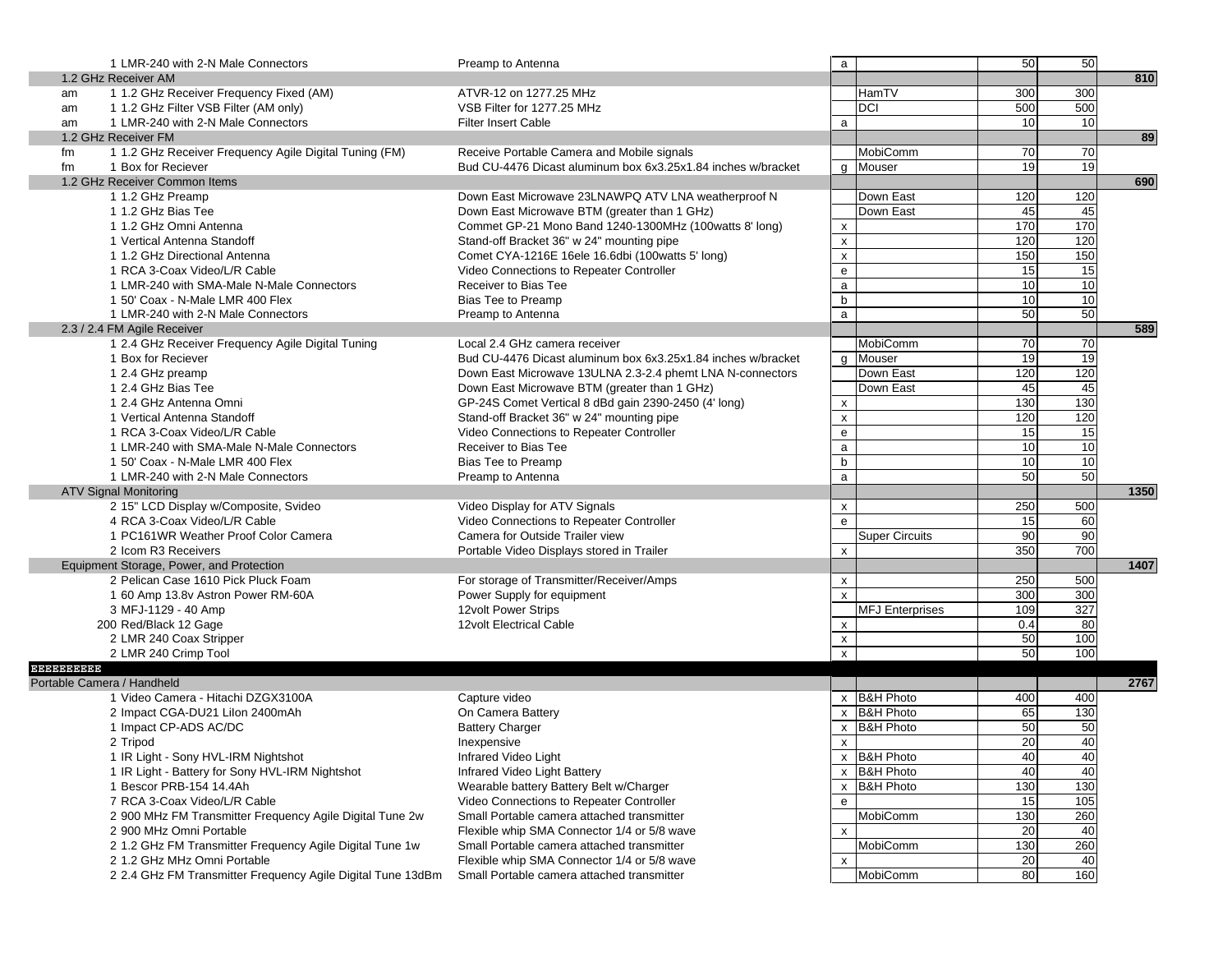|                               | 2 2.4 GHz 1 Watt Amplifier - 15dB Gain OEM Module | Booster for 2.4 GHz Transmitter                              |                           | Fleeman, Anderson | 130             | 260      |       |
|-------------------------------|---------------------------------------------------|--------------------------------------------------------------|---------------------------|-------------------|-----------------|----------|-------|
|                               | 2 2.4 GHz MHz Omni Portable                       | Flexible whip SMA Connector 1/4 or 5/8 wave                  | X                         |                   | 20              | 40       |       |
|                               | 6 Boxes for Transmitters                          | Bud CU-476 Dicast aluminum box 6x3.25x1.84 inches no bracket | g                         | Mouser            | 12              | 72       |       |
|                               | 6 LMR-240 with 2xSMA-Male Connectors              | Transmitters to Antennas / Helmet                            | a                         |                   | 10              | 60       |       |
|                               | 2 Aluminum Hard Hat                               | For Antenna Mount                                            | $\pmb{\mathsf{x}}$        |                   | 70              | 140      |       |
|                               | 2 Pelican Case 1610 Pick Pluck Foam               | Storage of Camera, Batteries, Charger, and Transmitter       | $\pmb{\times}$            |                   | 250             | 500      |       |
| FFFFFFFFFFF                   |                                                   |                                                              |                           |                   |                 |          |       |
| 911 Center                    |                                                   |                                                              |                           |                   |                 |          | 610   |
|                               | 1 Icom R3                                         |                                                              | $\mathsf{x}$              |                   | 350             | 350      |       |
|                               | 1 1.2 GHz Receiver TVC-12G                        |                                                              |                           | HamTV             | 110             | 110      |       |
|                               | 1 1.2 GHz Tuner TVCS-12                           |                                                              |                           | HamTV             | 80              | 80       |       |
|                               | 1 LMR-240 with BNC Male and N Male                |                                                              | $\mathsf{a}$              |                   | 10              | 10       |       |
|                               | 1 Channel 3/4 Video Modulator                     |                                                              | $\pmb{\times}$            |                   | 20              | 20       |       |
|                               | 1 Antenna Magmount w/N-connector pigtail          |                                                              | $\pmb{\mathsf{x}}$        |                   | 20              | 20       |       |
|                               | 1 440 MHz 1/4-wave whip                           |                                                              | $\pmb{\mathsf{x}}$        |                   | 20              | 20       |       |
| GGGGGGGGGG                    |                                                   |                                                              |                           |                   |                 |          |       |
| 911 Center Radio Room         | 1 Icom R3                                         |                                                              | $\mathsf{x}$              |                   | 350             | 350      | 960   |
|                               | 1 1.2 GHz Receiver TVC-12G                        |                                                              |                           | HamTV             | 110             | 110      |       |
|                               | 1 1.2 GHz Tuner TVCS-12                           |                                                              |                           | HamTV             | 80              | 80       |       |
|                               | 1 LMR-240 with BNC Male and N Male                |                                                              | $\mathsf{a}$              |                   | 10              | 10       |       |
|                               | 1 Channel 3/4 Video Modulator                     |                                                              | $\pmb{\times}$            |                   | 20              | 20       |       |
|                               | 1 Antenna Magmount w/N-connector pigtail          |                                                              | $\mathsf{x}$              |                   | 20              | 20       |       |
|                               | 1 440 MHz 1/4-wave whip                           |                                                              | $\pmb{\times}$            |                   | 20              | 20       |       |
|                               | 1 19" LCD Composite/Svideo/VGA Monitor            |                                                              | $\pmb{\times}$            |                   | 350             | 350      |       |
| cccccccccc                    |                                                   |                                                              |                           |                   |                 |          |       |
|                               | <b>Courthhouse Command Center</b>                 |                                                              |                           |                   |                 |          | 610   |
|                               | 1 Icom R3                                         |                                                              | $\mathsf{x}$              |                   | 350             | 350      |       |
|                               | 1 1.2 GHz Receiver TVC-12G                        |                                                              |                           | HamTV             | 110             | 110      |       |
|                               | 1 1.2 GHz Tuner TVCS-12                           |                                                              |                           | HamTV             | 80              | 80       |       |
|                               | 1 LMR-240 with BNC Male and N Male                |                                                              | $\mathsf{a}$              |                   | 10              | 10       |       |
|                               | 1 Channel 3/4 Video Modulator                     |                                                              | $\pmb{\times}$            |                   | 20              | 20       |       |
|                               | 1 Antenna Magmount w/N-connector pigtail          |                                                              | $\pmb{\mathsf{x}}$        |                   | $\overline{20}$ | 20       |       |
|                               | 1 440 MHz 1/4-wave whip                           |                                                              | $\mathsf{x}$              |                   | 20              | 20       |       |
|                               |                                                   |                                                              |                           |                   |                 |          |       |
| <b>Mobile Command Vehicle</b> |                                                   |                                                              |                           |                   |                 |          | 460   |
|                               | 1 Icom R3                                         |                                                              | X                         |                   | 350             | 350      |       |
|                               | 1 LMR-240 with BNC Male and N Male                |                                                              | a                         |                   | 10              | 10       |       |
|                               | 1 Composite Video Switch                          |                                                              | $\pmb{\mathsf{x}}$        |                   | 20              | 20       |       |
|                               | 1 75 ohm 2 port cable splitter                    |                                                              | $\mathsf{x}$              |                   | 20              | 20       |       |
|                               | 1 Channel 3/4 Video Modulator                     |                                                              | $\pmb{\times}$            |                   | 20              | 20       |       |
|                               | 1 Antenna Magmount w/N-connector pigtail          |                                                              | $\pmb{\times}$            |                   | 20<br>20        | 20<br>20 |       |
|                               | 1 440 MHz 1/4-wave whip                           |                                                              | $\mathsf{x}$              |                   |                 |          |       |
| IIIIIIIIII                    | <b>Fire Trailer</b>                               |                                                              |                           |                   |                 |          | 650   |
|                               | 1 Icom R3                                         |                                                              | $\boldsymbol{\mathsf{x}}$ |                   | 350             | 350      |       |
|                               | 1 LMR-240 with BNC Male and N Male                |                                                              | $\mathsf{a}$              |                   | 10              | 10       |       |
|                               | 1 Antenna Magmount w/N-connector pigtail          |                                                              | $\pmb{\times}$            |                   | 20              | 20       |       |
|                               | 1 440 MHz 1/4-wave whip                           |                                                              | $\pmb{\times}$            |                   | 20              | 20       |       |
|                               | 1 15" LCD Display w/Composite, Svideo             | Video Display for ATV Signals                                | $\pmb{\mathsf{x}}$        |                   | 250             | 250      |       |
|                               |                                                   |                                                              |                           |                   |                 |          |       |
|                               |                                                   |                                                              |                           |                   |                 |          |       |
|                               |                                                   |                                                              |                           |                   |                 | 24479    | 24479 |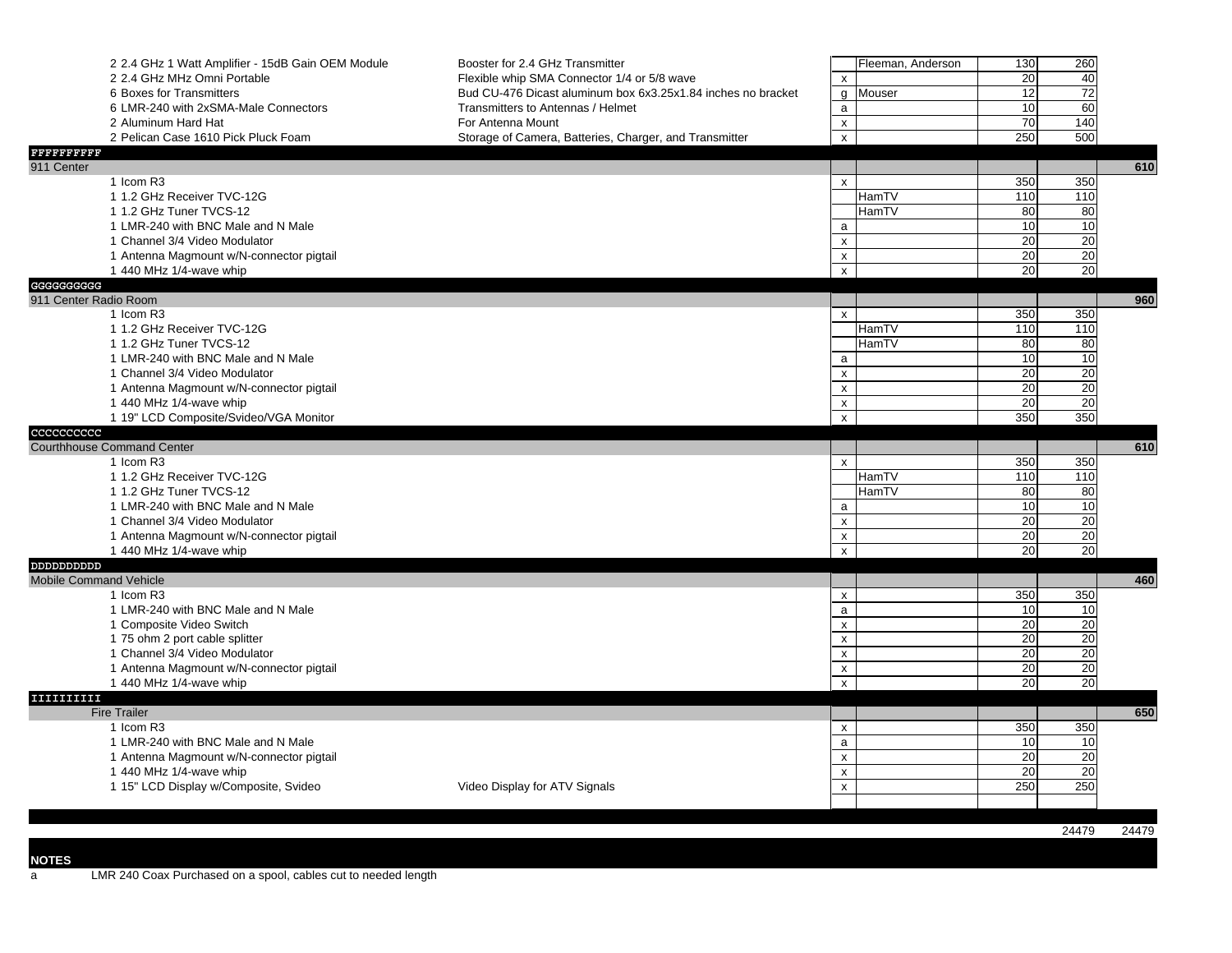- bLMR 400 Flex Coax Purchased on a spool, cables cut to needed length
- cLMR 600 Coax in Standard 50' patch lengths with N-male connectors -- or spool where cables cut to length plus a ground kit for each cable
- dNumbers and types of connectors will be calculated from coax patch listings
- eVideo/Audio RCA cables may need to be different lengths
- ff no note
- g Qty 8 screws #6-32 flat head for each box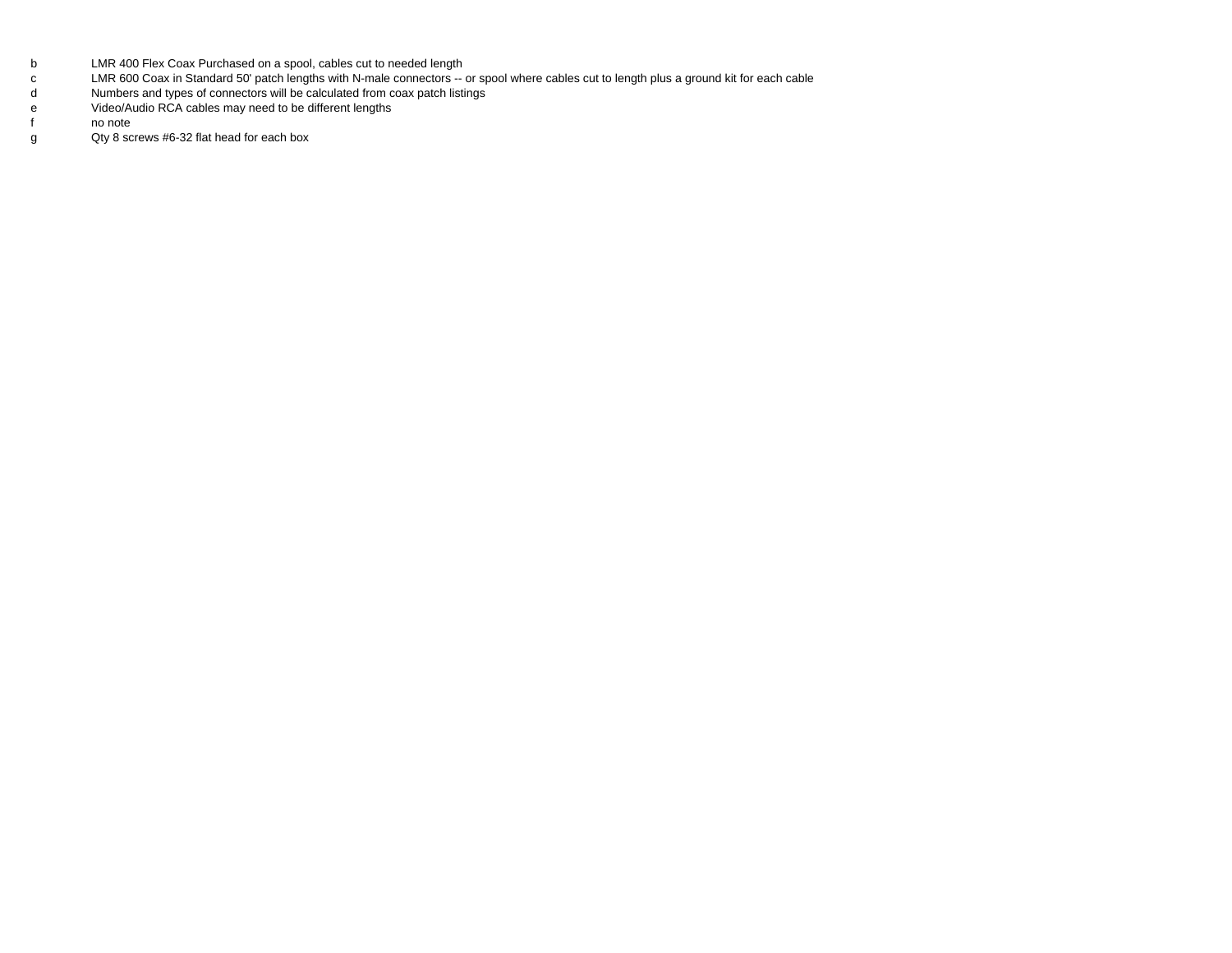## **Saginaw County ATV Repeater System Combined Bidable Items List** 1/5/2007

|                                                             |                                                                  |                | Bidable Items Page 1                       |
|-------------------------------------------------------------|------------------------------------------------------------------|----------------|--------------------------------------------|
| <b>Component Description</b><br>Qty                         | Use                                                              | <b>Bidable</b> | <b>Suggested Vendor</b>                    |
| 1 12 VDC 2.6 Amp Switching Power Supply                     | Power for Safety System (all elect part # PS-1226)               | yes            | All Electronics, Digikey, Mouser           |
| 2 12 VDC DPDT DIP Relay                                     | (all elect part # RLY-622)                                       | yes            | All Electronics, Digikey, Mouser           |
| 4 Bud CU-4476 Dicast aluminum box 6x3.25x1.84 in w/bracket  | Boxes for FM Transmitters and Receivers                          | yes            | All Electronics, Digikey, Mouser           |
| 6 Bud CU-476 Dicast aluminum box 6x3.25x1.84 in no bracket  | Boxes for FM Transmitters and Receivers                          | yes            | All Electronics, Digikey, Mouser           |
| 1 Hammond 1590D Dicast Aluminum Box                         | For repeater controller                                          | yes            | All Electronics, Digikey, Mouser           |
| 2 Red Jumbo Round Pushbutton Switch Momentary 1"            | Push Button for Reactivation of lockout (all elect part# PB-211) | yes            | All Electronics, Digikey, Mouser           |
| 2 SPDT NO/NC Magnet Door/Window Switch                      | Disconnect Amplifier Enable on 900 & 1.2 (all elect part# MS-7)  | yes            | All Electronics, Digikey, Mouser           |
| 5 15" LCD TV with composite input                           | Video Display for ATV Signals (\$150-\$250 range)                | yes            | Circuit City, Best Buy, RadioShack         |
| 1 75 ohm 2 port TV coax cable splitter                      | Receivers for Buildings and Trailers                             | yes            | Circuit City, Best Buy, RadioShack         |
| 2 Camera Tripod                                             | Inexpensive Tripod for video camera                              | yes            | Circuit City, Best Buy, RadioShack         |
| 4 Channel 3/4 Video Modulator                               | Receivers for Buildings and Trailers                             | yes            | Circuit City, Best Buy, RadioShack         |
| 1 Composite Video Switch 2-port                             | Receivers for Buildings and Trailers                             | yes            | Circuit City, Best Buy, RadioShack         |
| 3 60 Amp 13.8v Astron Power RM-60A                          | Power Supplies for Radio Equipment                               | yes            | HRO, Universal Radio, GigaParts            |
| 1 Comet CFC-771 900 MHz 7.14 dBi 50w N-female               | 900 MHz Omni                                                     | yes            | HRO, Universal Radio, GigaParts            |
| 2 Comet CYA-1216E 16ele 16.6dbi (100 watts 5' long)         | 1.2 GHz Directional                                              | yes            | HRO, Universal Radio, GigaParts            |
| 2 Comet GP-21 Mono Band 1240-1300MHz (100 watts 8' long)    | 1.2 GHz Vertical                                                 | yes            | HRO, Universal Radio, GigaParts            |
| 5 Comet MG-4N Magmounts                                     | Magmount for Building Receive Antennas                           | yes            | HRO, Universal Radio, GigaParts            |
| 1 M2 Antenna Systems 902-17                                 | 900 MHz Directional (Comet PYA Discontinued)                     | yes            | HRO, Universal Radio, GigaParts            |
| 3 Comet SB-123                                              | Building (inside) 1.2 GHz antennas                               | yes            | HRO, Universal Radio, GigaParts            |
| 2 Diamond SRH999                                            | Sheriff / Fire Trailer Receive Antennas                          | yes            | HRO, Universal Radio, GigaParts            |
| 2 Female SMA - Female SMA Bulkhead Adaptor                  | Portable Antennas                                                | yes            | HRO, Universal Radio, GigaParts            |
| 1 GP-24 Comet Vert 13 dBd gain 2390-2450 (6') w/Tower Mount | 2.4 GHz Vertical                                                 | yes            | HRO, Universal Radio, GigaParts            |
| 1 GP-24S Comet Vertical 8 dBd gain 2390-2450 (4' long)      | 2.4 GHz Vertical                                                 | yes            | HRO, Universal Radio, GigaParts            |
| 6 Icom BC-135 Desk Charger                                  | Receivers for Buildings and Trailers                             | yes            | HRO, Universal Radio, GigaParts            |
| 1 Icom CS-R3 Cloning Software                               | Receivers for Buildings and Trailers                             | yes            | HRO, Universal Radio, GigaParts            |
| 1 Icom OPC-474 Cloning Cable                                | Receivers for Buildings and Trailers                             | yes            | HRO, Universal Radio, GigaParts            |
| 6 Icom R3                                                   | Receivers for Buildings and Trailers                             | yes            | HRO, Universal Radio, GigaParts            |
| 7 MFJ-1129 - 40 Amp                                         | 12volt Power Strips                                              | yes            | HRO, Universal Radio, GigaParts            |
| 2 N-Male to SMA Female Adaptor                              | <b>Trailer Receive Antennas</b>                                  | yes            | HRO, Universal Radio, GigaParts            |
| 1 Yaesu FT-7800R                                            | 2m / 440 to receive Repeater Control Commands                    | yes            | HRO, Universal Radio, GigaParts            |
| 1 500 feet 14 Gauge Stranded Copper Wire Outdoor UV         | Outdoor UV Safe jacket for Safety Switches                       | yes            | Menards, Home Depot, Lowes                 |
| 2 Aluminum Hard Hat                                         | For Antenna Mount                                                | yes            | Menards, Home Depot, Lowes                 |
| 2 Blank metal plate for Electrical box                      | Will be drilled for pushbutton switch                            | yes            | Menards, Home Depot, Lowes                 |
| 1 Red/Black 8 Gage (6 to 8 feet) Wire                       | Like Battery Jumper Cables (From Power Supply to Amplifier)      | yes            | Menards, Home Depot, Lowes                 |
| 100 Screws #6-32 Flat Head Philips                          | <b>Screws for Aluminum Boxes</b>                                 | yes            | Menards, Home Depot, Lowes                 |
| 2 Standard Electrical Outlet box, 1 space, metal            | Wall box for switch                                              | yes            | Menards, Home Depot, Lowes                 |
| 2 19" EIA Rack Cabinet 10u - 14u                            | Cabinet for the repeater controllers                             | yes            | Specialized Products, Full Compass, Global |
| 4 Pelican Case 1610 Pick Pluck Foam                         | Storage of Camera, Batteries, Charger, and Transmitter           | yes            | Specialized Products, Full Compass, Global |
| 1 440 MHz Horizontally Polarized Vertical Antenna           | Horizontally Polarized Vertical                                  | yes            | Tessco, WinComm, Anderson Radio            |
| 5 Andrews Heliax 1/2 N-Female Connectors                    | For Hardline patches                                             | yes            | Tessco, WinComm, Anderson Radio            |
| 5 Andrews Heliax 1/2 N-Male Connectors                      | For Hardline patches                                             | yes            | Tessco, WinComm, Anderson Radio            |
| 200 Andrews Heliax 7/8" Coax Cable                          | Main Repeater Antenna Runs                                       | yes            | Tessco, WinComm, Anderson Radio            |
| 10 Andrews Heliax 7/8" N-Male Connectors                    | Main Repeater Antenna Runs                                       | yes            | Tessco, WinComm, Anderson Radio            |
| 1 Lightning Protector 1200 MHz                              | DC Stop Transmit Max 150 watts                                   | yes            | Tessco, WinComm, Anderson Radio            |
| 1 Lightning Protector 2400 MHz                              | TX / RX DC Pass Transmit Max 5 watts                             | yes            | Tessco, WinComm, Anderson Radio            |
| 1 Lightning Protector 440 MHz                               | DC Pass Receive                                                  | yes            | Tessco, WinComm, Anderson Radio            |
| 2 LMR 240 Coax Stripper                                     | Short Patches between Components                                 | yes            | Tessco, WinComm, Anderson Radio            |
| 2 LMR 240 Crimp Tool                                        | Short Patches between Components                                 | yes            | Tessco, WinComm, Anderson Radio            |
| 10 LMR-240 BNC Male Connectors                              | Short Patches between Components                                 | yes            | Tessco, WinComm, Anderson Radio            |
| 500 LMR-240 Coax Cable (units = feet)                       | <b>Short Patches between Components</b>                          | ves            | Tessco, WinComm, Anderson Radio            |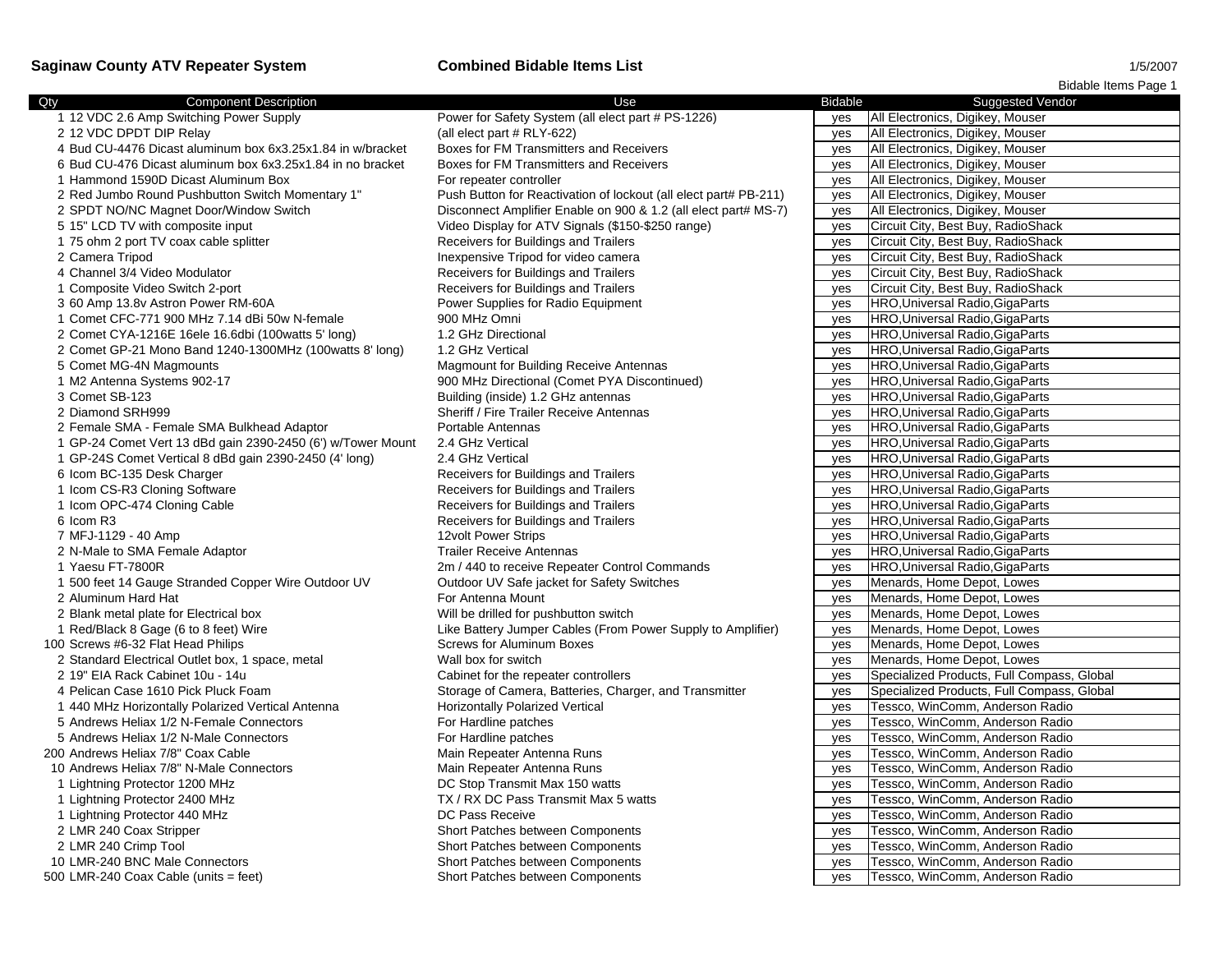| 5 LMR-240 Female SO-239 UHF Connectors                 | Short Patches between Components              | yes | Tessco, WinComm, Anderson Radio            |
|--------------------------------------------------------|-----------------------------------------------|-----|--------------------------------------------|
| 60 LMR-240 N-Male Connectors                           | Short Patches between Components              | yes | Tessco, WinComm, Anderson Radio            |
| 10 LMR-240 PL-259 (Male) Connectors                    | Short Patches between Components              | yes | Tessco, WinComm, Anderson Radio            |
| 2 LMR-240 RP TNC Male Connectors                       | Short Patches between Components              | yes | Tessco, WinComm, Anderson Radio            |
| 25 LMR-240 SMA-Male Connectors                         | Short Patches between Components              | yes | Tessco, WinComm, Anderson Radio            |
| 50 LMR-400 Flex Coax Cable (units = feet)              | High Powered Patches and Flexable Longer Runs | ves | Tessco, WinComm, Anderson Radio            |
| 10 LMR-400 N-Male Connectors                           | High Powered Patches and Flexable Longer Runs | yes | Tessco, WinComm, Anderson Radio            |
| 5 Vertical Antenna Standoff                            | Stand-off Bracket 36" w 24" mounting pipe     | yes | Tessco, WinComm, Anderson Radio            |
| 5 High Quality (Monster) RCA 3-Coax Video/L/R Cable 6' | Video Connections to Repeater Controller      | yes | Tessco, WinComm, Anderson Radio, RS,CC, BB |
| 15 High Quality RCA 3-Coax Video/L/R Cable 6'          | Video Connections to Repeater Controller      | ves | Tessco, WinComm, Anderson Radio, RS.CC, BB |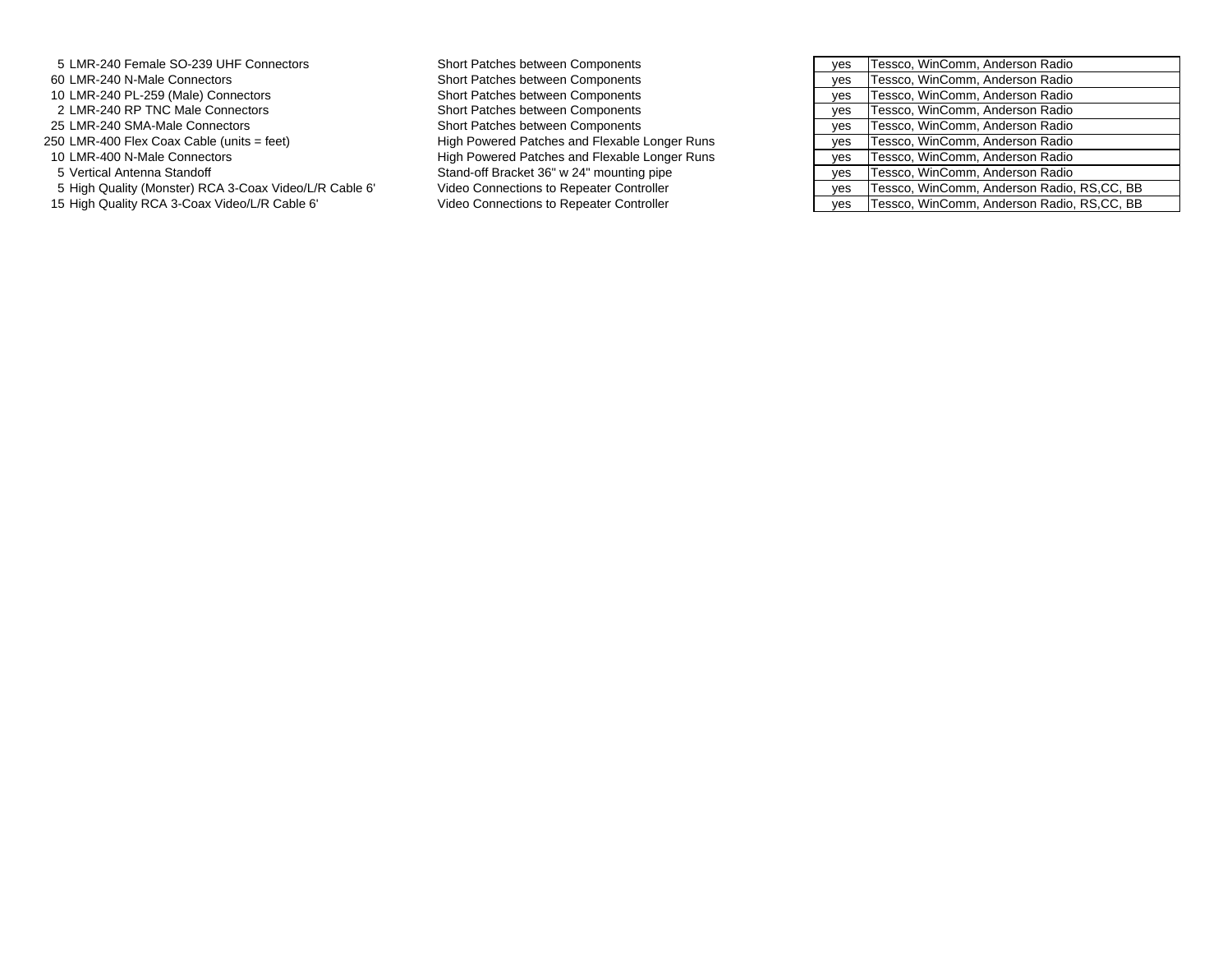## **Saginaw County ATV Repeater System <b>Combined Single Source Items**

| 1/5/2007 |  |
|----------|--|
|----------|--|

| <b>Component Description</b><br>Qty                        | Use                                                               | <b>Bidable</b> | <b>Suggested Vendor</b>    |
|------------------------------------------------------------|-------------------------------------------------------------------|----------------|----------------------------|
| 1 Bescor PRB-154 14.4Ah                                    | Wearable battery Battery Belt w/Charger                           | no             | <b>B&amp;H Photo</b>       |
| 1 Datavideo SE-500 4 port video switcher                   | Manual Controller for Scene Selection                             | no             | <b>B&amp;H Photo</b>       |
| 2 Impact CGA-DU21 Lilon 2400mAh                            | On Camera Battery                                                 | no             | <b>B&amp;H Photo</b>       |
| 1 Impact CP-ADS AC/DC                                      | <b>Battery Charger</b>                                            | no             | <b>B&amp;H Photo</b>       |
| 1 IR Light - Battery for Sony HVL-IRM Nightshot            | Infrared Video Light Battery                                      | no             | <b>B&amp;H Photo</b>       |
| 1 IR Light - Sony HVL-IRM Nightshot                        | Infrared Video Light                                              | no             | <b>B&amp;H Photo</b>       |
| 1 LinkSys WRT54GL for TX / Receive - video / control logic | <b>Exact Model Only</b>                                           | no             | <b>B&amp;H Photo</b>       |
| 1 Video Camera - Hitachi DZGX3100A                         | Video Camera (Exact Model Only)                                   | no             | <b>B&amp;H Photo</b>       |
| 3 500 MHz Low Pass Filters DCI-500-LP                      | Filter out 900 / 1.2 Signals from hitting the 433 Link, APRS, 220 | no             | DCI                        |
| 1 DCI Digital DCI-BPF-2-8P-WPF                             | DCI Bandpass Filter channel 2 8 pole weatherproof                 | no             | <b>DCI</b>                 |
| 2 Two Meter Bandpass Filter DCI-146-4H                     | Protect 147.240 Transmitter & APRS                                | no             | <b>DCI</b>                 |
| 1 VSB Filter 8 Pole 1277.25 LSB DCI-1277.25-6-8-n          | VSB Filter for 1277.25 MHz                                        | no             | <b>DCI</b>                 |
| 1 VSB Filter 8 Pole 439.25 LSB DCI-439.25-6-8pole-n        | VSB Filter for 439.25 MHz                                         | no             | <b>DCI</b>                 |
| 1 Down East Microwave 13ULNA 2.3-2.4 phemt LNA N-con       | 2.4 GHz Preamp                                                    | no             | Down East Microwave        |
| 1 Down East Microwave 23LNAWPQ ATV LNA weatherproof N      | 1.2 GHz Preamp                                                    | no             | Down East Microwave        |
| 1 Down East Microwave 33LNAWPQ                             | 900 MHz Preamp                                                    | no             | Down East Microwave        |
| 1 Down East Microwave 70LNAWP                              | 439 MHz Preamp                                                    | no             | Down East Microwave        |
| 2 Down East Microwave BTLM (Less than 1 GHz)               | Bias-Tee                                                          | no             | Down East Microwave        |
| 2 Down East Microwave BTM (greater than 1 GHz)             | Bias-Tee                                                          | no             | Down East Microwave        |
| 1 Down East Microwave23120PA Linear with TRANS-OPT         | 1.2 GHz Amplifier                                                 | no             | Down East Microwave        |
| 2 2.4 GHz 1 Watt Amplifier - 15dB Gain OEM Module          | Booster for 2.4 GHz Transmitter                                   | no             | Fleeman Anderson & Bird    |
| 1 Outdoor Coaxial Amplifier 24COAXAMP with Bias Tee        | 2.4 GHz 1 watt bi-directional amplifier                           | no             | Fleeman Anderson & Bird    |
| 1 439.25 MHz Amplifier Mirage D26N                         | Amplifier (requires 13.8v 12a) 2w in, 60w out                     | no             | <b>Mirage Amplifiers</b>   |
| 2 1.2 GHz MHz Omni Portable Straight                       | Flexible whip SMA Connector 1/4 or 5/8 wave                       | no             | MobiComm                   |
| 2 2.4 GHz MHz Omni Portable Straight                       | Flexible whip SMA Connector 1/4 or 5/8 wave                       | no             | MobiComm                   |
| 2 900 MHz Omni Portable Straight                           | Flexible whip SMA Connector 1/4 or 5/8 wave                       | no             | MobiComm                   |
| 1 MobiComm DFM1200RTIM                                     | 1.2 GHz Receiver Frequency Agile Digital Tuning (FM)              | no             | MobiComm                   |
| 3 MobiComm DFM1200TSIM1W                                   | 1.2 GHz FM Transmitter Frequency Agile Digital Tune 1w            | no             | MobiComm                   |
| 1 MobiComm DFM2400RTIM-B                                   | 2.4 GHz Receiver Frequency Agile Digital Tuning                   | no             | MobiComm                   |
| 2 MobiComm DFM2400TSIM-B                                   | 2.4 GHz FM Transmitter Frequency Agile Digital Tune 13dBm         | no             | MobiComm                   |
| 1 MobiComm DFM900RTIM                                      | 900 MHz Receiver Frequency Agile Digital Tuning                   | no             | MobiComm                   |
| 2 MobiComm DFM900TSIM2W                                    | 900 MHz FM Transmitter Frequency Agile Digital Tune 2w            | no             | MobiComm                   |
| 3 1.2 GHz Receiver TVC-12G                                 | <b>Building Receivers</b>                                         | no             | <b>PC</b> Electronics      |
| 3 1.2 GHz Tuner TVCS-12                                    | <b>Building Receiver Tuners</b>                                   | no             | <b>PC</b> Electronics      |
| 2 439 MHz Directional Antenna DSFO-25                      | Directive Systems, 25 el beam, 16+ dBd, 17' boom, N jack.         | no             | <b>PC</b> Electronics      |
| 1 439.25 MHz Transmitter RTX70-1                           | Transmitter 1.5w                                                  | no             | <b>PC</b> Electronics      |
| 1 ATVC-4 Plus                                              | Repeater Controller for Main Repeater and Tower Cam               | no             | <b>PC Electronics</b>      |
| 1 ATVR-12 on 1277.25 MHz                                   | 1.2 GHz AM Receiver                                               | no             | <b>PC</b> Electronics      |
| 1 ATVR-4 439.25 Lower VSB Special Order                    | 439.25 AM Receiver                                                | no             | <b>PC Electronics</b>      |
| 1 DTMF-8 PLUS                                              | DTMF decoder board, 8 momentary & latching 1A Relays              | no             | <b>PC</b> Electronics      |
| 1 ENC-16                                                   | Packaged DTMF Encoder & keypad                                    | no             | <b>PC</b> Electronics      |
| 1 OSD-ID (SA)                                              | Video Overlay for ID                                              | no             | <b>PC</b> Electronics      |
| 1 OSD-SSM                                                  | Video Signal Strength                                             | no             | <b>PC</b> Electronics      |
| 1 Transmit 1.2 GHZ AM 3w RTX-23-3 - Frequency 1277.25      | 1.2 GHz AM Transmitter                                            | no             | <b>PC</b> Electronics      |
| 250 Red/Black Zip Cord 12 Gage (units = feet)              | For 12v Power Pole system                                         | no             | PowerWerx                  |
| 1 17" LCD Upgrade                                          | Video Display w/Composite, Svideo, and VGA inputs                 | no             | <b>Super Circuits</b>      |
| 1 Camera Power Supply                                      | AC24/9 24v 4amp Power System                                      | no             | <b>Super Circuits</b>      |
| 1 PC161WR Weather Proof Color Camera                       | Camera for Outside Trailer view                                   | no             | <b>Super Circuits</b>      |
| 1 VSS-54N - Outdoor Video Camera Sys                       | 4 Cameras, Power, Networkable DVR, brackets, video cables         | no             | <b>Super Circuits</b>      |
| 1 45A. Powerpole Connector Bulk Pack 100 Pair              | <b>Power Connectors</b>                                           | no             | <b>West Mountain Radio</b> |
| 2 PWRcrimp Crimp Tool                                      | Power Pole Crimp Tool                                             | no             | West Mountain Radio        |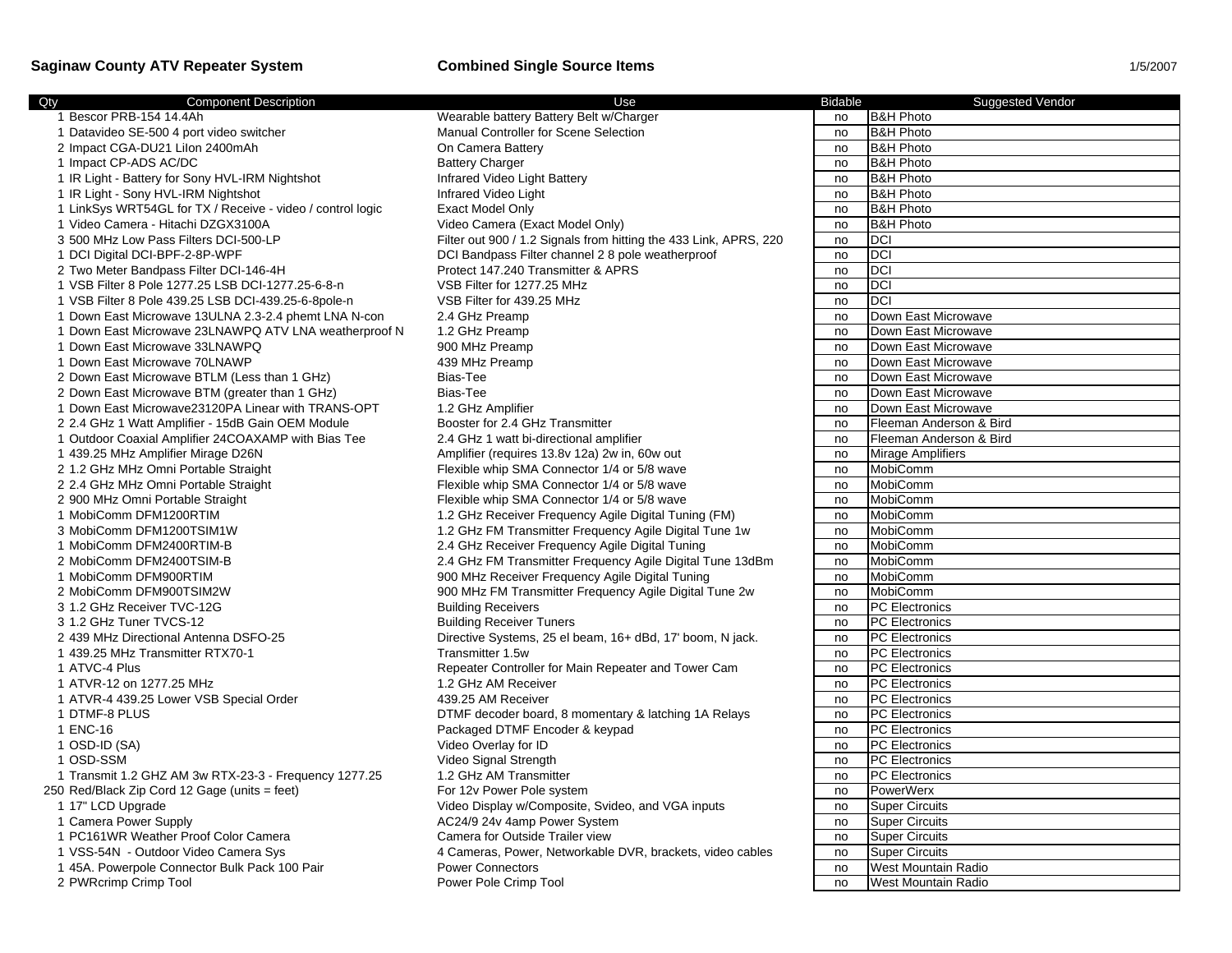# **Saginaw County ATV Repeater System Vendor Addresses** 1/5/2007

| <b>Company Name</b>                 | <b>Address</b>                      | <b>CSZ</b>                      | <b>Phone</b>     | <b>FAX</b>   |
|-------------------------------------|-------------------------------------|---------------------------------|------------------|--------------|
| All Electronics Corp.               | 14928 Oxnard St.                    | Van Nuys, CA 91411-2610         | 818-997-1806     | 818-781-2653 |
| Anderson Radio Incorporated         | 6149 Westside Saginaw Road          | Bay City, MI 48706              | 989-684-9969     |              |
| <b>B&amp;H Photo Video</b>          | 420 9th Avenue                      | New York, NY 10001              | 800-606-6969     | 800-947-7008 |
| Best Buy                            | 4406 Bay Road                       | Saginaw, MI 48603               | 989-799-8266     |              |
| Circuit City                        | 2970 Tittabawassee Road             | Saginaw, MI 48604               | 989-249-4200     |              |
| <b>DCI</b>                          | 20 South Plains Road                | Emeraled Park, SK S4L 1B7       | 800-563-5351     | 306-781-2008 |
| Digi-Key Corporation                | 701 Brooks Avenue South             | Thief River Falls, MN 56701     | 800-334-4539     | 218-681-3380 |
| Down East Microwave                 | 954 Rt. 519                         | Frenchtown, NJ 08825            | 908-996-3584     | 908-996-3702 |
| Fleeman Anderson & Bird Corp        | 6644 Rowan Road                     | New Port Richey, FL 34653       | 727-853-0256     | 727-841-7110 |
| <b>Full Compass</b>                 | 8001 Terrace Ave                    | Middleton, WI 53562             | 800-356-5844     |              |
| GigaParts, Inc.                     | P.O. Box 11367                      | Huntsville, AL 35814            | 866-535-4442     |              |
| Global                              | 2505 Mill Center Parkway            | Buford, GA 30518                | 888-978-7759     |              |
| Ham Radio Outlet                    | 14803 Build America Dr              | Woodbridge VA 22191             | 800-444-4799     | 703-643-1063 |
| Home Depot                          | 3132 N Bueker Drive                 | Saginaw, MI 48604               | 989-249-1440     |              |
| Menards                             | 2864 East Wilder Road               | Bay City, MI 48706              | 989-686-1764     |              |
| Mirage Amplifiers                   | 300 Industrial Park Road            | Starkville, MS 39759            | 800-647-1800     | 662-323-6551 |
| MobiComm                            | Forellendaal 245                    | 2553 JJ, The Hague, Netherlands | $+31-70-4041060$ |              |
| Mouser Electronics, Inc.            | 1000 North Main Street              | Mansfield, TX 76063             | 800-346-6873     | 817-804-3899 |
| PC Electronics                      | 2522 Paxson Lane                    | Arcadia CA 91007                | 626-447-4565     | 626-447-0489 |
| PowerWerx, Inc.                     | 555 W. Lambert Rd. #O               | Brea, CA 92821                  | 714-674-0073     | 714-674-4949 |
| <b>RadioShack Comercial Sales</b>   | 300 RadioShack Circle, MS EF-7.105  | Fort Worth, TX 76102            | 800-442-7221     | 800-291-6515 |
| <b>Specialized Products Company</b> | 1100 S Kimball Ave                  | Southlake TX 76092              | 800-866-5353     | 800-234-8286 |
| SuperCircuits, Inc.                 | 11000 N. Mopac Expressway Suite 300 | Austin, TX 78759                | 800-335-9777     |              |
| Tessco Technologies, Inc.           | 11126 McCormick Road                | Hunt Valley, MD 21031           | 800-508-5444     | 410-527-0005 |
| Universal Radio, Inc                | 6830 Americana Pkwy                 | Reynoldsburg, OH 43068          | 800-431-3939     | 614-866-2339 |
| <b>West Mountain Radio</b>          | 18 Sheehan Ave                      | Norwalk, CT 06854               | 203-853-8080     | 203-299-0232 |
| Wincom Technolgies                  | 30700 Carter Street, Suite A        | Solon, OH 44139                 | 888-946-6266     | 440-498-9511 |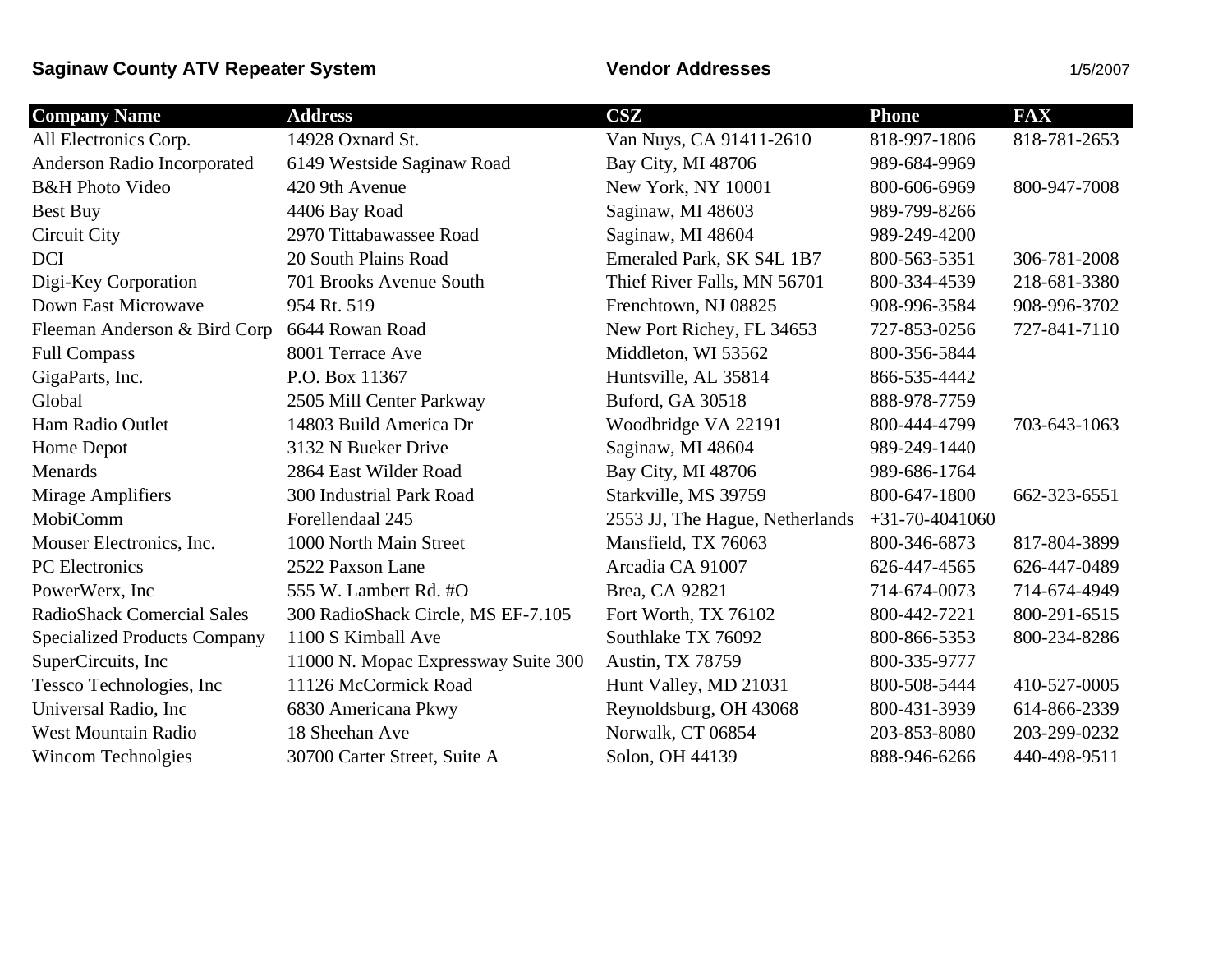## **Saginaw County ATV Repeater System All Proposals Combined up to 12/27/06 Consensus Meeting** 12/27/2006

|                   |                                                              | (Obsolete after Consensus)                                                               |                    |                             |                 |                 |               |
|-------------------|--------------------------------------------------------------|------------------------------------------------------------------------------------------|--------------------|-----------------------------|-----------------|-----------------|---------------|
| Site Grp Qty      | <b>Component Description</b>                                 | Use                                                                                      |                    | <b>Bid</b> Suggested Vendor | Cost            | Ext             | <b>Totals</b> |
| <b>AAAAAAAAAA</b> |                                                              |                                                                                          |                    |                             |                 |                 |               |
| <b>Main Site</b>  |                                                              |                                                                                          |                    |                             |                 |                 |               |
|                   | <b>Repeater Controller</b>                                   |                                                                                          |                    |                             |                 |                 | 1289          |
|                   | 1 ATVC-4 Plus                                                | Repeater Controller for Main Repeater and Tower Cam                                      |                    | icircuits or HamTV          | 350             | 350             |               |
|                   | 1 OSD-ID (SA)                                                | Video Overlay for ID                                                                     |                    | icircuits or HamTV          | 120             | 120             |               |
|                   | 1 DTMF-8 PLUS                                                | DTMF decoder board, 8 momentary & latching 1A Relays                                     |                    | icircuits or HamTV          | 249             | 249             |               |
|                   | 1 OSD-SSM                                                    | Video Signal Strength                                                                    |                    | icircuits or HamTV          | 140             | 140             |               |
|                   | 1 ENC-16                                                     | Packaged DTMF Encoder & keypad                                                           |                    | icircuits or HamTV          | 109             | 109             |               |
|                   | 1 Hammond 1590D Dicast Aluminum Box                          | For repeater controller                                                                  |                    | g Mouser                    | 21              | $\overline{21}$ |               |
|                   | 1 19" EIA Rack Cabinet 10u - 14u                             | Cabinet for the repeater controllers                                                     | $\mathsf{x}$       |                             | 300             | 300             |               |
|                   | Roof Cam Repeater Controller                                 |                                                                                          |                    |                             |                 |                 | 740           |
|                   | 1 ATVC-4 Plus                                                | Repeater Controller for Main Repeater and Tower Cam                                      |                    | icircuits or HamTV          | 350             | 350             |               |
|                   | 1 OSD-ID (SA)                                                | Video Overlay for ID                                                                     |                    | icircuits or HamTV          | 120             | 120             |               |
|                   | 1 DTMF-8 PLUS                                                | DTMF decoder board, 8 momentary & latching 1A Relays                                     |                    | icircuits or HamTV          | 249             | 249             |               |
|                   | 1 Hammond 1590D Dicast Aluminum Box                          | For repeater controller                                                                  |                    | q Mouser                    | 21              | $\overline{21}$ |               |
|                   | Radio Controlled Access to Repeater Controller               |                                                                                          |                    |                             |                 |                 | 260           |
|                   | 1 Yaesu FT-7800R                                             | 2m / 440 to receive Repeater Control Commands                                            | $\mathsf{x}$       |                             | 250             | 250             |               |
|                   | 1 LMR-240 with 2xPL-259 Male Connectors                      | Plug in to FM Repeater Multicoupler for Receive (disable tx on radio)                    | $\mathsf{a}$       |                             | 10              | 10              |               |
| opt               | 0 Antenna for 2m/440 Control                                 | Comet B-10                                                                               | $\pmb{\mathsf{x}}$ |                             | 40              | $\mathbf 0$     |               |
| opt               | 0 Vertical Antenna Standoff                                  | Stand-off Bracket 36" w 24" mounting pipe                                                | $\pmb{\mathsf{x}}$ |                             | 120             | $\mathbf 0$     |               |
| opt               | 0 SO-239 Mirror Clamp                                        | Clamp SO-239 to standoff                                                                 | $\pmb{\mathsf{x}}$ |                             | 10              | $\overline{0}$  |               |
| opt               | 0 Lightning Protector FM Transceiver Frequency               | DC Stop                                                                                  | $\pmb{\mathsf{x}}$ |                             | 80              | $\mathbf 0$     |               |
| opt               | 0 LMR-240 with PL-259 Male-N Male Connectors                 | Tranceiver to Lightning Protector                                                        | a                  |                             | $\overline{10}$ | $\overline{0}$  |               |
| opt               | 0 50' Tower Run Coax LMR 600                                 | Lightning Protector to Antenna                                                           | $\mathbf{c}$       |                             | 125             | $\mathbf 0$     |               |
|                   | 439.25 AM Receiver                                           |                                                                                          |                    |                             |                 |                 | 1870          |
|                   | 1 439 MHz Receiver                                           | ATVR-4 LVSB Special Order                                                                |                    | HamTV                       | 300             | 300             |               |
|                   | 1 439 MHz Antenna                                            | <b>Horizontally Polarized Vertical</b>                                                   |                    | * Handmade?                 | 400             | 400             |               |
|                   | 1 Vertical Antenna Standoff                                  | Stand-off Bracket 36" w 24" mounting pipe                                                | $\mathsf{x}$       |                             | 120             | 120<br>175      |               |
|                   | 1 439 MHz Directional Antenna DSFO-25                        | Directive Systems, 25 el beam, 16+ dBd, 17' boom, N jack.<br>Down East Microwave 70LNAWP |                    | HamTV<br>Down East          | 175<br>120      | 120             |               |
|                   | 1 439 MHz Preamp                                             |                                                                                          |                    | Down East                   | 45              | 45              |               |
|                   | 1 439 MHz Compatible Bias Tee for Preamp<br>1 439 MHz Filter | Down East Microwave BTLM (Less than 1 GHz)<br>VSB Filter 8 Pole 439.25 LSB               |                    | <b>DCI</b>                  | 450             | 450             |               |
|                   | 1 Lightning Protector 440 MHz                                | DC Pass Receive                                                                          | X                  |                             | 80              | 80              |               |
|                   | 1 RCA 3-Coax Video/L/R Cable                                 | Video Connections to Repeater Controller                                                 | e                  |                             | 15              | 15              |               |
|                   | 1 LMR-240 with 2-N Male Connectors                           | <b>Filter Insertion Cable</b>                                                            | a                  |                             | 10              | 10              |               |
|                   | 1 LMR-240 with SMA-Male N-Male Connectors                    | Receiver to Bias Tee                                                                     | a                  |                             | 10              | 10              |               |
|                   | 1 LMR-240 with 2-N Male Connectors                           | Bias Tee to Lightning Protector                                                          | $\mathsf{a}$       |                             | 10              | 10              |               |
|                   | 1 50' Tower Run Coax LMR 600                                 | Lightning Protector to Preamp                                                            | $\mathbf c$        |                             | 125             | 125             |               |
|                   | 1 LMR-240 with 2-N Male Connectors                           | Preamp to Antenna                                                                        | $\mathsf{a}$       |                             | 10              | 10              |               |
|                   | 900 Transmitter AM                                           |                                                                                          |                    |                             |                 |                 | 760           |
| am                | 1 900 MHz Transmitter Frequency Fixed RTX33-.1               | Main ATV FM Transmitter - Frequency 910.250                                              |                    | HamTV                       | 300             | 300             |               |
| am                | 1 900 MHz Filter                                             | VSB Filter for 910.250 MHz                                                               |                    | DCI                         | 450             | 450             |               |
| am                | 1 LMR-400 Flex with 2-N Male Connectors                      | <b>Filter Insertion Cable</b>                                                            | b                  |                             | 10              | 10              |               |
|                   | 900 Transmitter FM                                           |                                                                                          |                    |                             |                 |                 | 99            |
| fm                | 1 900 MHz Transmitter Frequency Agile Digital Tuning         | Main ATV FM Transmitter 50mw or 2 watt drive (based on amp)                              |                    | <b>MobiComm</b>             | 80              | 80              |               |
| fm                | 1 Box for Transmitter                                        | Bud CU-4476 Dicast aluminum box 6x3.25x1.84 inches w/bracket                             | g                  |                             | 19              | 19              |               |
|                   | 900 Transmitter Common Equipment                             |                                                                                          |                    |                             |                 |                 | 3230          |
|                   | 1 900 MHz Low Power Amplifier                                | Boost Transmitter drive to 10w 3310PA                                                    |                    | Down East                   | 150             | 150             |               |
|                   | 1 900 MHz Amplifer w/circulator 300w                         | 300w Motorola ELPA with N-Connectors                                                     |                    | <b>IT-Systems</b>           | 175             | 175             |               |
|                   | 1 Astron LS-35M                                              | Power Supply for 900 MHz Amplifier w/meter 28v 27/35A                                    | $\mathsf{x}$       |                             | 350             | 350             |               |
| opt               | 0 900 MHz Amplifer w/circulator 600w                         | 600w Custom Amplfier and Power Supply                                                    |                    | N8OBU                       | 1200            | $\mathbf 0$     |               |
|                   | 1 Lightning Protector 900 MHz                                | DC Stop Transmit Max 750 watts                                                           | $\mathsf{x}$       |                             | 80              | 80              |               |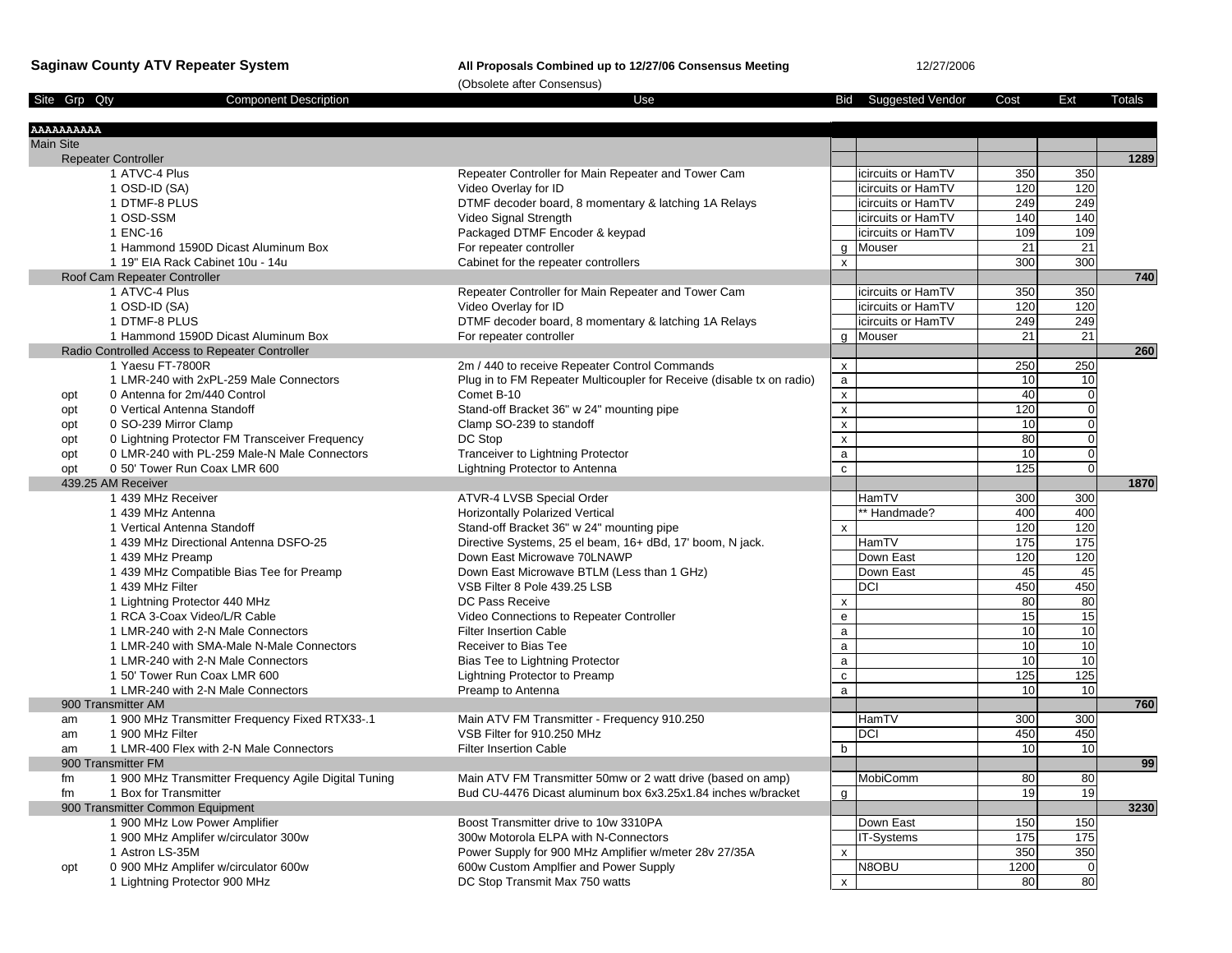|     | 1 8' Red/Black 8 Gage                                                                | Battery Cables (From Power Supply to Amplifier)              | X                  |                | 30              | 30              |      |
|-----|--------------------------------------------------------------------------------------|--------------------------------------------------------------|--------------------|----------------|-----------------|-----------------|------|
| v/h | 1 900 MHz Vertical Omnidirectional                                                   | Amphenol Antel BCD87010NE 12dBi                              | $\pmb{\mathsf{x}}$ |                | 820             | 820             |      |
| v/h | 1 900 MHz Vertical Antenna (Horizontal Pol)                                          | Amphenol Antel BCD-HP7WD 9dBi                                | $\pmb{\mathsf{x}}$ |                | 980             | 980             |      |
| v/h | 2 Vertical Antenna Standoff                                                          | Stand-off Bracket 36" w 24" mounting pipe                    | $\pmb{\mathsf{x}}$ |                | 120             | 240             |      |
| v/h | 1 High Power Coax Switch 2 Position                                                  | Must support 900 MHz at 500 watts.                           | $\pmb{\mathsf{x}}$ |                | 100             | 100             |      |
|     | 1 RCA 3-Coax Video/L/R Cable                                                         | Video Connections to Repeater Controller                     | ${\bf e}$          |                | 15              | 15              |      |
|     | 1 LMR-240 with SMA-Male N-Male Connectors                                            | <b>Transmitter to Amplifier</b>                              | $\mathsf{a}$       |                | $\overline{10}$ | 10              |      |
|     | 1 LMR-400 Flex with 2-N Male Connectors                                              | Amplifier to Power Meter Module                              | $\mathsf b$        |                | 10              | 10              |      |
|     | 1 LMR-400 Flex with 2-N Male Connectors                                              | Power Meter to Antenna Switch                                | $\mathsf b$        |                | $\overline{10}$ | 10              |      |
|     | 1 LMR-400 Flex with 2-N Male Connectors                                              | Antenna Switch to Lightning Protector                        | $\mathsf b$        |                | 10              | 10              |      |
|     |                                                                                      |                                                              |                    |                | 125             | 250             |      |
| v/h | 2 Coax N-Male Patch Cable 50' LMR 600                                                | Lightning Protector to Antenna                               | $\mathtt{c}$       |                |                 |                 |      |
|     | 1.2 GHZ Transmitter AM                                                               |                                                              |                    |                |                 |                 | 910  |
| am  | 1 1.2 GHz AM Transmitter Frequency Fixed                                             | Transmit 1.2 GHZ AM 3w RTX-23-3 - Frequency 1277.25          |                    | HamTV          | 400             | 400             |      |
| am  | 1 1.2 GHz Filter VSB Filter                                                          | VSB Filter for 1277.25 MHz                                   |                    | DCI            | 500             | 500             |      |
| am  | 1 LMR-400 Flex with 2-N Male Connectors                                              | <b>Filter Insertion Cable</b>                                | b                  |                | 10              | 10              |      |
|     | 1.2 GHZ Transmitter FM                                                               |                                                              |                    |                |                 |                 | 148  |
| fm  | 1 1.2 GHz Transmitter Frequency Agile Digital Tuning                                 | Transmit 1.2 GHz FM Video 1w drive                           |                    | MobiCom        | 129             | 129             |      |
| fm  | 1 Box for Transmitter                                                                | Bud CU-4476 Dicast aluminum box 6x3.25x1.84 inches w/bracket | g                  |                | 19              | $\overline{19}$ |      |
|     | 1.2 GHZ Transmitter Common Items                                                     |                                                              |                    |                |                 |                 | 1385 |
|     | 1 1.2 GHz Amplifier                                                                  | Down East 23120PA Linear with TRANS-OPT                      |                    | Down East      | 950             | 950             |      |
|     | 1 Lightning Protector 1200 MHz                                                       | DC Stop Transmit Max 150 watts                               | X                  |                | 80              | 80              |      |
|     | 1 50 Amp 13.8v Astron Power RS-50M                                                   | Dedicated to Amplifier                                       | $\pmb{\mathsf{x}}$ |                | 300             | 300             |      |
|     | 1 LMR-240 with SMA-Male N-Male Connectors                                            | <b>Transmitter to Amplifier</b>                              | $\mathsf{a}$       |                | 10              | 10              |      |
|     | 1 RCA 3-Coax Video/L/R Cable                                                         | Video Connections to Repeater Controller                     | $\mathsf{e}\,$     |                | 15              | 15              |      |
|     | 1 8' Red/Black 8 Gage                                                                | Battery Cables (From Power Supply to Amplifier)              | $\pmb{\mathsf{x}}$ |                | 30              | 30              |      |
|     | 0 Shared Antenna Chain With Receiver                                                 | (If separate run -- separate coax, VSB Filter, Antenna, etc) |                    |                | $\Omega$        | $\mathbf 0$     |      |
|     | 1.2 GHz Receiver AM                                                                  |                                                              |                    |                |                 |                 | 810  |
|     | 1 1.2 GHz Receiver Frequency Fixed                                                   | ATVR-12 on 1277.25 MHz                                       |                    | HamTV          | 300             | 300             |      |
| am  |                                                                                      |                                                              |                    |                |                 |                 |      |
| am  | 1 1.2 GHz Filter VSB Filter                                                          | VSB Filter for 1277.25 MHz                                   |                    | DCI            | 500             | 500             |      |
| am  | 1 LMR-240 Flex with 2-N Male Connectors                                              | <b>Filter Insertion Cable</b>                                | b                  |                | 10              | 10              |      |
|     | 1.2 GHz Receiver FM                                                                  |                                                              |                    |                |                 |                 | 89   |
| fm  | 1 1.2 GHz Receiver Frequency Agile Digital Tuning                                    | Receive 1.2 GHz FM Video                                     |                    | <b>MobiCom</b> | 70              | 70              |      |
| fm  | 1 Box For Reciever                                                                   | Bud CU-4476 Dicast aluminum box 6x3.25x1.84 inches w/bracket | g                  |                | $\overline{19}$ | 19              |      |
|     | 1.2 GHz Receiver Common                                                              |                                                              |                    |                |                 |                 | 865  |
|     | 1 1.2 GHz Antenna                                                                    | Comet GP-21 Mono Band 1240-1300MHz (100 watts 8' long)       | X                  |                | 170             | 170             |      |
|     | 1 Vertical Antenna Standoff                                                          | Stand-off Bracket 36" w 24" mounting pipe                    | $\pmb{\mathsf{x}}$ |                | 120             | 120             |      |
|     | 1 1.2 GHz Directional Antenna                                                        | Comet CYA-1216E 16ele 16.6dbi (100watts 5' long)             | $\mathbf{x}$       |                | 150             | 150             |      |
|     | 1 1.2 GHz Preamp                                                                     | Down East Microwave 23LNAWPQ ATV LNA weatherproof N          |                    | Down East      | 120             | 120             |      |
|     | 1 1.2 GHz Bias Tee                                                                   | Down East Microwave BTM Bias Tee (Greater than 1 GHz)        |                    | Down East      | 45              | 45              |      |
|     | 1 Lightning Protector 1200 MHz                                                       | DC Pass Receive                                              | X                  |                | 80              | 80              |      |
|     | 1 RCA 3-Coax Video/L/R Cable                                                         | Video Connections to Repeater Controller                     | e                  |                | 15              | 15              |      |
|     | 1 LMR-240 with SMA-Male N-Male Connectors                                            | Receiver to Band Pass Filter                                 | a                  |                | 10              | 10              |      |
|     | 1 LMR-240 with 2-N Male Connectors                                                   | Band Pass Filter to Bias Tee                                 | $\mathsf{a}$       |                | 10              | 10              |      |
|     | 1 LMR-240 with 2-N Male Connectors                                                   | Bias Tee to Lightning Protector                              | $\mathsf{a}$       |                | $\overline{10}$ | 10              |      |
|     | 1 50' tower Run Coax LMR 600                                                         | Lightning Protector to Preamp                                | $\mathbf c$        |                | 125             | 125             |      |
|     | 1 LMR-240 with 2-N Male Connectors                                                   |                                                              | $\mathsf{a}$       |                | 10              | 10              |      |
|     |                                                                                      | Preamp to Antenna                                            |                    |                |                 |                 | 1405 |
|     | 1.2 GHz AM Flint Repeater Receiver (Capture the transmissions of the Flint Repeater) |                                                              |                    |                |                 |                 |      |
|     | 1 1.2 GHz Receiver Frequency Fixed                                                   | ATVR-12 on 1253.25 MHz                                       |                    | HamTV          | 300             | 300             |      |
|     | 1 1.2 GHz Filter VSB Filter                                                          | VSB Filter for 1253.25 MHz                                   |                    | <b>DCI</b>     | 500             | 500             |      |
|     | 1 1.2 GHz Directional Antenna                                                        | Comet CYA-1216E 16ele 16.6dbi (100 watts 5' long)            | $\pmb{\chi}$       |                | 170             | 170             |      |
|     | 1 1.2 GHz Preamp                                                                     | Down East Microwave 23LNAWPQ ATV LNA weatherproof N          |                    | Down East      | 120             | 120             |      |
|     | 1 1.2 GHz Bias Tee                                                                   | Down East Microwave BTM Bias Tee (Greater than 1 GHz)        |                    | Down East      | 45              | 45              |      |
|     | 1 Lightning Protector 1200 MHz                                                       | DC Pass Receive                                              | х                  |                | 80              | 80              |      |
|     | 1 RCA 3-Coax Video/L/R Cable                                                         | Video Connections to Repeater Controller                     | ${\bf e}$          |                | 15              | 15              |      |
|     | 1 LMR-240 Flex with 2-N Male Connectors                                              | <b>Filter Insertion Cable</b>                                | $\mathsf b$        |                | 10              | 10              |      |
|     | 1 LMR-240 with SMA-Male N-Male Connectors                                            | Receiver to Band Pass Filter                                 | $\mathsf{a}$       |                | 10              | 10              |      |
|     |                                                                                      |                                                              |                    |                |                 |                 |      |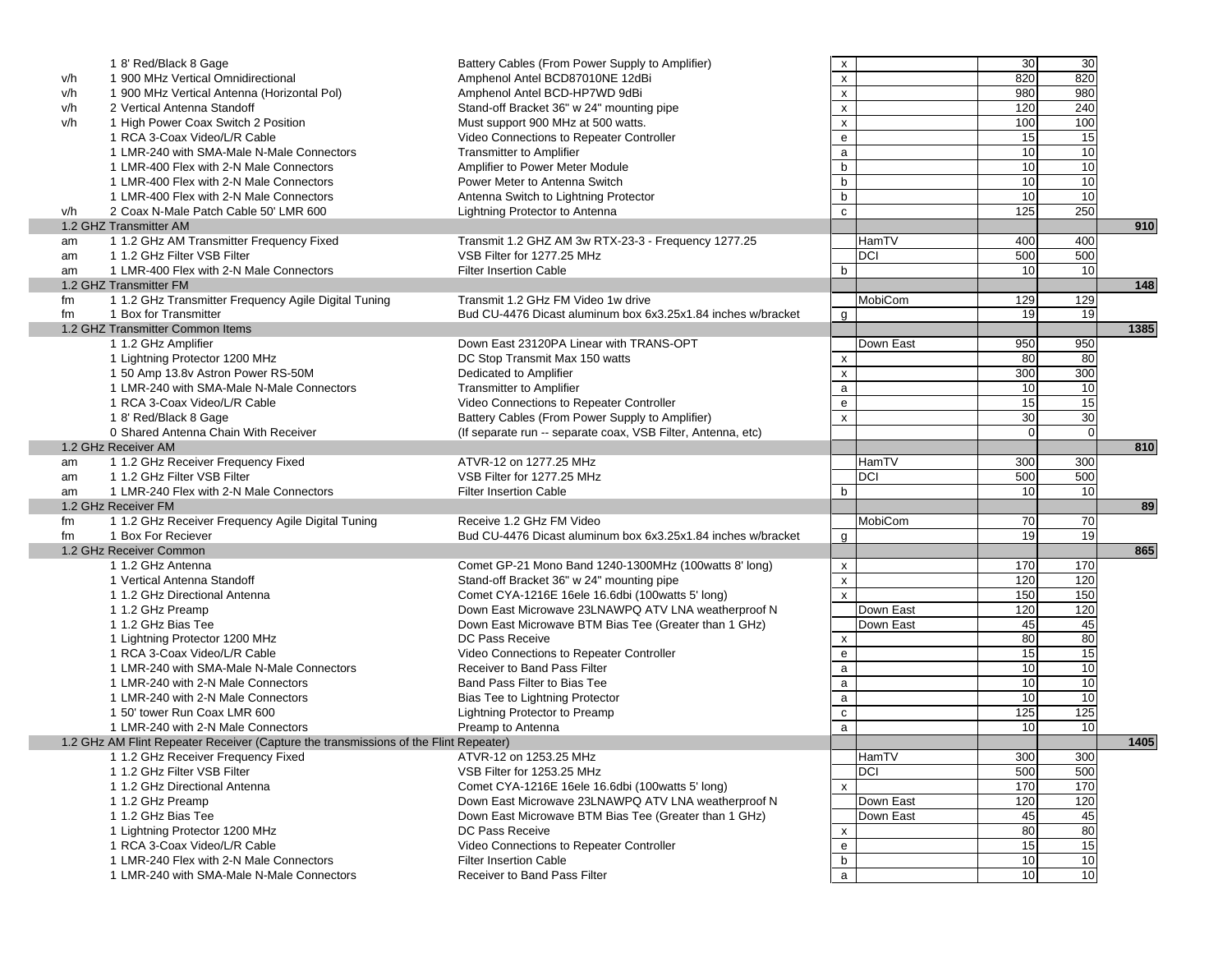| 1 LMR-240 with 2-N Male Connectors                                    | Band Pass Filter to Bias Tee                                                                                          | a                         |                        | 10              | 10              |      |
|-----------------------------------------------------------------------|-----------------------------------------------------------------------------------------------------------------------|---------------------------|------------------------|-----------------|-----------------|------|
| 1 LMR-240 with 2-N Male Connectors                                    | <b>Bias Tee to Lightning Protector</b>                                                                                | $\mathsf{a}$              |                        | $\overline{10}$ | 10              |      |
| 1 50' tower Run Coax LMR 600                                          | Lightning Protector to Preamp                                                                                         | $\mathtt{C}$              |                        | 125             | 125             |      |
| 1 LMR-240 with 2-N Male Connectors                                    | Preamp to Antenna                                                                                                     | $\mathsf{a}$              |                        | $\overline{10}$ | 10              |      |
| WiFi Control System                                                   |                                                                                                                       |                           |                        |                 |                 | 1190 |
| 1 2.4 GHz Wireless Router                                             | LinkSys WRT54GL for TX / Receive - video / control logic                                                              | $\pmb{\chi}$              |                        | 50              | 50              |      |
| 1 DCI Digital DCI-BPF-2-8P-WPF                                        | DCI Bandpass Filter channel 2 8 pole weatherproof                                                                     |                           | DCI                    | 370             | 370             |      |
| 1 2.4 GHz Vertical                                                    | GP-24 Comet Vert 13 dBd gain 2390-2450 (6' long) w/Tower Mount                                                        | X                         |                        | 170             | 170             |      |
| 1 Vertical Antenna Standoff                                           | Stand-off Bracket 36" w 24" mounting pipe                                                                             | $\pmb{\mathsf{x}}$        |                        | 120             | 120             |      |
| 1 2.4 GHz Bi-Directional 1 Watt                                       | Outdoor Coaxial Amplifier 24COAXAMP with Bias Tee                                                                     |                           | Fleeman, Anderson      | 235             | 235             |      |
| 1 Lightning Protector 2400 MHz                                        | TX / RX DC Pass Transmit Max 5 watts                                                                                  | X                         |                        | 80              | 80              |      |
| 1 LMR-240 with RP-TNC Male N-Male Connectors                          | Router to Channel 2 Filter                                                                                            | $\mathsf{a}$              |                        | 10              | 10              |      |
| 1 LMR-240 with 2-N Male Connectors                                    | Channel 2 Filter to Bias Tee                                                                                          | $\mathsf{a}$              |                        | $\overline{10}$ | $\overline{10}$ |      |
| 1 LMR-240 with 2-N Male Connectors                                    | Bias Tee to Lightning Protector                                                                                       | $\mathsf{a}$              |                        | 10              | 10              |      |
| 1 50' tower Run Coax LMR 600                                          | Lightning Protector to Bi-Directional Amplifier                                                                       | ${\bf c}$                 |                        | 125             | 125             |      |
| 1 LMR-240 with 2-N Male Connectors                                    | Bi-Directional Amplifier to Antenna                                                                                   | $\mathsf{a}$              |                        | 10              | 10              |      |
| 2-meter Transmitter, 433 Link Receiver, and 220 Repeater Protection   |                                                                                                                       |                           |                        |                 |                 | 1120 |
| 2 Two Meter Bandpass Filter DCI-146-4H                                | Protect 147.240 Transmitter from IMD                                                                                  |                           | DCI                    | 120             | 240             |      |
| 2 500 MHz Low Pass Filters DCI-500-LP                                 | Filter out 900 / 1.2 Signals from hitting the 433 Link Receiver                                                       |                           | DCI                    | 300             | 600             |      |
| 1 500 MHz Low Pass Filters DCI-500-LP                                 | Filter out 900 / 1.2 Signals from hitting the 220 Repeater                                                            |                           | DCI                    | 200             | 200             |      |
| 3 LMR-240 with Female-UHF N-Male                                      | Connect Antennas to First Filter on 2m, 1.25m, 70cm                                                                   | a                         |                        | $\overline{10}$ | 30              |      |
| 2 LMR-240 with 2-N Male                                               | Connect First Filter to Second Filter on 2m, 70cm                                                                     | a                         |                        | $\overline{10}$ | 20              |      |
| 3 LMR-240 with Male-UHF N-Male                                        | <b>Connect Filters to Receivers and Transmitters</b>                                                                  | $\mathsf{a}$              |                        | 10              | 30              |      |
|                                                                       |                                                                                                                       |                           |                        |                 |                 | 106  |
| Microwave Amp Safety System<br>2 SPDT NO/NC Magnet Door/Window Switch |                                                                                                                       |                           | x All Electronics      | 5               | 10              |      |
|                                                                       | Disconnect Amplifier Enable on 900 & 1.2 (all elect part# MS-7)<br>Power for Safety System (all elect part # PS-1226) | $\mathsf{x}$              | <b>All Electronics</b> | 14              | 14              |      |
| 1 12 VDC 2.6 Amp Switching Power Supply                               |                                                                                                                       |                           |                        |                 | $\overline{4}$  |      |
| 2 12 VDC DPDT DIP Relay                                               | (all elect part # RLY-622)                                                                                            | $\mathsf{x}$              | <b>All Electronics</b> | $\overline{2}$  |                 |      |
| 2 Red Jumbo Round Pushbutton Switch Momentary 1"                      | Push Button for Reactivation of lockout (all elect part# PB-211)                                                      | X                         | <b>All Electronics</b> |                 | 8               |      |
| 2 Standared Electrical Outlet box, 1 space, metal                     | Wall box for switch                                                                                                   | $\boldsymbol{\mathsf{x}}$ |                        | 3               | 6               |      |
| 2 Blank metal plate for Electrical box                                | Will be drilled for pushbutton switch                                                                                 | $\pmb{\mathsf{x}}$        |                        | $\mathfrak{p}$  | $\overline{4}$  |      |
| 1 500 feet 14 Gauge Copper Wire Outdoor UV Safe jacket                | Outdoor UV Safe jacket for Safety Switches                                                                            | $\pmb{\mathsf{x}}$        |                        | 60              | 60              |      |
| Roof City Cams and Security Cams                                      |                                                                                                                       |                           |                        |                 |                 | 2800 |
| 2 VSS-54N - Outdoor Video Camera Sys                                  | 4 Cameras, Power, Networkable DVR, brackets, video cables                                                             |                           | <b>Super Circuits</b>  | 1100            | 2200            |      |
| 2 17" LCD Upgrade                                                     | Video Display w/Composite, Svideo, and VGA inputs                                                                     |                           | <b>Super Circuits</b>  | 200             | 400             |      |
| 1 Camera Power Supply                                                 | AC24/9 24v 4amp Power System                                                                                          |                           | <b>Super Circuits</b>  | $\overline{70}$ | 70              |      |
| 2 RCA 3-Coax Video/L/R Cable                                          | Video Connections to Repeater Controller                                                                              | e                         |                        | 15              | 30              |      |
| 1 9" LCD Composit/Svideo Monitor                                      | Video Display for ATV Signals                                                                                         | $\pmb{\mathsf{x}}$        |                        | 100             | 100             |      |
| <b>Power Supply</b>                                                   |                                                                                                                       |                           |                        |                 |                 | 995  |
| 1 50 Amp 13.8v Astron Power RS-50M                                    | Power Supplies for Radio Equipment                                                                                    | $\mathsf{x}$              |                        | 300             | 300             |      |
| 1 45A. Powerpole Connector Bulk Pack 100 Pair                         | 30 Amp Size                                                                                                           |                           | West Mountain Radio    | 79              | 79              |      |
| 2 PWRcrimp Crimp Tool                                                 | Power Pole Crimp Tool                                                                                                 |                           | West Mountain Radio    | 50              | 100             |      |
| 4 MFJ-1129 - 40 Amp                                                   | 12volt Power Strips                                                                                                   |                           | <b>MFJ</b> Enterprises | 109             | 436             |      |
| 200 Red/Black 12 Gage                                                 | 12volt Electrical Cable                                                                                               | x                         |                        | 0.4             | 80              |      |
| Diagnostics                                                           |                                                                                                                       |                           |                        |                 |                 | 4100 |
| 1 Icom R3 Receiver w/clone cable, computer cable                      | Remote diagnostics and testing stored with repeater                                                                   | x                         |                        | 400             | 400             |      |
| 1 Spectrum Analyzer                                                   | Avcom 1 MHz to 4200 MHz PSA-37XP                                                                                      | $\pmb{\mathsf{x}}$        |                        | 3700            | 3700            |      |
| <b>BBBBBBBBBB</b>                                                     |                                                                                                                       |                           |                        |                 |                 |      |
| <b>Trailer Station</b>                                                |                                                                                                                       |                           |                        |                 |                 |      |
| <b>Repeater Controller</b>                                            |                                                                                                                       |                           |                        |                 |                 | 2095 |
| 1 ATVC-4 Plus                                                         | Repeater Controller                                                                                                   |                           | icircuits or HamTV     | 350             | 350             |      |
| 1 Hammond 1590D Dicast Aluminum Box                                   | For repeater controller                                                                                               | g                         | Mouser                 | $\overline{21}$ | 21              |      |
| 1 OSD-ID (SA)                                                         | Video Overlay for ID                                                                                                  |                           | icircuits or HamTV     | 120             | 120             |      |
| 1 DTMF-8 PLUS                                                         | DTMF decoder board, 8 momentary & latching 1A Relays                                                                  |                           | icircuits or HamTV     | 249             | 249             |      |
| 1 Datavideo SE-500 4 port video switcher                              | Manual Controller for Scene Selection                                                                                 | $\boldsymbol{\mathsf{x}}$ | <b>B&amp;H Photo</b>   | 1055            | 1055            |      |
| 1 19" EIA Rack Cabinet 10u - 14u                                      | Cabinet for the repeater controllers                                                                                  | $\pmb{\chi}$              |                        | 300             | 300             |      |
| Radio Controlled Access to Repeater Controller                        |                                                                                                                       |                           |                        |                 |                 | 470  |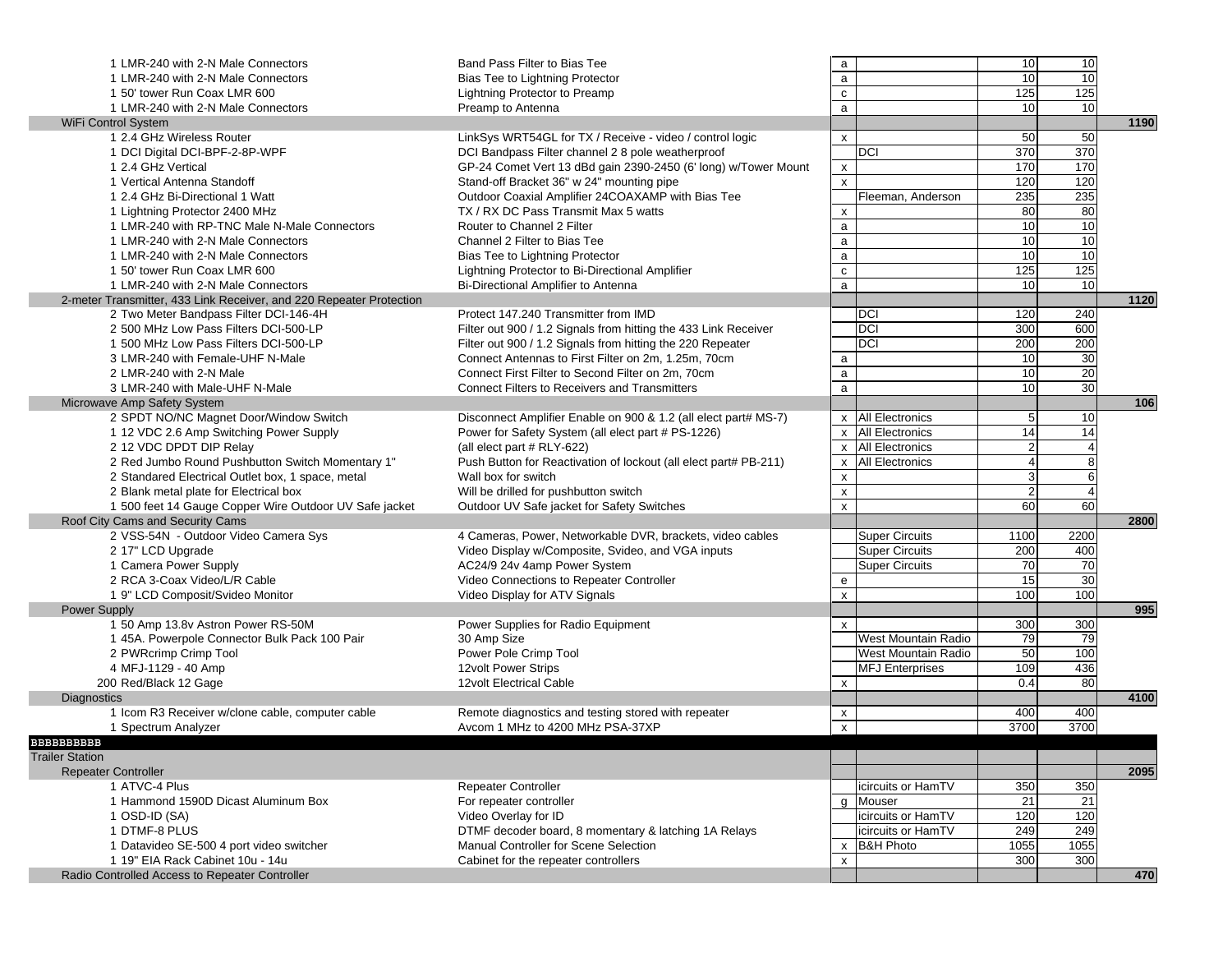|     | 1 Yaesu FT-7800R                                          | 2m / 440 to receive Repeater Control Commands                         | X                         |                           | 250             | 250             |      |
|-----|-----------------------------------------------------------|-----------------------------------------------------------------------|---------------------------|---------------------------|-----------------|-----------------|------|
|     | 1 LMR-240 with 2xPL-259 Male Connectors                   | Plug in to FM Repeater Multicoupler for Receive (disable tx on radio) | $\mathsf{a}$              |                           | 10              | 10              |      |
|     | 1 Antenna for 2m/440 Control                              | Comet B-10                                                            | $\pmb{\mathsf{x}}$        |                           | 40              | 40              |      |
|     | 1 Vertical Antenna Standoff                               | Stand-off Bracket 36" w 24" mounting pipe                             | $\pmb{\mathsf{x}}$        |                           | 120             | 120             |      |
|     | 1 50' Coax - N-Male LMR 400 Flex                          | Amplifer to Antenna                                                   | $\mathsf{b}$              |                           | 50              | 50              |      |
|     | 439.25 MHz AM Transmitter (unique equipment)              |                                                                       |                           |                           |                 |                 | 650  |
|     | 1 439.25 MHz Transmitter RTX70-1                          | Transmitter 1.5w                                                      |                           | HamTV                     | 350             | 350             |      |
|     | 1 439.25 MHz Amplifier Mirage D26N                        | Amplifier (requires 13.8v 12a) 2w in, 60w out                         |                           | <b>Mirage Amplifiers</b>  | 300             | 300             |      |
|     | 439.25 MHz AM Receiver (unique equipment)                 |                                                                       |                           |                           |                 |                 | 485  |
|     | 1 439 MHz Receiver                                        | ATVR-4 LVSB Special Order                                             |                           | HamTV                     | 300             | 300             |      |
|     | 1 439 MHz Preamp                                          | Down East Microwave 70LNAWP                                           |                           | Down East                 | 120             | 120             |      |
|     | 1 439 MHz Compatible Bias Tee for Preamp                  | Down East Microwave BTLM (Less than 1 GHz)                            |                           | Down East                 | 45              | 45              |      |
|     | 1 LMR-240 with 2-N Male Connectors                        | Low Pass Filter to Bias-Tee                                           | a                         |                           | $\overline{10}$ | 10              |      |
|     | 1 LMR-240 with 2-N Male Connectors                        | Preamp to Antenna                                                     | $\mathsf{a}$              |                           | 10              | 10              |      |
|     | 439.25 MHz AM -- Shared Transmitter / Receiver Equipment  |                                                                       |                           |                           |                 |                 | 1230 |
|     | 1 439 MHz Filter                                          | VSB Filter 8 Pole 439.25 LSB                                          |                           | <b>DCI</b>                | 450             | 450             |      |
|     | 1 439 MHz Antenna                                         | <b>Horizontally Polarized Vertical</b>                                |                           | Handmade ??               | 400             | 400             |      |
|     | 1 Vertical Antenna Standoff                               | Stand-off Bracket 36" w 24" mounting pipe                             | $\mathsf{x}$              |                           | 120             | 120             |      |
|     | 1 439 MHz Directional Antenna DSFO-25                     | Directive Systems, 25 el beam, 16+ dBd, 17' boom, N jack.             |                           | HamTV                     | 175             | 175             |      |
|     | 1 LMR-240 with 2-N Male Connectors                        | <b>Transmitter to VSB Filter</b>                                      | a                         |                           | 10              | $\overline{10}$ |      |
|     | 1 LMR-240 with 2-N Male Connectors                        | VSB Filter to Amplifier                                               | $\mathsf{a}$              |                           | $\overline{10}$ | 10              |      |
|     | 1 50' Coax - N-Male LMR 400 Flex                          | Amplifer to Antenna                                                   | $\mathsf b$               |                           | 50              | 50              |      |
|     | 1 RCA 3-Coax Video/L/R Cable                              | Video Connections to Repeater Controller                              | e                         |                           | 15              | 15              |      |
|     | 900 MHz AM Receiver Boxes for ???                         |                                                                       |                           |                           |                 |                 | 396  |
| am  | 4 900 MHz down Converter Frequecy Agile Analog Tuning     | ATV4-PKW Partial Kit                                                  |                           | <b>Comunications Cpts</b> | 80              | 320             |      |
| am  | 4 Box for Reciever                                        | Bud CU-4476 Dicast aluminum box 6x3.25x1.84 inches w/bracket          | g                         | Mouser                    | 19              | $\overline{76}$ |      |
|     | 900 MHz FM Receiver                                       |                                                                       |                           |                           |                 |                 | 599  |
| fm  | 1 900 MHz Receiver Frequency Agile Digital Tuning         | Receive Portable Camera and Mobile signals                            |                           | MobiComm                  | 70              | 70              |      |
| fm  | 1 Box for Reciever                                        | Bud CU-4476 Dicast aluminum box 6x3.25x1.84 inches w/bracket          | q                         | Mouser                    | $\overline{19}$ | 19              |      |
|     |                                                           | Down East Microwave 33LNAWPQ                                          |                           | Down East                 | 120             | 120             |      |
|     | 1 900 MHz preamp                                          |                                                                       |                           |                           |                 |                 |      |
|     | 1 900 MHz Bias Tee                                        | Down East Microwave BTLM (Less than 1 GHz)                            |                           | Down East                 | 45<br>90        | 45<br>90        |      |
|     | 1 900 MHz Omni Antenna                                    | Comet CFC-771 900 MHz 7.14 dBi 50w N-female                           | $\boldsymbol{\mathsf{x}}$ |                           |                 |                 |      |
|     | 1 900 MHz Directional                                     | PYA-913 900 MHz 13ele 15.8db 5' boom                                  |                           |                           | 170             | 170             |      |
|     | 1 RCA 3-Coax Video/L/R Cable                              | Video Connections to Repeater Controller                              | e                         |                           | 15              | 15              |      |
|     | 1 LMR-240 with SMA-Male N-Male Connectors                 | Receiver to Bias Tee                                                  | a                         |                           | $\overline{10}$ | 10              |      |
|     | 1 50' Coax - N-Male LMR 400 Flex                          | <b>Bias Tee to Preamp</b>                                             | $\mathsf{b}$              |                           | 10              | 10              |      |
|     | 1 LMR-240 with 2-N Male Connectors                        | Preamp to Antenna                                                     | $\mathsf{a}$              |                           | 50              | 50              |      |
|     | 1.2 GHZ Transmitter AM                                    |                                                                       |                           |                           |                 |                 | 910  |
| am  | 1 1.2 GHz AM Transmitter Frequency Fixed (AM)             | Transmit 1.2 GHZ AM 3w RTX-23-3 1277.25 MHz                           |                           | HamTV                     | 400             | 400             |      |
| am  | 1 1.2 GHz Filter VSB Filter (AM only)                     | VSB Filter for 1277.25 MHz                                            |                           | <b>DCI</b>                | 500             | 500             |      |
| am  | 1 LMR-400 Flex with 2-N Male Connectors                   | <b>Filter Insert Cable</b>                                            | a                         |                           | 10              | $\overline{10}$ |      |
|     | 1.2 GHZ Transmitter FM                                    |                                                                       |                           |                           |                 |                 | 99   |
| fm  | 1 1.2 GHz Transmitter Frequency Agile Digital Tuning (FM) | Transmitter to Main site - MobiComm 50mw TX                           |                           | MobiComm                  | 80              | 80              |      |
| fm  | 1 Box for Transmitter                                     | Bud CU-4476 Dicast aluminum box 6x3.25x1.84 inches w/bracket          |                           | a Mouser                  | 19              | 19              |      |
|     | 1.2 GHZ Transmitter Common Items                          |                                                                       |                           |                           |                 |                 | 465  |
|     | 1 1.2 GHz Amplifier                                       | Down East Microwave 2330 PATV 30w 50mw input (Requires 10A)           |                           | Down East                 | 240             | 240             |      |
| opt | 0 1.2 GHz Amplifier                                       | Down East 23120PA Linear with TRANS-OPT                               |                           | Down East                 | 950             | $\mathbf 0$     |      |
| opt | 0 50 Amp 13.8v Astron Power RS-50M                        | Dedicated to 120w Amplifier                                           | X                         |                           | 300             |                 |      |
|     | 1 1.2 GHz Directional Antenna                             | Comet CYA-1216E 16ele 16.6dbi (100watts 5' long)                      | $\pmb{\mathsf{x}}$        |                           | 150             | 150             |      |
|     | 1 RCA 3-Coax Video/L/R Cable                              | Video Connections to Repeater Controller                              | ${\bf e}$                 |                           | 15              | 15              |      |
|     | 1 LMR-400 Flex with SMA-Male N-Male Connectors            | Transmitter to Amplifer                                               | $\mathsf{a}$              |                           | 10              | 10              |      |
|     | 1 50' Coax - N-Male LMR 400 Flex                          | Amplifer to Antenna                                                   | $\mathsf b$               |                           | 50              | 50              |      |
|     | 1.2 GHz Receiver AM                                       |                                                                       |                           |                           |                 |                 | 810  |
| am  | 1 1.2 GHz Receiver Frequency Fixed (AM)                   | ATVR-12 on 1277.25 MHz                                                |                           | HamTV                     | 300             | 300             |      |
| am  | 1 1.2 GHz Filter VSB Filter (AM only)                     | VSB Filter for 1277.25 MHz                                            |                           | <b>DCI</b>                | 500             | 500             |      |
| am  | 1 LMR-240 with 2-N Male Connectors                        | <b>Filter Insert Cable</b>                                            | $\mathsf{a}$              |                           | 10              | 10              |      |
|     |                                                           |                                                                       |                           |                           |                 |                 |      |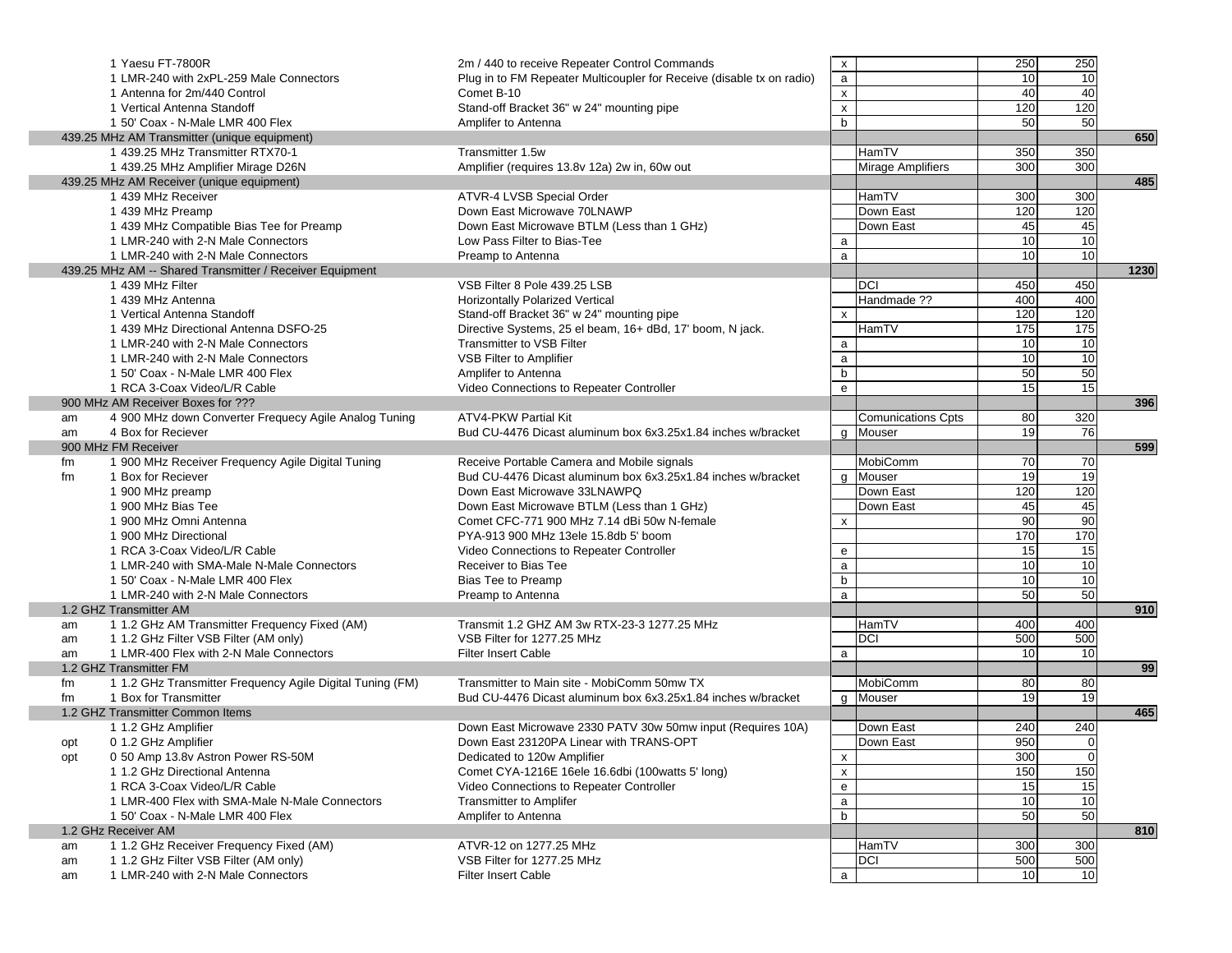|              | 1.2 GHz Receiver FM                                    |                                                                |                                                   |     |     | 89   |
|--------------|--------------------------------------------------------|----------------------------------------------------------------|---------------------------------------------------|-----|-----|------|
| fm           | 1 1.2 GHz Receiver Frequency Agile Digital Tuning (FM) | Receive Portable Camera and Mobile signals                     | MobiComm                                          | 70  | 70  |      |
| fm           | 1 Box for Reciever                                     | Bud CU-4476 Dicast aluminum box 6x3.25x1.84 inches w/bracket   | $\overline{q}$ Mouser                             | 19  | 19  |      |
|              | 1.2 GHz Receiver Common Items                          |                                                                |                                                   |     |     | 540  |
|              | 1 1.2 GHz Preamp                                       | Down East Microwave 23LNAWPQ ATV LNA weatherproof N            | Down East                                         | 120 | 120 |      |
|              | 1 1.2 GHz Bias Tee                                     | Down East Microwave BTM (greater than 1 GHz)                   | Down East                                         | 45  | 45  |      |
|              | 1 1.2 GHz MHz Omni Antenna                             | Commet GP-21 Mono Band 1240-1300MHz (100watts 8' long)         | X                                                 | 170 | 170 |      |
|              | 1 Vertical Antenna Standoff                            | Stand-off Bracket 36" w 24" mounting pipe                      | $\pmb{\times}$                                    | 120 | 120 |      |
|              | 1 RCA 3-Coax Video/L/R Cable                           | Video Connections to Repeater Controller                       | $\mathsf{e}% _{t}\left( \mathsf{e}\right)$        | 15  | 15  |      |
|              | 1 LMR-240 with SMA-Male N-Male Connectors              | Receiver to Bias Tee                                           | $\mathsf a$                                       | 10  | 10  |      |
|              | 1 50' Coax - N-Male LMR 400 Flex                       | Bias Tee to Preamp                                             | b                                                 | 10  | 10  |      |
|              | 1 LMR-240 with 2-N Male Connectors                     | Preamp to Antenna                                              | $\mathsf{a}$                                      | 50  | 50  |      |
|              | 2.3 / 2.4 FM Agile Receiver                            |                                                                |                                                   |     |     | 589  |
|              | 1 2.4 GHz Receiver Frequency Agile Digital Tuning      | Local 2.4 GHz camera receiver                                  | <b>MobiComm</b>                                   | 70  | 70  |      |
|              | 1 Box for Reciever                                     | Bud CU-4476 Dicast aluminum box 6x3.25x1.84 inches w/bracket   | g Mouser                                          | 19  | 19  |      |
|              | 1 2.4 GHz preamp                                       | Down East Microwave 13ULNA 2.3-2.4 phemt LNA N-connectors      | Down East                                         | 120 | 120 |      |
|              | 1 2.4 GHz Bias Tee                                     | Down East Microwave BTM (greater than 1 GHz)                   | Down East                                         | 45  | 45  |      |
|              |                                                        |                                                                |                                                   | 130 | 130 |      |
|              | 1 2.4 GHz Antenna Omni                                 | GP-24S Comet Vertical 8 dBd gain 2390-2450 (4' long)           | $\pmb{\times}$                                    |     |     |      |
|              | 1 Vertical Antenna Standoff                            | Stand-off Bracket 36" w 24" mounting pipe                      | $\pmb{\times}$                                    | 120 | 120 |      |
|              | 1 RCA 3-Coax Video/L/R Cable                           | Video Connections to Repeater Controller                       | ${\bf e}$                                         | 15  | 15  |      |
|              | 1 LMR-240 with SMA-Male N-Male Connectors              | Receiver to Bias Tee                                           | a                                                 | 10  | 10  |      |
|              | 1 50' Coax - N-Male LMR 400 Flex                       | Bias Tee to Preamp                                             | b                                                 | 10  | 10  |      |
|              | 1 LMR-240 with 2-N Male Connectors                     | Preamp to Antenna                                              | $\mathsf{a}$                                      | 50  | 50  |      |
| 2.4 GHz Wifi |                                                        |                                                                |                                                   |     |     | 1035 |
|              | 1 2.4 GHz Wireless Router                              | LinkSys WRT54GL for TX / Receive - video / control logic       | $\pmb{\chi}$                                      | 50  | 50  |      |
|              | 1 DCI Digital DCI-BPF-2-8P-WPF                         | DCI Bandpass Filter channel 2 8 pole weatherproof              | <b>DCI</b>                                        | 370 | 370 |      |
|              | 1 2.4 GHz Vertical                                     | GP-24 Comet Vert 13 dBd gain 2390-2450 (6' long) w/Tower Mount | $\pmb{\mathsf{X}}$                                | 170 | 170 |      |
|              | 1 Vertical Antenna Standoff                            | Stand-off Bracket 36" w 24" mounting pipe                      | $\pmb{\times}$                                    | 120 | 120 |      |
|              | 1 2.4 GHz Bi-Directional 1 Watt                        | Outdoor Coaxial Amplifier 24COAXAMP with Bias Tee              | Fleeman, Anderson                                 | 235 | 235 |      |
|              | 1 LMR-240 with RP-TNC Male N-Male Connectors           | Router to Channel 2 Filter                                     | $\mathsf{a}$                                      | 10  | 10  |      |
|              | 1 LMR-240 with 2-N Male Connectors                     | Channel 2 Filter to Bias Tee                                   | $\mathsf{a}$                                      | 10  | 10  |      |
|              | 1 LMR-240 with 2-N Male Connectors                     | Bias Tee to Lightning Protector                                | $\mathsf{a}$                                      | 10  | 10  |      |
|              | 1 50' Coax - N-Male LMR 400 Flex                       | Lightning Protector to Bi-Directional Amplifier                | b                                                 | 50  | 50  |      |
|              | 1 LMR-240 with 2-N Male Connectors                     | Bi-Directional Amplifier to Antenna                            | $\mathsf{a}$                                      | 10  | 10  |      |
|              | <b>ATV Signal Monitoring</b>                           |                                                                |                                                   |     |     | 1350 |
|              | 2 15" LCD Display w/Composite, Svideo                  | Video Display for ATV Signals                                  | X                                                 | 250 | 500 |      |
|              | 4 RCA 3-Coax Video/L/R Cable                           | Video Connections to Repeater Controller                       | $\mathbf{e}$                                      | 15  | 60  |      |
|              | 1 PC161WR Weather Proof Color Camera                   | Camera for Outside Trailer view                                | <b>Super Circuits</b>                             | 90  | 90  |      |
|              | 2 Icom R3 Receivers                                    | Portable Video Displays stored in Trailer                      | X                                                 | 350 | 700 |      |
|              | Equipment Storage, Power, and Protection               |                                                                |                                                   |     |     | 2057 |
|              | 2 Pelican Case 1610 Pick Pluck Foam                    | For storage of Transmitter/Receiver/Amps                       | $\pmb{\chi}$                                      | 250 | 500 |      |
|              | 1 50 Amp 13.8v Astron Power RS-50M                     | Power Supply for equipment                                     | $\mathsf{x}$                                      | 300 | 300 |      |
|              | 3 MFJ-1129 - 40 Amp                                    | 12volt Power Strips                                            | <b>MFJ Enterprises</b>                            | 109 | 327 |      |
|              | 200 Red/Black 12 Gage                                  | <b>12volt Electrical Cable</b>                                 | $\pmb{\mathsf{x}}$                                | 0.4 | 80  |      |
|              | 2 LMR 240 Coax Stripper                                |                                                                | $\pmb{\times}$                                    | 50  | 100 |      |
|              | 2 LMR 240 Crimp Tool                                   |                                                                | $\pmb{\mathsf{x}}$                                | 50  | 100 |      |
|              | 1 Times Microwave TK-01 Tool Kit                       | LMR400 and LMR600 Strip Tools, crimp & dies, debur, bag        | $\mathsf{x}$                                      | 650 | 650 |      |
| 8888888888   |                                                        |                                                                |                                                   |     |     |      |
|              | Portable Camera / Handheld                             |                                                                |                                                   |     |     | 2086 |
|              | 1 Video Camera - Hitachi DZGX3100A                     | Capture video                                                  | x B&H Photo                                       | 400 | 400 |      |
|              | 2 Impact CGA-DU21 Lilon 2400mAh                        | On Camera Battery                                              | <b>B&amp;H Photo</b><br>X                         | 65  | 130 |      |
|              | 1 Impact CP-ADS AC/DC                                  | <b>Battery Charger</b>                                         | <b>B&amp;H Photo</b><br>X                         | 50  | 50  |      |
|              | 2 Tripod                                               |                                                                | $\pmb{\chi}$                                      | 20  | 40  |      |
|              | 1 IR Light - Sony HVL-IRM Nightshot                    | Infrared Video Light                                           | <b>B&amp;H Photo</b><br>$\boldsymbol{\mathsf{x}}$ | 40  | 40  |      |
|              | 1 Bescor PRB-154 14.4Ah                                | Wearable battery Battery Belt w/Charger                        | <b>B&amp;H Photo</b><br>X                         | 130 | 130 |      |
|              | 4 RCA 3-Coax Video/L/R Cable                           | Video Connections to Repeater Controller                       | ${\bf e}$                                         | 15  | 60  |      |
|              |                                                        |                                                                |                                                   |     |     |      |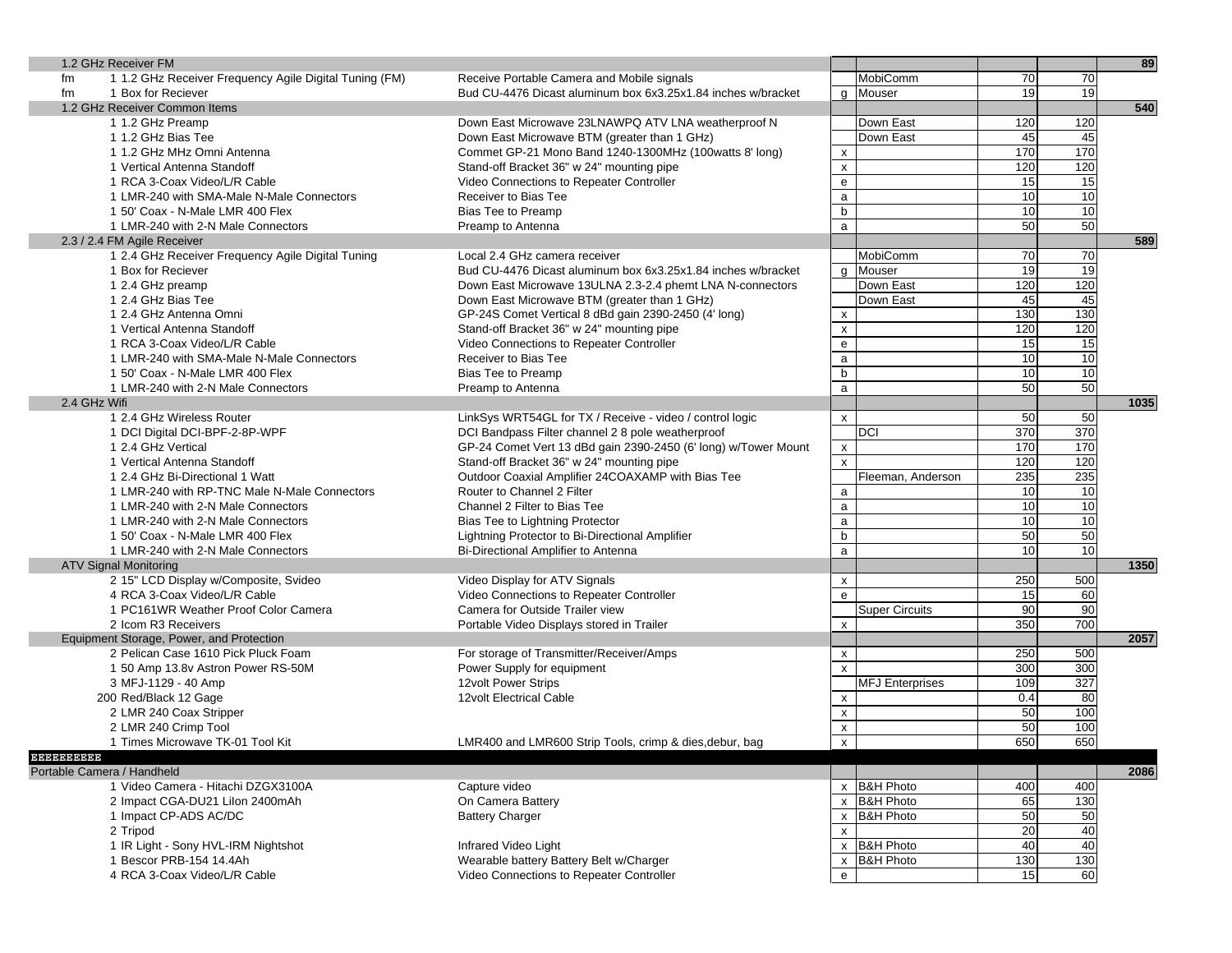|                             | 1 900 MHz FM Transmitter Frequency Agile Digital Tune 2w<br>1 900 MHz Omni Portable                                                                    | Small Portable camera attached transmitter<br>Flexible whip SMA Connector 1/4 or 5/8 wave                                               | $\boldsymbol{\mathsf{x}}$            | MobiComm<br>MobiComm   | 130<br>20<br>130       | 130<br>20<br>130 |      |
|-----------------------------|--------------------------------------------------------------------------------------------------------------------------------------------------------|-----------------------------------------------------------------------------------------------------------------------------------------|--------------------------------------|------------------------|------------------------|------------------|------|
|                             | 1 1.2 GHz FM Transmitter Frequency Agile Digital Tune 1w<br>1 1.2 GHz MHz Omni Portable<br>1 2.4 GHz FM Transmitter Frequency Agile Digital Tune 13dBm | Small Portable camera attached transmitter<br>Flexible whip SMA Connector 1/4 or 5/8 wave<br>Small Portable camera attached transmitter | $\pmb{\mathsf{x}}$                   | MobiComm               | 20<br>80               | 20<br>80         |      |
|                             | 1 2.4 GHz 1 Watt Amplifier - 15dB Gain OEM Module<br>1 2.4 GHz MHz Omni Portable                                                                       | Booster for 2.4 GHz Transmitter<br>Flexible whip SMA Connector 1/4 or 5/8 wave                                                          |                                      | Fleeman, Anderson      | 130<br>20              | 130<br>20        |      |
|                             | 3 Boxes for Transmitters                                                                                                                               | Bud CU-476 Dicast aluminum box 6x3.25x1.84 inches no bracket                                                                            | $\pmb{\chi}$<br>g                    | Mouser                 | 12                     | 36               |      |
|                             | 3 LMR-240 with 2xSMA-Male Connectors                                                                                                                   | Transmitters to Antennas / Helmet                                                                                                       | $\mathsf{a}$                         |                        | 10                     | 30               |      |
|                             | 2 Aluminum Hard Hat                                                                                                                                    | For Antenna Mount                                                                                                                       | $\pmb{\mathsf{x}}$<br>$\pmb{\times}$ |                        | $\overline{70}$<br>250 | 140<br>500       |      |
|                             | 2 Large Size Pellican Case<br>Portable Camera - User Provided Camera                                                                                   | Storage of Camera, Batteries, Charger, and Transmitter                                                                                  |                                      |                        |                        |                  | 257  |
|                             | 1 900 MHz FM Transmitter Frequency Agile Digital Tuning 2w                                                                                             | Small Portable camera attached transmitter                                                                                              |                                      | MobiComm               | 130                    | 130              |      |
|                             | 1 900 MHz Omni Portable                                                                                                                                | Flexible whip SMA Connector 1/4 or 5/8 wave                                                                                             | $\pmb{\mathsf{x}}$                   |                        | 20                     | 20               |      |
|                             | 1 Boxes for Transmitter                                                                                                                                | Bud CU-476 Dicast aluminum box 6x3.25x1.84 inches no bracket                                                                            | g                                    | Mouser                 | 12                     | 12               |      |
|                             | 1 RCA 3-Coax Video/L/R Cable                                                                                                                           | Video Connections to Repeater Controller                                                                                                | ${\bf e}$                            |                        | 15                     | 15               |      |
|                             | 1 LMR-240 with 2xSMA-Male Connectors                                                                                                                   | Transmitters to Antennas / Helmet                                                                                                       | $\mathsf{a}$                         |                        | 10                     | 10               |      |
| 888888888888                | 1 Aluminum Hard Hat                                                                                                                                    | For Antenna Mount                                                                                                                       | $\pmb{\mathsf{x}}$                   |                        | 70                     | 70               |      |
| <b>Mobile Configuration</b> |                                                                                                                                                        |                                                                                                                                         |                                      |                        |                        |                  | 3452 |
|                             | 1 ATVC-4 Plus                                                                                                                                          | <b>Repeater Controller</b>                                                                                                              |                                      | icircuits or HamTV     | 350                    | 350              |      |
|                             | 1 OSD-ID (SA)                                                                                                                                          | Video Overlay for ID                                                                                                                    |                                      | icircuits or HamTV     | 120                    | 120              |      |
|                             | 1 Hammond 1590D Dicast Aluminum Box                                                                                                                    | For repeater controller                                                                                                                 |                                      | g Mouser               | 21                     | 21               |      |
|                             | 1 900 MHz FM Agile receiver                                                                                                                            | RX From Portable Cam, RX from Repeater                                                                                                  |                                      | MobiComm               | 70                     | 70               |      |
|                             | 1 1.2 GHz FM Agile reciever                                                                                                                            | RX From Portable Cam, RX from Repeater                                                                                                  |                                      | <b>MobiComm</b>        | 70                     | 70               |      |
|                             | 1 2.4 GHz FM Agile receiver                                                                                                                            | RX From Portable Cam, RX from Repeater                                                                                                  |                                      | MobiComm               | $\overline{70}$        | 70               |      |
|                             | 1 900 MHz FM Transmitter Frequency Agile Digital Tuning 2w                                                                                             | TX to Trailer                                                                                                                           |                                      | MobiComm<br>MobiComm   | 130                    | 130              |      |
|                             | 1 1.2 GHz FM Transmitter Frequency Agile Digital Tuning 1w<br>1 2.4 GHz FM Transmitter Frequency Agile Digital Tuning 13dBm TX to Trailer              | TX to Trailer                                                                                                                           |                                      | MobiComm               | 130<br>80              | 130<br>80        |      |
|                             | 1 2.4 GHz 1 Watt Amplifier - 15dB Gain OEM Module                                                                                                      | Booster for 2.4 GHz Transmitter                                                                                                         |                                      | Fleeman, Anderson      | 130                    | 130              |      |
|                             | 1 900 MHz whip Antenna                                                                                                                                 | Flexible whip SMA Connector 1/4 or 5/8 wave                                                                                             | х                                    |                        | 20                     | 20               |      |
|                             | 1 900 MHz Directional                                                                                                                                  | 9 to 12 dBi Yagi Antenna N-Female                                                                                                       | X                                    |                        | 100                    | 100              |      |
|                             | 1 1.2 GHz whip Antenna                                                                                                                                 | Flexible whip SMA Connector 1/4 or 5/8 wave                                                                                             | $\pmb{\mathsf{x}}$                   |                        | 20                     | 20               |      |
|                             | 1 1.2 GHz Directional Antenna                                                                                                                          | 9 to 12 dBi Yagi Antenna N-Female                                                                                                       | $\pmb{\mathsf{x}}$                   |                        | 100                    | 100              |      |
|                             | 1 2.4 GHz whip Antenna                                                                                                                                 | Flexible whip SMA Connector 1/4 or 5/8 wave                                                                                             | $\pmb{\mathsf{x}}$                   |                        | 20                     | 20               |      |
|                             | 1 2.4 GHz Directional Antenna                                                                                                                          | 9 to 12 dBi Yagi Antenna N-Female                                                                                                       | $\pmb{\chi}$                         |                        | 100                    | 100              |      |
|                             | 6 Boxes for Transmitters and Receivers                                                                                                                 | Bud CU-476 Dicast aluminum box 6x3.25x1.84 inches no bracket                                                                            | g                                    | Mouser                 | 12                     | 72               |      |
|                             | 2 Tripod                                                                                                                                               | For Antenna and Camera                                                                                                                  | $\pmb{\mathsf{x}}$                   |                        | 20                     | 40               |      |
|                             | 1 Video Camera - Hitachi DZGX3100A                                                                                                                     | Capture video                                                                                                                           | $\pmb{\mathsf{x}}$                   |                        | 400                    | 400              |      |
|                             | 4 RCA 3-Coax Video/L/R Cable                                                                                                                           | Video Connections to Repeater Controller                                                                                                | e                                    |                        | 15                     | 60               |      |
|                             | 6 LMR-240 with SMA-Male N-Male Connectors                                                                                                              | Transmitters & Receivers to Antennas                                                                                                    | $\mathsf{a}$                         |                        | $\overline{10}$        | 60               |      |
|                             | 2 50' Coax - N-Male LMR 400 Flex                                                                                                                       | For Transmitters/Receivers                                                                                                              | $\mathsf b$                          |                        | 50                     | 100              |      |
|                             | 1 Icom R3 Receiver                                                                                                                                     | Portable Video Display                                                                                                                  | $\pmb{\mathsf{x}}$                   |                        | 350                    | 350              |      |
|                             | 1 9" LCD Composit/Svideo Monitor                                                                                                                       | Monitor repeater signals or portable video                                                                                              | $\pmb{\mathsf{x}}$                   |                        | 200                    | 200              |      |
|                             | 100 Red/Black 12 Gage<br>1 MFJ-1129 - 40 Amp                                                                                                           | 12volt Electrical Cable<br>12volt Power Strips                                                                                          | $\pmb{\times}$                       | <b>MFJ Enterprises</b> | 0.3<br>109             | 30<br>109        |      |
|                             | 2 Pelican Case 1610 Pick Pluck Foam                                                                                                                    | For storage of Transmitter/Receiver/Amps                                                                                                | $\mathsf{x}$                         |                        | 250                    | 500              |      |
| <b>FFFFFFFFFF</b>           |                                                                                                                                                        |                                                                                                                                         |                                      |                        |                        |                  |      |
| 911 Center                  |                                                                                                                                                        |                                                                                                                                         |                                      |                        |                        |                  | 420  |
|                             | 1 Icom R3                                                                                                                                              |                                                                                                                                         | X                                    |                        | 350                    | 350              |      |
|                             | 1 LMR-240 with BNC Male and N Male                                                                                                                     |                                                                                                                                         | a                                    |                        | 10                     | 10               |      |
|                             | 1 Channel 3/4 Video Modulator                                                                                                                          |                                                                                                                                         | X                                    |                        | 20                     | $\overline{20}$  |      |
|                             | 1 Antenna Magmount w/N-connector pigtail<br>1 440 MHz 1/4-wave whip                                                                                    |                                                                                                                                         | X<br>$\pmb{\mathsf{x}}$              |                        | $\overline{20}$<br>20  | 20<br>20         |      |
| GGGGGGGGGG                  |                                                                                                                                                        |                                                                                                                                         |                                      |                        |                        |                  |      |
| 911 Center Radio Room       |                                                                                                                                                        |                                                                                                                                         |                                      |                        |                        |                  | 770  |